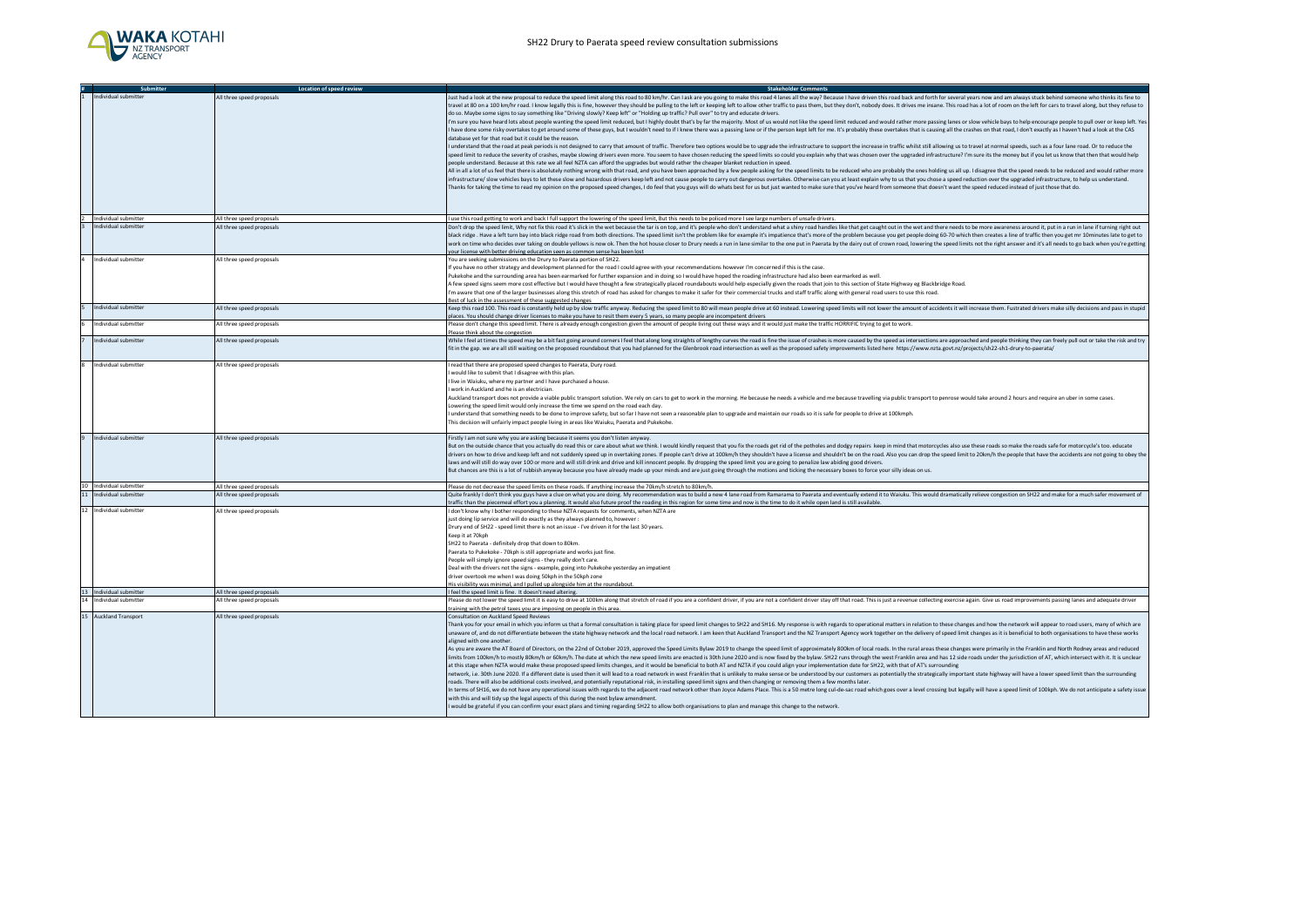## SH22 Drury to Paerata speed review consultation submissions

|                         | Location of speed review  | <b>Stakeholder Comments</b>                                                                                                                                                                                                                                                                                                                                                                                                                                      |
|-------------------------|---------------------------|------------------------------------------------------------------------------------------------------------------------------------------------------------------------------------------------------------------------------------------------------------------------------------------------------------------------------------------------------------------------------------------------------------------------------------------------------------------|
| dividual submitte       | All three speed proposals | would like to submit my views regarding the proposed Speed reduction in the areas around Drury to Pukekohe                                                                                                                                                                                                                                                                                                                                                       |
|                         |                           | We are given information on the number of accidents which happen in these areas but they are never broken down into specifics which are being used to achieve a drop in the speed limits.                                                                                                                                                                                                                                                                        |
|                         |                           | would like the figures to be given in list form which shows.(1) What time of day did the accident happen?(2) Weather conditions at the time.(3) Dusk Or Dawn ie Sun Strike.(4) The persons age and driving experience ie young                                                                                                                                                                                                                                   |
|                         |                           | the time which could have a made for higher speed over the current limits.(6) Was the vehicle currently warranted and registered.(7) Was alcohol or Drugs a factor in the accident.(8) Was a medical event the cause of the ac                                                                                                                                                                                                                                   |
|                         |                           | damaged or not fit for purpose, if that is the case The reading authority need to get the roads up to scratch.(10) Has the road surface been adversely effected by the higher weight limits of heavy trucks over the past few                                                                                                                                                                                                                                    |
|                         |                           | rate as many of our NZ Roads are not engineered for these very high loads which impact on the corners as the inertia loading changes from the centre line of the vehicle to the outer set of wheels in the bends.                                                                                                                                                                                                                                                |
|                         |                           | We are always given the total number of accidents on a particular road but never the breakdown of that road which is being assessed in a form as above to make a informed decision which is then use by the Lower the Speed li<br>Speed on its own is not usually the issue it is more the lack of driving skills. Driver distraction, or other outside influences which will distort the figures,                                                               |
|                         |                           | There is also the problem that slower drivers cause more frustration on following drivers who make bad choices to overtake and hav a bad outcome but overtaking a vehicle in a safe way and exceeding the speed limit does not                                                                                                                                                                                                                                   |
|                         |                           | ubber Becker?s and distracted drivers cause far more accidents than speed on its own                                                                                                                                                                                                                                                                                                                                                                             |
|                         |                           | I will put my hand up and say yes I have been given speeding tickets in the past but the figures tell a different story.                                                                                                                                                                                                                                                                                                                                         |
|                         |                           | I have been driving since I was 16 years old and am now 70 I have only had one car on car accident in a town driving slow when I was 17 years old and the other was when I was 16 riding a motorcycle and a 8 year old boy who                                                                                                                                                                                                                                   |
|                         |                           | would estimate I have driven over 1.5 million KM with Trailers, Boats and Caravans and Have had not a single vehicle to vehicle or vehicle to person accident                                                                                                                                                                                                                                                                                                    |
|                         |                           | I put this down to two things one I was told when I bought my first motorcycle and that is to to treat every other driver as Idiot who will try to kill you and to drive defensively.                                                                                                                                                                                                                                                                            |
|                         |                           | The second thing was that I did a advanced driver defensive driving course and have also done Skid Pan driving and race track driving which gives you the skills and knowledge to read the road and drive to the road conditio                                                                                                                                                                                                                                   |
|                         |                           | f Speed is the only factor which is being targeted the police force will have a far higher crash and accident rate than the general public and they should then be told to slow down, That is not the case as the Police drive<br>the road conditions and the traffic situation.                                                                                                                                                                                 |
|                         |                           | We saw the minister of police go on tv a couple of weeks ago saying that the Deaths on the Roads has not dropped since 2000! DURRR                                                                                                                                                                                                                                                                                                                               |
|                         |                           | (A) The total number of vehicles on th eradication and doubled so the figures will go up.                                                                                                                                                                                                                                                                                                                                                                        |
|                         |                           | (B) the number of Tourists has been growing year on year and pushed by the government to grow the economy!!                                                                                                                                                                                                                                                                                                                                                      |
|                         |                           | (C) The number of new immigrants has increased and many seem to think the right hand lane is theirs to drive at 80:Koh on the motorways and main highways forcing other road users to pass on the left.                                                                                                                                                                                                                                                          |
|                         |                           | Please let me know what the above figures (1 to 10) and the breakdown of (ABC) are for the above areas as I would guess that speed is only a minimal factor in all the combined accidents and a blanket speed reduction will n                                                                                                                                                                                                                                   |
|                         |                           | total accident count as drivers who are under the influence of drugs and alcohol will still die as they will have no idea of the speed they are travelling at.                                                                                                                                                                                                                                                                                                   |
|                         |                           | Personal responsibility has gone out the door and we that driving community are being penalised because the system does not push and enforce Better Driver Training an Skills to make everyone safer.                                                                                                                                                                                                                                                            |
|                         |                           | PS I still ride and repair Motorbikes Classic Veteran and Modern and own several classic cars some which are capable of travelling at speeds well in excess of 250 Kph!<br>But the roads in NZ are not good enough or worth me risking my life and the life of others.                                                                                                                                                                                           |
|                         |                           |                                                                                                                                                                                                                                                                                                                                                                                                                                                                  |
| 17 Individual submitter | All three speed proposals | Thanks for keeping us informed on the progress.                                                                                                                                                                                                                                                                                                                                                                                                                  |
|                         |                           | My wife and I applaud the proposed changes to reduce the current speed limits on SH22 from SH1 to Glenbrook.                                                                                                                                                                                                                                                                                                                                                     |
|                         |                           | We use Whangapouri Road and hope these speed limit reductions will eliminate the need for the proposed turning restrictions into, and out of Whangapouri from SH22.                                                                                                                                                                                                                                                                                              |
|                         |                           | If implemented, these barriers would be unnecessary as the reduced speed limits on SH22 would provide us with those few extra seconds to make safe turns into and out of Whangapouri                                                                                                                                                                                                                                                                             |
| 18 Individual submitter | All three speed proposals | Burtt Road is a rural residential area with a 100km speed zone. When SH22 becomes a 80km speed zone, then what are the chances that more cars will switch to using Burtt Road?<br>We already have 'petrolheads' and impatient commuters driving fast and overtaking on the bends.                                                                                                                                                                                |
| 19 Individual submitter | All three speed proposals | I travel this road three or four times every week. Most of my journeys are between central Auckland and Pukekohe. I come down the Southern motorway, turn off at Drury and head for several shops in the Pukekohe area. Nearly                                                                                                                                                                                                                                   |
|                         |                           | as I try to avoid the school run congestion at the supermarket which occurs after three in the afternoon.                                                                                                                                                                                                                                                                                                                                                        |
|                         |                           |                                                                                                                                                                                                                                                                                                                                                                                                                                                                  |
|                         |                           | What I can tell you is the Southern motorway southbound is a relatively safe route and it is easy to stay out of the way of impatient, faster moving traffic by switching to the left hand lane. I can encourage tailgaters to                                                                                                                                                                                                                                   |
|                         |                           | drivers who feel concerned about their safety and have switched to the slower lanes and who keep to the two second rule when following other traffic. And of course, we are all travelling in the same direction so there is n                                                                                                                                                                                                                                   |
|                         |                           | their mobile phones or who are in other ways distracted from keeping a careful watch ahead and are not being careful to stay on their side of the middle line.                                                                                                                                                                                                                                                                                                   |
|                         |                           | However, State Highway 22 is a different road entirely. There is no escape from tailgate traffic, especially heavy vehicle users. There is also no escape from those drivers who have difficulty leaving for their destination                                                                                                                                                                                                                                   |
|                         |                           | road users by not following the suggested speed limits at corners and who ignore the maximum speed limit entirely. On State Highway 22, I must watch all traffic both in front and behind much more carefully. I have nearly b                                                                                                                                                                                                                                   |
|                         |                           | this State Highway Drury to Paerata road near the motorway. This seems to be where cars are taking the most risks as they arrive from the higher speeds of the Southern Motorway. The most frightening experience for me has b                                                                                                                                                                                                                                   |
|                         |                           | this road near the turn for Burberry Road. At the current speed limit there is almost no time to avoid a head-on collision when drivers cross the centre line.                                                                                                                                                                                                                                                                                                   |
|                         |                           |                                                                                                                                                                                                                                                                                                                                                                                                                                                                  |
|                         |                           | My overriding concern is that thousands of new residents are moving into this area as houses are built on Paerata Rise. These residents are going to demand a safer road with a central barrier and safe speed limits. Why not                                                                                                                                                                                                                                   |
|                         |                           | and 70 km/h at the two main stretches of the road that you encounter as you leave the safe environs of the Southern Motorway?                                                                                                                                                                                                                                                                                                                                    |
| 20 Individual submitter | All three speed proposals | Keep the speed limit at 100kms spend our tax money on deterrents such as speed cameras.                                                                                                                                                                                                                                                                                                                                                                          |
|                         |                           | Roads today can carry cars more safely at higher speeds and cars themselves handle better and are safer all round with features such as air bags / sensors, etc.                                                                                                                                                                                                                                                                                                 |
| 21 Individual submitter | All three speed proposals | I fully support any reduction in the speed limit on SH 22 Drury to Paerata. I have been a Franklin resident for 30 years and actually lived near that road. It has always been treacherous and this has been exacerbated by ne                                                                                                                                                                                                                                   |
| 22 Individual submitte  | All three speed proposals | The speed limit in my point of view is not the issue. Drivers poor decisions and condition of the roads are.                                                                                                                                                                                                                                                                                                                                                     |
|                         |                           | I am for keeping the limit at 100kph.                                                                                                                                                                                                                                                                                                                                                                                                                            |
|                         |                           | We need regular testing for drivers licenses.                                                                                                                                                                                                                                                                                                                                                                                                                    |
|                         |                           | My \$0.02                                                                                                                                                                                                                                                                                                                                                                                                                                                        |
| 23 Auckland Transport   | All three speed proposals | After reviewing the attached documents, Auckland Council GIS and Auckland Transport Overweight and Over dimension network, the following points have been summarised.                                                                                                                                                                                                                                                                                            |
|                         |                           | From Overweight/Over dimension/HPMV (Road Corridor Access) perspective, our comments are as follows:                                                                                                                                                                                                                                                                                                                                                             |
| 24 Individual submitter | All three speed proposals | There is no major concern with the proposed change in the speed limit of the road.<br>A reduction of speed on this stretch of road is a necessity.                                                                                                                                                                                                                                                                                                               |
|                         |                           | I do not feel safe driving along this road as some other road users seem to ignore the existing speed limits and take unnecessary risks whilst overtaking, especially where the road narrows outside PUKEKOHE Golf Club.                                                                                                                                                                                                                                         |
|                         |                           | The bend in the road by the Glenbrook / Steel Mill turn off is also a horrible place to try and exit                                                                                                                                                                                                                                                                                                                                                             |
|                         |                           | I hope that the work is given a green light to make safe, a very dangerous stretch of road.                                                                                                                                                                                                                                                                                                                                                                      |
| 25 Individual submitter | All three speed proposals | I went to a meeting in Papakura around 20 years ago regarding the 4 laning of the Drury to Pukekohe Road which then favoured a new road following the railway line, and was over-overwhelmingly supported. Since then a passin                                                                                                                                                                                                                                   |
|                         |                           | a few other improvements AND thousands of new houses have been or are being built. Progress on electrification of the railway to Pukekohe has stalled, which, by the way, should be extended to Aucklands growing satellite su                                                                                                                                                                                                                                   |
|                         |                           | about reducing road speeds.                                                                                                                                                                                                                                                                                                                                                                                                                                      |
|                         |                           |                                                                                                                                                                                                                                                                                                                                                                                                                                                                  |
|                         |                           | Apart from the Western By-pass, there has been no major roading investment in South Auckland in all the time I have lived here -30 years. 30,000 new houses are planned for Pukekohe's vicinity in the next few years with abs<br>pipeline. Oh yes, we do have an extra lane being added to the motorway but 1 vehicular incident and hours are added to a commute.                                                                                              |
|                         |                           |                                                                                                                                                                                                                                                                                                                                                                                                                                                                  |
|                         |                           | Dropping the speed limit is a clear admission that you guys have no idea at all!: that you have no plan to invest in infrastructure required for a fast growing population and when you do finally decide to wake up and do so                                                                                                                                                                                                                                   |
|                         |                           | while you expand something that should have been started 20 years ago when you knew there was a need                                                                                                                                                                                                                                                                                                                                                             |
| 26 Franklin Local Board | All three speed proposals | Recommendations from the Franklin Local Board                                                                                                                                                                                                                                                                                                                                                                                                                    |
|                         |                           | a) request that the New Zealand Transport Agency (NZTA) consider the following feedback on the proposed speed limit changes to State Highway 22:                                                                                                                                                                                                                                                                                                                 |
|                         |                           | support the proposed speed reduction for the SH22 Drury interchange from 70km/h to 60km/h from the south-western abutment of the Hingaia Stream Bridge to 100m south of the centerline of Burberry Road<br>i. do not support the proposed speed limit reduction for the SH22 Drury interchange to Paerata, and recommend the speed limit remain at 100km/h                                                                                                       |
|                         |                           | iii. do not support the proposed speed limit reduction to 60km/h for the 70km/h section from 430m north of Crown Road to the intersection of SH2/Lough Bourne Drive, and support the speed limit remaining at 70km/h. The boar                                                                                                                                                                                                                                   |
|                         |                           | term projected growth and would create unnecessary congestion                                                                                                                                                                                                                                                                                                                                                                                                    |
|                         |                           | b) suggest that the proposed speed reductions are unlikely to change driver behaviour and recommend that the full package of safety infrastructure originally consulted on and supported by the public be progressed by NZTA a                                                                                                                                                                                                                                   |
|                         |                           | c) suggest that the speed reduction is being used as an alternative to the safety infrastructure based on cost, and that NZTA should commit to what they have previously consulted on with the community prioritizing safety o                                                                                                                                                                                                                                   |
| 27 Individual submitter |                           |                                                                                                                                                                                                                                                                                                                                                                                                                                                                  |
|                         | All three speed proposals | The AA is comfortable with the changes proposed at the Drury Interchange and at Paerata. We accept that, in its current state, the section between Drury Interchange and Paerata warrants a speed limit reduction. Before agre<br>like to know what thought ? if any ? has been given to carrying out engineering work to improve safety, in order to maintain the speed limit at 100km/h (Megamaps classifies the road as "Engineer up"). If there is no intent |
|                         |                           | whether there is scope to do so in the future (and, with it, to return the speed limit to 100km/h).                                                                                                                                                                                                                                                                                                                                                              |
|                         |                           | In the absence of justification for engineering up, we are prepared to accept the 80km/h change, providing engineering work is done to make sure the section of highway explains at 80km/h consistently (to avoid a low-compli                                                                                                                                                                                                                                   |
|                         |                           | Please feel free to contact me if you would like any further information.                                                                                                                                                                                                                                                                                                                                                                                        |
|                         |                           |                                                                                                                                                                                                                                                                                                                                                                                                                                                                  |
| 28 Individual submitter | All three speed proposals | The widening of the centre lines (double lines 0.5 meters) have created a huge safety improvement this far, I personally believe lowering speed limits will cause greater frustration which leads to bad decision making. Keep<br>accidents. Tractor drivers need to be encouraged to pull over if they are causing traffic to back up.                                                                                                                          |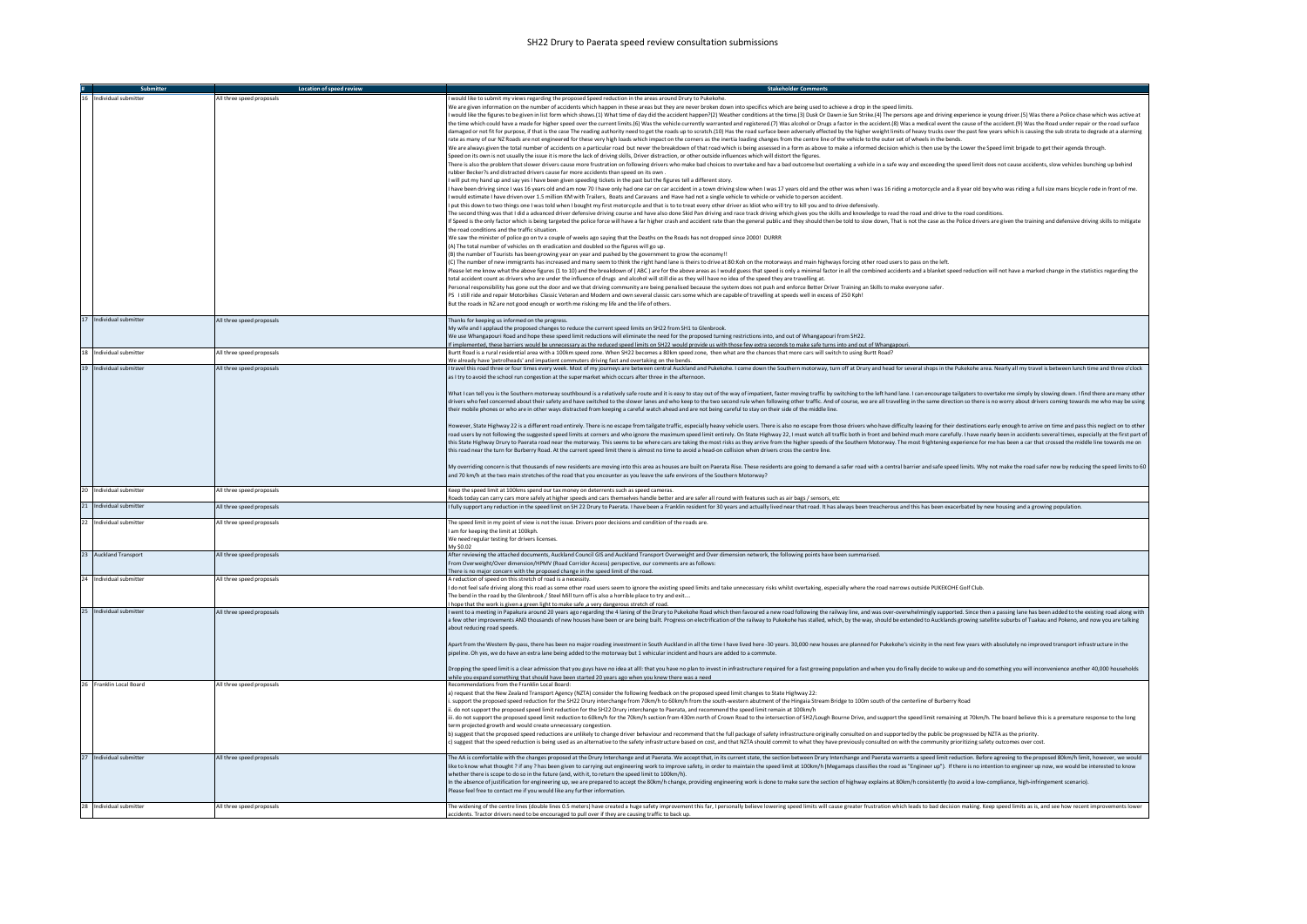|                         | Location of speed review                                                                                                                                                                                                                                                                                                                                                                                                                                                                         | <b>Stakeholder Comments</b>                                                                                                                                                                                                                                                                                                                                               |
|-------------------------|--------------------------------------------------------------------------------------------------------------------------------------------------------------------------------------------------------------------------------------------------------------------------------------------------------------------------------------------------------------------------------------------------------------------------------------------------------------------------------------------------|---------------------------------------------------------------------------------------------------------------------------------------------------------------------------------------------------------------------------------------------------------------------------------------------------------------------------------------------------------------------------|
| 29 Individual submitter | Proposed Change 1: SH22 Drury interchangeReduce the speed to 60km/h for the 70km/h<br>section from the south-western end of the Hingaia Stream Bridge to 100m south of Burberr<br>Road.Current speed limit: 70km/hProposed new speed limit: 60km/hMean operating speer<br>65-69 km/h** This represents the highest mean operating speed along this length. Speed is<br>lower near the signalised intersections. Are there any other factors that we should consider<br>when making our decision? | This area of road is perfectly fine at 70km/h I never have felt unsafe here. 80km/h would be more suitable as there are no built up areas.                                                                                                                                                                                                                                |
| 30 Individual submitter | 430m north of Crown Road to the intersection of SH22 / Lough Bourne Drive.Current speed<br>limit: 70km/hProposed new speed limit: 60km/hMean operating speed: 65-69km/hAre<br>there any other factors that we should consider when making our decision?                                                                                                                                                                                                                                          | Proposed Change 3: SH22 Paerata Reduce the speed to 60km/h for the 70km/h section from This is fair. Built up town area should be lowered to 60km/h to take into account higher chance of pedestrians and cyclists.                                                                                                                                                       |
| 31 Individual submitter | 100km/h section from 100m south of the centreline of Burberry Road to 430m north of<br>Crown Road.Current speed limit: 100km/hProposed new speed limit: 80km/hMean<br>operating speed: 80-84km/hAre there any other factors that we should consider when<br>making our decision?                                                                                                                                                                                                                 | Proposed Change 2: SH22 Drury interchange to PaerataReduce the speed to 80km/h for the 1This is ridiculous and will only drive people to ignore the limit, creating needless work for the olice force. I work shift work and t<br>traffic conditions. This road is easily manageable at 100km/h when traffic is light                                                     |
| 32 Individual submitter | 430m north of Crown Road to the intersection of SH22 / Lough Bourne Drive.Current speed<br>limit: 70km/hProposed new speed limit: 60km/hMean operating speed: 65-69km/hAre<br>there any other factors that we should consider when making our decision?                                                                                                                                                                                                                                          | Proposed Change 3: SH22 Paerata Reduce the speed to 60km/h for the 70km/h section from How are the new residents of Paerata Rise supposed to safely enter 22? Another roundabout is the only way. 70 through the village is ok                                                                                                                                            |
| 33 Individual submitter | Proposed Change 1: SH22 Drury interchangeReduce the speed to 60km/h for the 70km/h<br>section from the south-western end of the Hingaia Stream Bridge to 100m south of Burbern<br>Road.Current speed limit: 70km/hProposed new speed limit: 60km/hMean operating speer<br>65-69 km/h** This represents the highest mean operating speed along this length. Speed is<br>lower near the signalised intersections. Are there any other factors that we should consider<br>when making our decision? | Make that junction into a roundabout. Merging traffic pull out without considering other drivers. Pulling out in front of other vehicles and causing them to brake is dangerous. It's the lay out of junctions that's the prob                                                                                                                                            |
| 34 Individual submitter | 100km/h section from 100m south of the centreline of Burberry Road to 430m north of<br>Crown Road.Current speed limit: 100km/hProposed new speed limit: 80km/hMean<br>operating speed: 80-84km/hAre there any other factors that we should consider when<br>making our decision?                                                                                                                                                                                                                 | Proposed Change 2: SH22 Drury interchange to PaerataReduce the speed to 80km/h for the Stop vehicles that are turning right sit in the middle of the road. There should be room on the left for them to pull in and safely wai                                                                                                                                            |
| 35 Individual submitter | Proposed Change 1: SH22 Drury interchangeReduce the speed to 60km/h for the 70km/h<br>section from the south-western end of the Hingaia Stream Bridge to 100m south of Burber<br>Road.Current speed limit: 70km/hProposed new speed limit: 60km/hMean operating speed:<br>65-69 km/h** This represents the highest mean operating speed along this length. Speed is<br>lower near the signalised intersections. Are there any other factors that we should consider<br>when making our decision? | The current speed limits are fine as they are It are the drivers who do not understand the road rules and are a hazard to other drivers causing accidents                                                                                                                                                                                                                 |
| 36 Individual submitter | 100km/h section from 100m south of the centreline of Burberry Road to 430m north of<br>Crown Road.Current speed limit: 100km/hProposed new speed limit: 80km/hMean<br>operating speed: 80-84km/hAre there any other factors that we should consider when<br>making our decision?                                                                                                                                                                                                                 | Proposed Change 2: SH22 Drury interchange to PaerataReduce the speed to 80km/h for the  The current speed limits are fine as they are It are the drivers who do not understand the road rules and are a hazard to other dri                                                                                                                                               |
| 37 Individual submitter | 430m north of Crown Road to the intersection of SH22 / Lough Bourne Drive.Current speed<br>imit: 70km/hProposed new speed limit: 60km/hMean operating speed: 65-69km/hAre<br>there any other factors that we should consider when making our decision?                                                                                                                                                                                                                                           | Proposed Change 3: SH22 Paerata Reduce the speed to 60km/h for the 70km/h section from The current speed limits are fine as they are It are the drivers who do not understand the road rules and are a hazard to other driv                                                                                                                                               |
| 38 Individual submitter | Proposed Change 1: SH22 Drury interchangeReduce the speed to 60km/h for the 70km/h<br>section from the south-western end of the Hingaia Stream Bridge to 100m south of Burbern<br>Road.Current speed limit: 70km/hProposed new speed limit: 60km/hMean operating speed:<br>65-69 km/h** This represents the highest mean operating speed along this length. Speed is<br>lower near the signalised intersections.Are there any other factors that we should consider<br>when making our decision? | Good plan - support it                                                                                                                                                                                                                                                                                                                                                    |
| 39 Individual submitter | Proposed Change 2: SH22 Drury interchange to PaerataReduce the speed to 80km/h for the Good plan - support it<br>100km/h section from 100m south of the centreline of Burberry Road to 430m north of<br>Crown Road.Current speed limit: 100km/hProposed new speed limit: 80km/hMean<br>operating speed: 80-84km/hAre there any other factors that we should consider when<br>making our decision?                                                                                                |                                                                                                                                                                                                                                                                                                                                                                           |
| 40 Individual submitter | Proposed Change 3: SH22 Paerata Reduce the speed to 60km/h for the 70km/h section from Good plan - support it<br>430m north of Crown Road to the intersection of SH22 / Lough Bourne Drive Current speed<br>limit: 70km/hProposed new speed limit: 60km/hMean operating speed: 65-69km/hAre<br>there any other factors that we should consider when making our decision?                                                                                                                         |                                                                                                                                                                                                                                                                                                                                                                           |
| 41 Individual submitter | Proposed Change 1: SH22 Drury interchangeReduce the speed to 60km/h for the 70km/h<br>section from the south-western end of the Hingaia Stream Bridge to 100m south of Burber<br>Road.Current speed limit: 70km/hProposed new speed limit: 60km/hMean operating speed<br>65-69 km/h** This represents the highest mean operating speed along this length. Speed is<br>lower near the signalised intersections.Are there any other factors that we should consider<br>when making our decision?   | I would be happy for a 10km/h reduction in the speed limit for this particular section as drivers seem to continue through this 70kmph at 80+.                                                                                                                                                                                                                            |
| 42 Individual submitter | 100km/h section from 100m south of the centreline of Burberry Road to 430m north of<br>Crown Road.Current speed limit: 100km/hProposed new speed limit: 80km/hMean<br>operating speed: 80-84km/hAre there any other factors that we should consider when<br>making our decision?                                                                                                                                                                                                                 | Proposed Change 2: SH22 Drury interchange to PaerataReduce the speed to 80km/h for the   I wouldn't be happy reducing the limit to 80 through this section as travel times would be greatly lengthened I have lived in pukek<br>the intersection of SH22 and Glenbrook Rd is vital for safety, possibly 70-80kph from paerata Golf club to just south of the intersection |
| 43 Individual submitter | 430m north of Crown Road to the intersection of SH22 / Lough Bourne Drive.Current speed<br>limit: 70km/hProposed new speed limit: 60km/hMean operating speed: 65-69km/hAre<br>there any other factors that we should consider when making our decision?                                                                                                                                                                                                                                          | Proposed Change 3: SH22 Paerata Reduce the speed to 60km/h for the 70km/h section from  The people who live in pukekohe need to travel along SH22 in a realistic timeframe and I strongly believe reducing limits to 80km/h wi                                                                                                                                            |
| 44 Individual submitter | Proposed Change 2: SH22 Drury interchange to PaerataReduce the speed to 80km/h for the MAKE THE ROAD BIGGER YOU HAVE ROOM dual lanes right though<br>100km/h section from 100m south of the centreline of Burberry Road to 430m north of<br>Crown Road.Current speed limit: 100km/hProposed new speed limit: 80km/hMean<br>operating speed: 80-84km/hAre there any other factors that we should consider when<br>making our decision?                                                            |                                                                                                                                                                                                                                                                                                                                                                           |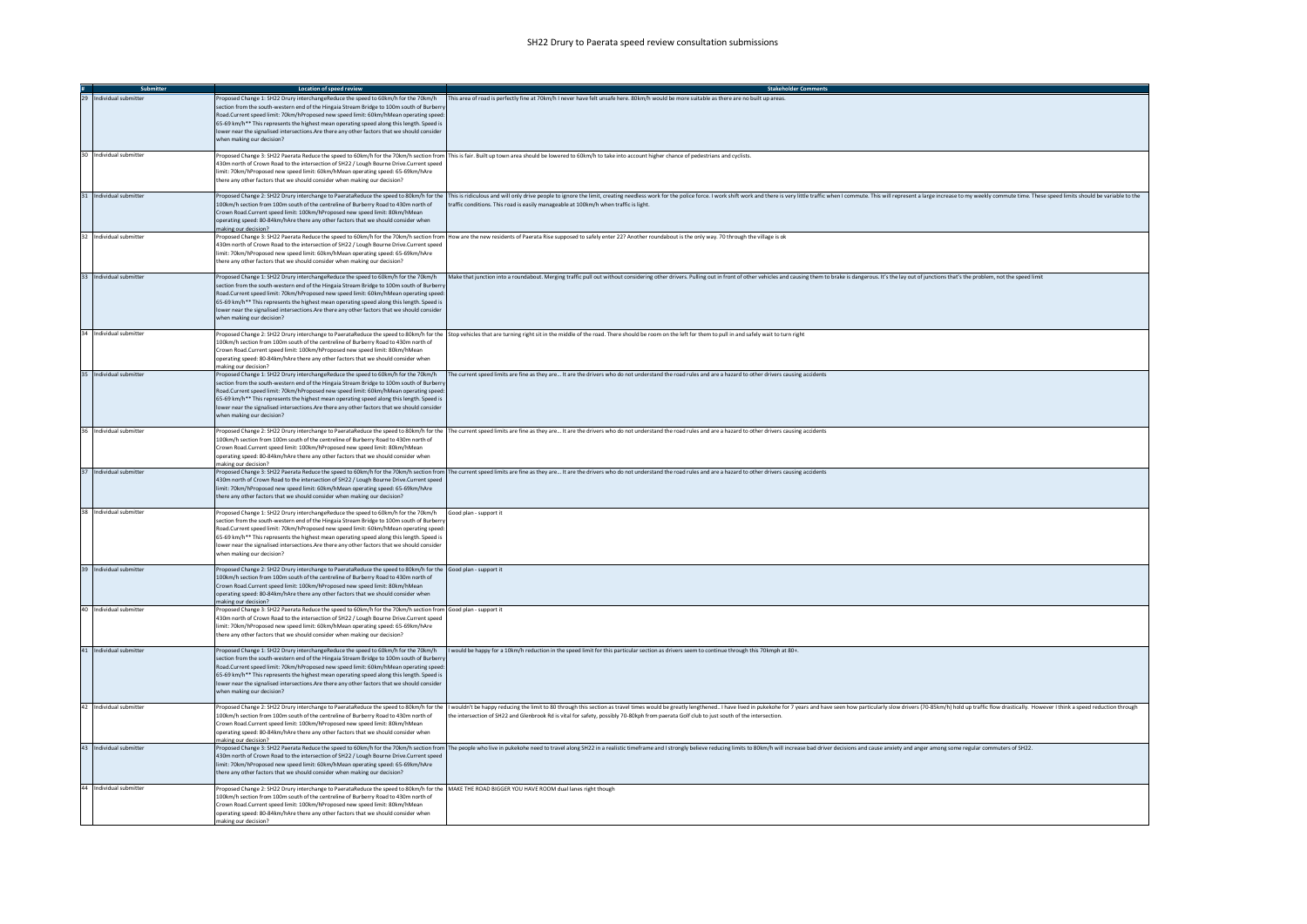| Submitter               | Location of speed review                                                                                                                                                                                                                                                                                                                                                                                                                                                                                                                                          | <b>Stakeholder Comments</b>                                                                                                                                                                                                                                                                                                                                                           |
|-------------------------|-------------------------------------------------------------------------------------------------------------------------------------------------------------------------------------------------------------------------------------------------------------------------------------------------------------------------------------------------------------------------------------------------------------------------------------------------------------------------------------------------------------------------------------------------------------------|---------------------------------------------------------------------------------------------------------------------------------------------------------------------------------------------------------------------------------------------------------------------------------------------------------------------------------------------------------------------------------------|
| 45 Individual submitter | Proposed Change 1: SH22 Drury interchangeReduce the speed to 60km/h for the 70km/h MAKE THE ROAD BIGGER YOU HAVE THE ROOM dual lanes right though<br>section from the south-western end of the Hingaia Stream Bridge to 100m south of Burberry<br>Road.Current speed limit: 70km/hProposed new speed limit: 60km/hMean operating speed:<br>65-69 km/h** This represents the highest mean operating speed along this length. Speed is<br>lower near the signalised intersections. Are there any other factors that we should consider<br>when making our decision? |                                                                                                                                                                                                                                                                                                                                                                                       |
| 46 Individual submitter | Proposed Change 3: SH22 Paerata Reduce the speed to 60km/h for the 70km/h section from MAKE THE ROAD BIGGER YOU HAVE ROOM<br>430m north of Crown Road to the intersection of SH22 / Lough Bourne Drive.Current speed<br>imit: 70km/hProposed new speed limit: 60km/hMean operating speed: 65-69km/hAre<br>there any other factors that we should consider when making our decision?                                                                                                                                                                               |                                                                                                                                                                                                                                                                                                                                                                                       |
| 47 Individual submitter | Proposed Change 3: SH22 Paerata Reduce the speed to 60km/h for the 70km/h section from If you haven't bothered to listen by now then your stupid<br>430m north of Crown Road to the intersection of SH22 / Lough Bourne Drive.Current speed<br>limit: 70km/hProposed new speed limit: 60km/hMean operating speed: 65-69km/hAre<br>there any other factors that we should consider when making our decision?                                                                                                                                                       |                                                                                                                                                                                                                                                                                                                                                                                       |
| 48 Individual submitter | Proposed Change 1: SH22 Drury interchangeReduce the speed to 60km/h for the 70km/h<br>section from the south-western end of the Hingaia Stream Bridge to 100m south of Burberr<br>Road.Current speed limit: 70km/hProposed new speed limit: 60km/hMean operating speed:<br>65-69 km/h** This represents the highest mean operating speed along this length. Speed is<br>lower near the signalised intersections.Are there any other factors that we should consider<br>when making our decision?                                                                  | It doesn't need changing . The road is perfectly fine to drive at the speed limit in all conditions. People need to learn how to drive                                                                                                                                                                                                                                                |
| 49 Individual submitter | 100km/h section from 100m south of the centreline of Burberry Road to 430m north of<br>Crown Road.Current speed limit: 100km/hProposed new speed limit: 80km/hMean<br>operating speed: 80-84km/hAre there any other factors that we should consider when<br>making our decision?                                                                                                                                                                                                                                                                                  | Proposed Change 2: SH22 Drury interchange to PaerataReduce the speed to 80km/h for the Leave it as it is, instead of changing the speed limit upgrade it to 2 lanes 1 for people that can drive and 1 for those that can't!                                                                                                                                                           |
| 50 Individual submitter | 100km/h section from 100m south of the centreline of Burberry Road to 430m north of<br>Crown Road.Current speed limit: 100km/hProposed new speed limit: 80km/hMean<br>operating speed: 80-84km/hAre there any other factors that we should consider when<br>making our decision?                                                                                                                                                                                                                                                                                  | Proposed Change 2: SH22 Drury interchange to PaerataReduce the speed to 80km/h for the 80km per hour is too slow for this road drivers will get fustrated and decided to pass on dodgy corners. It has long straight and wie s<br>This road for the amount of traffic it caters needs to be 2 lanes both sides. Stop doing the easy fix and cater for the fix in 10 to 20 years time. |
| 51 Individual submitter | 100km/h section from 100m south of the centreline of Burberry Road to 430m north of<br>Crown Road.Current speed limit: 100km/hProposed new speed limit: 80km/hMean<br>operating speed: 80-84km/hAre there any other factors that we should consider when<br>making our decision?                                                                                                                                                                                                                                                                                  | Proposed Change 2: SH22 Drury interchange to PaerataReduce the speed to 80km/h for the Changes are desperately needed, this is such a dangerous road with too many accidents. Should have been altered years ago.                                                                                                                                                                     |
| 52 Individual submitter | 430m north of Crown Road to the intersection of SH22 / Lough Bourne Drive.Current speed<br>limit: 70km/hProposed new speed limit: 60km/hMean operating speed: 65-69km/hAre<br>there any other factors that we should consider when making our decision?                                                                                                                                                                                                                                                                                                           | Proposed Change 3: SH22 Paerata Reduce the speed to 60km/h for the 70km/h section from Consider continued reduced speed through heights road which has had multiple deaths and is dangerous for cyclists due to the narrow roa                                                                                                                                                        |
| 53 Individual submitter | Proposed Change 1: SH22 Drury interchangeReduce the speed to 60km/h for the 70km/h<br>section from the south-western end of the Hingaia Stream Bridge to 100m south of Burbern<br>Road.Current speed limit: 70km/hProposed new speed limit: 60km/hMean operating speed:<br>65-69 km/h** This represents the highest mean operating speed along this length. Speed is<br>lower near the signalised intersections. Are there any other factors that we should consider<br>when making our decision?                                                                 | No all proposed changes are necessary                                                                                                                                                                                                                                                                                                                                                 |
| 54 Individual submitter | Proposed Change 2: SH22 Drury interchange to PaerataReduce the speed to 80km/h for the No I think this section should remain at 100kmph with extra lanes<br>100km/h section from 100m south of the centreline of Burberry Road to 430m north of<br>Crown Road Current speed limit: 100km/hProposed new speed limit: 80km/hMean<br>operating speed: 80-84km/hAre there any other factors that we should consider when<br>making our decision?                                                                                                                      |                                                                                                                                                                                                                                                                                                                                                                                       |
| 55 Individual submitter | Proposed Change 3: SH22 Paerata Reduce the speed to 60km/h for the 70km/h section from No, I disagree, 70 is fine<br>430m north of Crown Road to the intersection of SH22 / Lough Bourne Drive.Current speed<br>limit: 70km/hProposed new speed limit: 60km/hMean operating speed: 65-69km/hAre<br>there any other factors that we should consider when making our decision?                                                                                                                                                                                      |                                                                                                                                                                                                                                                                                                                                                                                       |
| 56 Individual submitter | Proposed Change 1: SH22 Drury interchangeReduce the speed to 60km/h for the 70km/h<br>section from the south-western end of the Hingaia Stream Bridge to 100m south of Burberry<br>Road.Current speed limit: 70km/hProposed new speed limit: 60km/hMean operating speed:<br>65-69 km/h** This represents the highest mean operating speed along this length. Speed is<br>lower near the signalised intersections. Are there any other factors that we should consider<br>when making our decision?                                                                | Yes I think this section is a good idea                                                                                                                                                                                                                                                                                                                                               |
| 57 Individual submitter | 100km/h section from 100m south of the centreline of Burberry Road to 430m north of<br>Crown Road.Current speed limit: 100km/hProposed new speed limit: 80km/hMean<br>operating speed: 80-84km/hAre there any other factors that we should consider when<br>making our decision?                                                                                                                                                                                                                                                                                  | Proposed Change 2: SH22 Drury interchange to PaerataReduce the speed to 80km/h for the  I drive along here all the ime and I am a cautious driver and I have no problems driving 100km. I believe, more importantly, there sho<br>that causes people to make silly decisions.                                                                                                         |
| 58 Individual submitter | Proposed Change 3: SH22 Paerata Reduce the speed to 60km/h for the 70km/h section from This will be an unnecessary change. 70km/h is easily drivable along here.<br>430m north of Crown Road to the intersection of SH22 / Lough Bourne Drive.Current speed<br>imit: 70km/hProposed new speed limit: 60km/hMean operating speed: 65-69km/hAre<br>there any other factors that we should consider when making our decision?                                                                                                                                        |                                                                                                                                                                                                                                                                                                                                                                                       |
| 59 Individual submitter | Proposed Change 1: SH22 Drury interchangeReduce the speed to 60km/h for the 70km/h This would be good idea<br>section from the south-western end of the Hingaia Stream Bridge to 100m south of Burbern<br>Road Current speed limit: 70km/hProposed new speed limit: 60km/hMean operating speed:<br>65-69 km/h** This represents the highest mean operating speed along this length. Speed is<br>lower near the signalised intersections. Are there any other factors that we should consider<br>when making our decision?                                         |                                                                                                                                                                                                                                                                                                                                                                                       |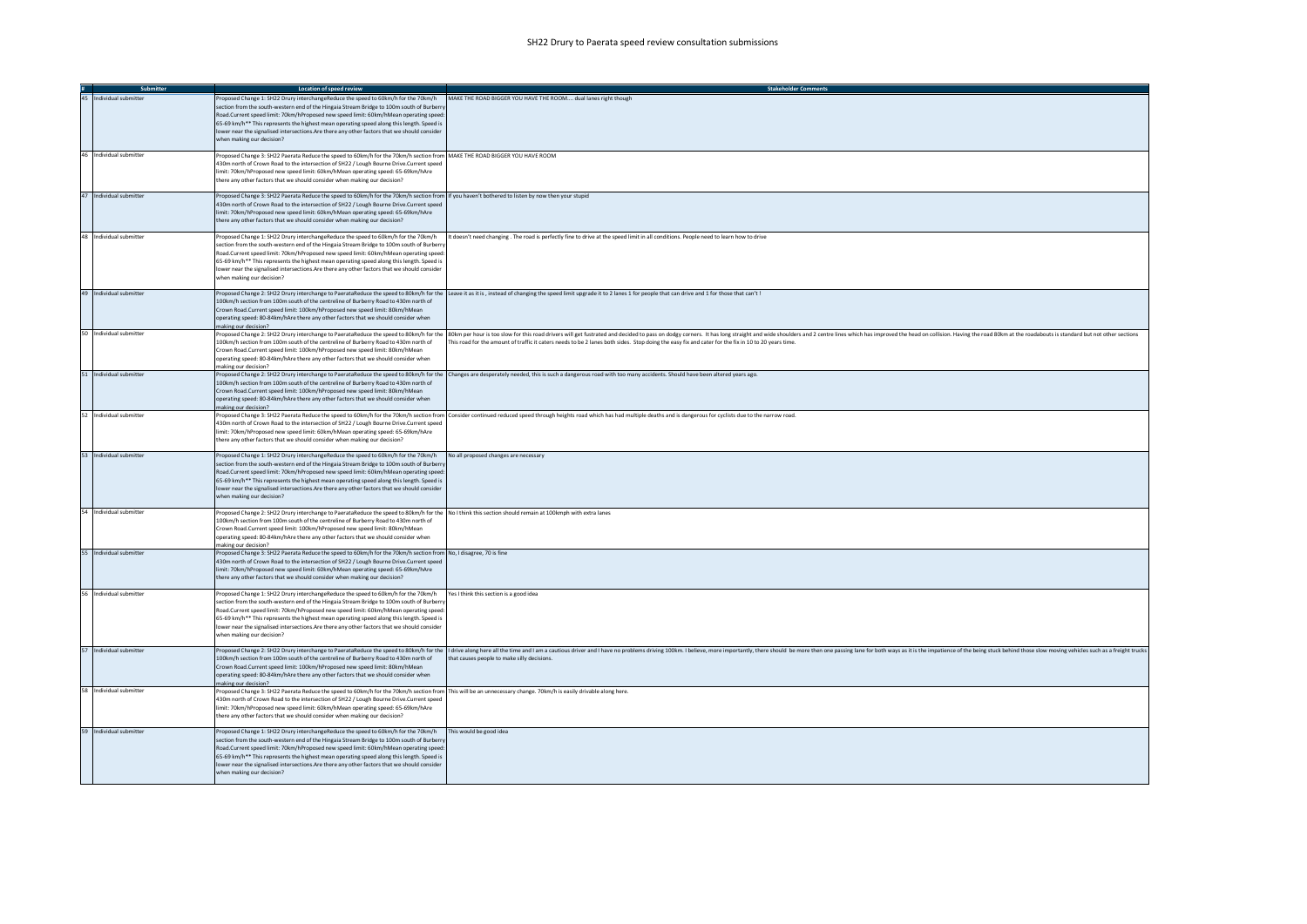| Submitter               | <b>Location of speed review</b>                                                                                                                                                                                                                                                                                                                                                                                                                                                                                                                                               | <b>Stakeholder Comments</b>                                                                                                                                                                                                                                                                                                                                                                                                                                                                                                                                                                                                        |
|-------------------------|-------------------------------------------------------------------------------------------------------------------------------------------------------------------------------------------------------------------------------------------------------------------------------------------------------------------------------------------------------------------------------------------------------------------------------------------------------------------------------------------------------------------------------------------------------------------------------|------------------------------------------------------------------------------------------------------------------------------------------------------------------------------------------------------------------------------------------------------------------------------------------------------------------------------------------------------------------------------------------------------------------------------------------------------------------------------------------------------------------------------------------------------------------------------------------------------------------------------------|
| 60 Individual submitter | Proposed Change 1: SH22 Drury interchangeReduce the speed to 60km/h for the 70km/h<br>Road.Current speed limit: 70km/hProposed new speed limit: 60km/hMean operating speed<br>65-69 km/h** This represents the highest mean operating speed along this length. Speed is<br>lower near the signalised intersections. Are there any other factors that we should consider<br>when making our decision?                                                                                                                                                                          | How about a roundabout to manage the flow of traffic at this particular pihbtwjere there are three hazards - 1) long corner, 2) Glenbrook Road intersection and 3) Caltex Gas station traffic. No one complains about roundabo<br>section from the south-western end of the Hingaia Stream Bridge to 100m south of Burberry and entry to otherwise difficult intersections. The only other option is to re-route the road and perhaps create a bypass for glenbr                                                                                                                                                                   |
| 61 Individual submitter | Proposed Change 2: SH22 Drury interchange to PaerataReduce the speed to 80km/h for the This area is already such a low speed. It is ridiculous to lower it.<br>100km/h section from 100m south of the centreline of Burberry Road to 430m north of<br>Crown Road.Current speed limit: 100km/hProposed new speed limit: 80km/hMean<br>operating speed: 80-84km/hAre there any other factors that we should consider when<br>making our decision?                                                                                                                               |                                                                                                                                                                                                                                                                                                                                                                                                                                                                                                                                                                                                                                    |
| 62 Individual submitter | Proposed Change 3: SH22 Paerata Reduce the speed to 60km/h for the 70km/h section from This area is already such a low speed. It is ridiculous to lower it.<br>430m north of Crown Road to the intersection of SH22 / Lough Bourne Drive.Current speed<br>limit: 70km/hProposed new speed limit: 60km/hMean operating speed: 65-69km/hAre<br>there any other factors that we should consider when making our decision?                                                                                                                                                        |                                                                                                                                                                                                                                                                                                                                                                                                                                                                                                                                                                                                                                    |
| 63 Individual submitter | 100km/h section from 100m south of the centreline of Burberry Road to 430m north of<br>Crown Road.Current speed limit: 100km/hProposed new speed limit: 80km/hMean<br>operating speed: 80-84km/hAre there any other factors that we should consider when<br>making our decision?                                                                                                                                                                                                                                                                                              | Proposed Change 2: SH22 Drury interchange to PaerataReduce the speed to 80km/h for the   Some of the crashes mentioned around the drury off ramp is because of the terrible back log of cars trying to get on the motorway. Th<br>limit would not be a talking point if the motorway was capable of receiving higher volumes or more access points and more lanes.                                                                                                                                                                                                                                                                 |
| 64 Individual submitte  | 100km/h section from 100m south of the centreline of Burberry Road to 430m north of<br>Crown Road.Current speed limit: 100km/hProposed new speed limit: 80km/hMean<br>operating speed: 80-84km/hAre there any other factors that we should consider when<br>making our decision?                                                                                                                                                                                                                                                                                              | Proposed Change 2: SH22 Drury interchange to PaerataReduce the speed to 80km/h for the 4 lanes instead of 2 due to increased amounts of traffic and getting worse with extra housing. Barrier between lanes. DO NOT LOWER SPEE                                                                                                                                                                                                                                                                                                                                                                                                     |
| 65 Individual submitter | 430m north of Crown Road to the intersection of SH22 / Lough Bourne Drive.Current speed<br>limit: 70km/hProposed new speed limit: 60km/hMean operating speed: 65-69km/hAre<br>there any other factors that we should consider when making our decision?                                                                                                                                                                                                                                                                                                                       | Proposed Change 3: SH22 Paerata Reduce the speed to 60km/h for the 70km/h section from  The real reasons why the roads don't "feel safe". 170-80% of the chip has worn off leaving slick patches all over the road and all roa<br>spent maintaining the road. These slick spots are dangerous at any speed as soon as they're wet, every morning when it's raining my car locks up as I slow to turn onto cemetery Rd off waiuku otaua Rd. A lower speed limit w<br>worse. Just fix it. Don't waste money that could be spent actually preventing harm on a blatant cheap bandage that won't actually work. Do your jobs properly. |
| 66 Individual submitter | Proposed Change 1: SH22 Drury interchangeReduce the speed to 60km/h for the 70km/h<br>section from the south-western end of the Hingaia Stream Bridge to 100m south of Burbern<br>Road.Current speed limit: 70km/hProposed new speed limit: 60km/hMean operating speed<br>65-69 km/h** This represents the highest mean operating speed along this length. Speed is<br>lower near the signalised intersections. Are there any other factors that we should consider<br>when making our decision?                                                                              | Commuting is already slow enough, how about maintain the roads to a higher level standard rather than reduce the speed to match the poorly maintained road conditions?                                                                                                                                                                                                                                                                                                                                                                                                                                                             |
| 67 Individual submitter | 100km/h section from 100m south of the centreline of Burberry Road to 430m north of<br>Crown Road.Current speed limit: 100km/hProposed new speed limit: 80km/hMean<br>operating speed: 80-84km/hAre there any other factors that we should consider when<br>making our decision?                                                                                                                                                                                                                                                                                              | Proposed Change 2: SH22 Drury interchange to PaerataReduce the speed to 80km/h for the Commuting is already slow enough, how about maintain the roads to a higher level standard rather than reduce the speed to match the poo                                                                                                                                                                                                                                                                                                                                                                                                     |
| 68 Individual submitter | 430m north of Crown Road to the intersection of SH22 / Lough Bourne Drive.Current speed<br>limit: 70km/hProposed new speed limit: 60km/hMean operating speed: 65-69km/hAre<br>there any other factors that we should consider when making our decision?                                                                                                                                                                                                                                                                                                                       | Proposed Change 3: SH22 Paerata Reduce the speed to 60km/h for the 70km/h section from Commuting is already slow enough, how about maintain the roads to a higher level standard rather than reduce the speed to match the poo                                                                                                                                                                                                                                                                                                                                                                                                     |
| 69 Individual submitter | 100km/h section from 100m south of the centreline of Burberry Road to 430m north of<br>Crown Road.Current speed limit: 100km/hProposed new speed limit: 80km/hMean<br>operating speed: 80-84km/hAre there any other factors that we should consider when<br>making our decision?                                                                                                                                                                                                                                                                                              | Proposed Change 2: SH22 Drury interchange to PaerataReduce the speed to 80km/h for the  The traffic already builds when a slower vehicle travels this stretch of road at lower speeds. Causing major speading at the passing l                                                                                                                                                                                                                                                                                                                                                                                                     |
| 70 Individual submitter | Proposed Change 1: SH22 Drury interchangeReduce the speed to 60km/h for the 70km/h<br>section from the south-western end of the Hingaia Stream Bridge to 100m south of Burberry drive with traffic at speed. Don't slow down those who don't have the issue.<br>Road.Current speed limit: 70km/hProposed new speed limit: 60km/hMean operating speed<br>65-69 km/h** This represents the highest mean operating speed along this length. Speed is<br>lower near the signalised intersections.Are there any other factors that we should consider<br>vhen making our decision? | People not feeling safe isn't a result of the speed limits, it is caused by these drivers lack of confidence around traffic of any speed. To make these people feel safer on the road, adequate driving courses should be mark                                                                                                                                                                                                                                                                                                                                                                                                     |
| 71 Individual submitter | 100km/h section from 100m south of the centreline of Burberry Road to 430m north of<br>Crown Road.Current speed limit: 100km/hProposed new speed limit: 80km/hMean<br>operating speed: 80-84km/hAre there any other factors that we should consider when<br>making our decision?                                                                                                                                                                                                                                                                                              | Proposed Change 2: SH22 Drury interchange to PaerataReduce the speed to 80km/h for the  People not feeling safe isn't a result of the speed limits, it is caused by these divers lack of confidence around traffic of any spee<br>drive with traffic at speed. Don't slow down those who don't have the issue                                                                                                                                                                                                                                                                                                                      |
| 72 Individual submitter | 430m north of Crown Road to the intersection of SH22 / Lough Bourne Drive.Current speed drive with traffic at speed. Don't slow down those who don't have the issue.<br>limit: 70km/hProposed new speed limit: 60km/hMean operating speed: 65-69km/hAre<br>there any other factors that we should consider when making our decision?                                                                                                                                                                                                                                          | Proposed Change 3: SH22 Paerata Reduce the speed to 60km/h for the 70km/h section from   People not feeling safe isn't a result of the speed limits, it is caused by these drives lack of confidence around traffic of any spe                                                                                                                                                                                                                                                                                                                                                                                                     |
| 73 Individual submitter | 100km/h section from 100m south of the centreline of Burberry Road to 430m north of<br>Crown Road.Current speed limit: 100km/hProposed new speed limit: 80km/hMean<br>operating speed: 80-84km/hAre there any other factors that we should consider when<br>making our decision?                                                                                                                                                                                                                                                                                              | Proposed Change 2: SH22 Drury interchange to PaerataReduce the speed to 80km/h for the People are already driving well under speed limit, which i think is a bigger hazard & contributes more to crashes because of nervy unde<br>the speed limit.                                                                                                                                                                                                                                                                                                                                                                                 |
| 74 Individual submitter | Proposed Change 1: SH22 Drury interchangeReduce the speed to 60km/h for the 70km/h<br>section from the south-western end of the Hingaia Stream Bridge to 100m south of Burbern<br>Road Current speed limit: 70km/hProposed new speed limit: 60km/hMean operating speed<br>65-69 km/h** This represents the highest mean operating speed along this length. Speed is<br>lower near the signalised intersections. Are there any other factors that we should consider<br>when making our decision?                                                                              | It's to slow, the road is perfectly safe                                                                                                                                                                                                                                                                                                                                                                                                                                                                                                                                                                                           |
| 75 Individual submitter | 100km/h section from 100m south of the centreline of Burberry Road to 430m north of<br>Crown Road.Current speed limit: 100km/hProposed new speed limit: 80km/hMean<br>operating speed: 80-84km/hAre there any other factors that we should consider when<br>making our decision?                                                                                                                                                                                                                                                                                              | Proposed Change 2: SH22 Drury interchange to PaerataReduce the speed to 80km/h for the  That is way to slow , 100 kms is perfectly fine . I drive that road up to 6 times a day very safely. The only black spot is blackbridg                                                                                                                                                                                                                                                                                                                                                                                                     |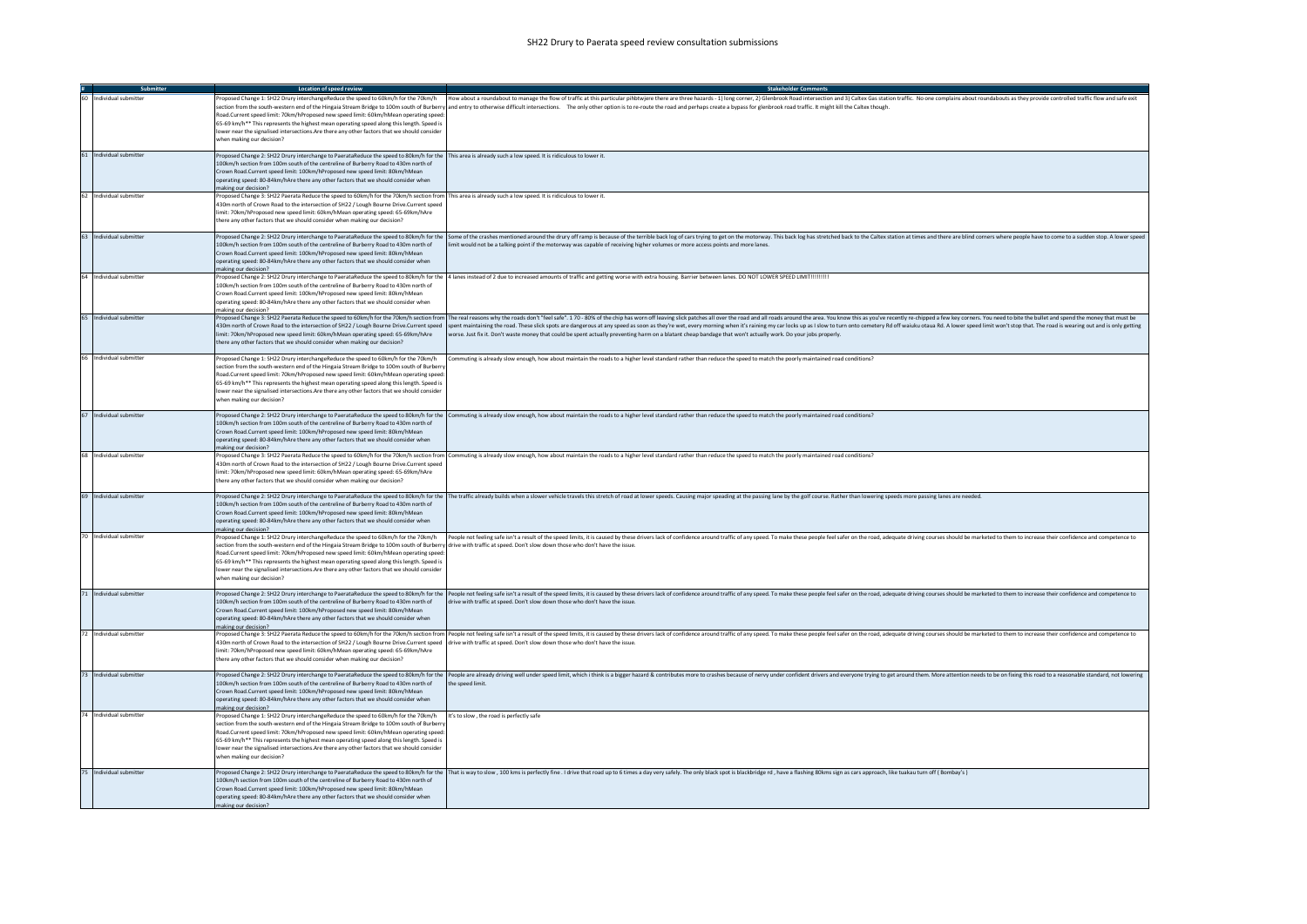|                         | <b>Location of speed review</b>                                                                                                                                                                                                                                                                                                                                                                                                                                                                                                                                               | <b>Stakeholder Comments</b>                                                                                                                                                                                                                                                                                                                                                                                                                                      |
|-------------------------|-------------------------------------------------------------------------------------------------------------------------------------------------------------------------------------------------------------------------------------------------------------------------------------------------------------------------------------------------------------------------------------------------------------------------------------------------------------------------------------------------------------------------------------------------------------------------------|------------------------------------------------------------------------------------------------------------------------------------------------------------------------------------------------------------------------------------------------------------------------------------------------------------------------------------------------------------------------------------------------------------------------------------------------------------------|
| Individual submitter    | 430m north of Crown Road to the intersection of SH22 / Lough Bourne Drive.Current speed<br>limit: 70km/hProposed new speed limit: 60km/hMean operating speed: 65-69km/hAre<br>there any other factors that we should consider when making our decision?                                                                                                                                                                                                                                                                                                                       | Proposed Change 3: SH22 Paerata Reduce the speed to 60km/h for the 70km/h section from That's just crazy . 70kms is very safe , the toad is very wide . If you make it 60 people will do 45 to 55 kms . Nobody does 70kms ther                                                                                                                                                                                                                                   |
| 77 Individual submitter | Proposed Change 1: SH22 Drury interchangeReduce the speed to 60km/h for the 70km/h<br>section from the south-western end of the Hingaia Stream Bridge to 100m south of Burberry<br>Road.Current speed limit: 70km/hProposed new speed limit: 60km/hMean operating speed<br>65-69 km/h** This represents the highest mean operating speed along this length. Speed is<br>lower near the signalised intersections.Are there any other factors that we should consider<br>when making our decision?                                                                              | Instead of changing the speeds it should be a variable speed area. This will allow for ease and flow during high traffic times and will keep majority of rate payers at ease.                                                                                                                                                                                                                                                                                    |
| 78 Individual submitter | Proposed Change 3: SH22 Paerata Reduce the speed to 60km/h for the 70km/h section from Islands for people to cross the road, especially from the bus shelter.<br>430m north of Crown Road to the intersection of SH22 / Lough Bourne Drive.Current speed<br>limit: 70km/hProposed new speed limit: 60km/hMean operating speed: 65-69km/hAre<br>there any other factors that we should consider when making our decision?                                                                                                                                                      |                                                                                                                                                                                                                                                                                                                                                                                                                                                                  |
| 79 Individual submitter | 100km/h section from 100m south of the centreline of Burberry Road to 430m north of<br>Crown Road.Current speed limit: 100km/hProposed new speed limit: 80km/hMean<br>operating speed: 80-84km/hAre there any other factors that we should consider when<br>making our decision?                                                                                                                                                                                                                                                                                              | Proposed Change 2: SH22 Drury interchange to PaerataReduce the speed to 80km/h for the  This is a rural road. Speed should not be altered. The roads themselves need to Both estimation what imes of the day was the man opera<br>prove the speed needs to change. I doubt that logistic companies want the speed altered - in saying that there should be small pickets near the hot houses where the speed could be changed to allow movement. More passing la |
| 80 Individual submitter | 430m north of Crown Road to the intersection of SH22 / Lough Bourne Drive.Current speed dangerous drivers , who will now be more frustrated and aggressive.<br>limit: 70km/hProposed new speed limit: 60km/hMean operating speed: 65-69km/hAre<br>there any other factors that we should consider when making our decision?                                                                                                                                                                                                                                                   | Proposed Change 3: SH22 Paerata Reduce the speed to 60km/h for the 20km/h section from The whole proposal is rubbish. It is driven solely by the desire to not build a better road. Until roading infrastructure is done befor                                                                                                                                                                                                                                   |
| 81 Individual submitter | Proposed Change 1: SH22 Drury interchangeReduce the speed to 60km/h for the 70km/h The speed limits fine, distracted driver and bads driver. Stupid government<br>section from the south-western end of the Hingaia Stream Bridge to 100m south of Burbern<br>Road.Current speed limit: 70km/hProposed new speed limit: 60km/hMean operating speed:<br>65-69 km/h** This represents the highest mean operating speed along this length. Speed is<br>lower near the signalised intersections. Are there any other factors that we should consider<br>when making our decision? |                                                                                                                                                                                                                                                                                                                                                                                                                                                                  |
| 82 Individual submitter | 100km/h section from 100m south of the centreline of Burberry Road to 430m north of<br>Crown Road.Current speed limit: 100km/hProposed new speed limit: 80km/hMean<br>operating speed: 80-84km/hAre there any other factors that we should consider when<br>naking our decision?                                                                                                                                                                                                                                                                                              | ?roposed Change 2: SH22 Drury interchange to PaerataReduce the speed to 80km/h for the The speedlimits fine as it is and has been for years. Too many driver on phones. Government putting a plaster on the problem ??????                                                                                                                                                                                                                                       |
| 83 Individual submitter | 430m north of Crown Road to the intersection of SH22 / Lough Bourne Drive.Current speed<br>limit: 70km/hProposed new speed limit: 60km/hMean operating speed: 65-69km/hAre<br>here any other factors that we should consider when making our decision?                                                                                                                                                                                                                                                                                                                        | Proposed Change 3: SH22 Paerata Reduce the speed to 60km/h for the 70km/h section from The speedlimits fine as it is and has been for years. Too many driver on phones. Government putting a plaster on the problem ??????                                                                                                                                                                                                                                       |
| 84 Individual submitter | Proposed Change 2: SH22 Drury interchange to PaerataReduce the speed to 80km/h for the As above<br>100km/h section from 100m south of the centreline of Burberry Road to 430m north of<br>Crown Road.Current speed limit: 100km/hProposed new speed limit: 80km/hMean<br>operating speed: 80-84km/hAre there any other factors that we should consider when<br>naking our decision?                                                                                                                                                                                           |                                                                                                                                                                                                                                                                                                                                                                                                                                                                  |
| 85 Individual submitter | Proposed Change 3: SH22 Paerata Reduce the speed to 60km/h for the 70km/h section from As above<br>430m north of Crown Road to the intersection of SH22 / Lough Bourne Drive.Current speed<br>limit: 70km/hProposed new speed limit: 60km/hMean operating speed: 65-69km/hAre<br>there any other factors that we should consider when making our decision?                                                                                                                                                                                                                    |                                                                                                                                                                                                                                                                                                                                                                                                                                                                  |
| 86 Individual submitter | Road.Current speed limit: 70km/hProposed new speed limit: 60km/hMean operating speed:<br>65-69 km/h** This represents the highest mean operating speed along this length. Speed is<br>lower near the signalised intersections.Are there any other factors that we should consider<br>when making our decision?                                                                                                                                                                                                                                                                | Proposed Change 1: SH22 Drury interchangeReduce the speed to 60km/h for the 70km/h (Once again I don't know who you are really talking to about these roads but you are out of touch with reality. First off we need a proper<br>section from the south-western end of the Hingaia Stream Bridge to 100m south of Burberry and build our roads properly that last more than five minutes. lowering the speed limits is only putting a plaster on the real issue  |
| 87 Individual submitter | Proposed Change 1: SH22 Drury interchangeReduce the speed to 60km/h for the 70km/h Consider upgrading the road instead of downgrading the speed.<br>section from the south-western end of the Hingaia Stream Bridge to 100m south of Burbern<br>Road.Current speed limit: 70km/hProposed new speed limit: 60km/hMean operating speed<br>65-69 km/h** This represents the highest mean operating speed along this length. Speed is<br>lower near the signalised intersections.Are there any other factors that we should consider<br>when making our decision?                 |                                                                                                                                                                                                                                                                                                                                                                                                                                                                  |
| 88 Individual submitter | Proposed Change 2: SH22 Drury interchange to PaerataReduce the speed to 80km/h for the Consider upgrading the road instead of downgrading the speed.<br>100km/h section from 100m south of the centreline of Burberry Road to 430m north of<br>Crown Road.Current speed limit: 100km/hProposed new speed limit: 80km/hMean<br>operating speed: 80-84km/hAre there any other factors that we should consider when<br>making our decision?                                                                                                                                      |                                                                                                                                                                                                                                                                                                                                                                                                                                                                  |
| 89 Individual submitter | Proposed Change 3: SH22 Paerata Reduce the speed to 60km/h for the 70km/h section from Consider upgrading the road instead of downgrading the speed.<br>430m north of Crown Road to the intersection of SH22 / Lough Bourne Drive.Current speed<br>imit: 70km/hProposed new speed limit: 60km/hMean operating speed: 65-69km/hAre<br>there any other factors that we should consider when making our decision?                                                                                                                                                                |                                                                                                                                                                                                                                                                                                                                                                                                                                                                  |
| 90 Individual submitter | Proposed Change 2: SH22 Drury interchange to PaerataReduce the speed to 80km/h for the Agree on reducing the speed limit to 80km/hr<br>100km/h section from 100m south of the centreline of Burberry Road to 430m north of<br>Crown Road.Current speed limit: 100km/hProposed new speed limit: 80km/hMean<br>operating speed: 80-84km/hAre there any other factors that we should consider when<br>making our decision?                                                                                                                                                       |                                                                                                                                                                                                                                                                                                                                                                                                                                                                  |
| 91 Individual submitter | Proposed Change 3: SH22 Paerata Reduce the speed to 60km/h for the 70km/h section from Agree.<br>430m north of Crown Road to the intersection of SH22 / Lough Bourne Drive.Current speed<br>limit: 70km/hProposed new speed limit: 60km/hMean operating speed: 65-69km/hAre<br>there any other factors that we should consider when making our decision?                                                                                                                                                                                                                      |                                                                                                                                                                                                                                                                                                                                                                                                                                                                  |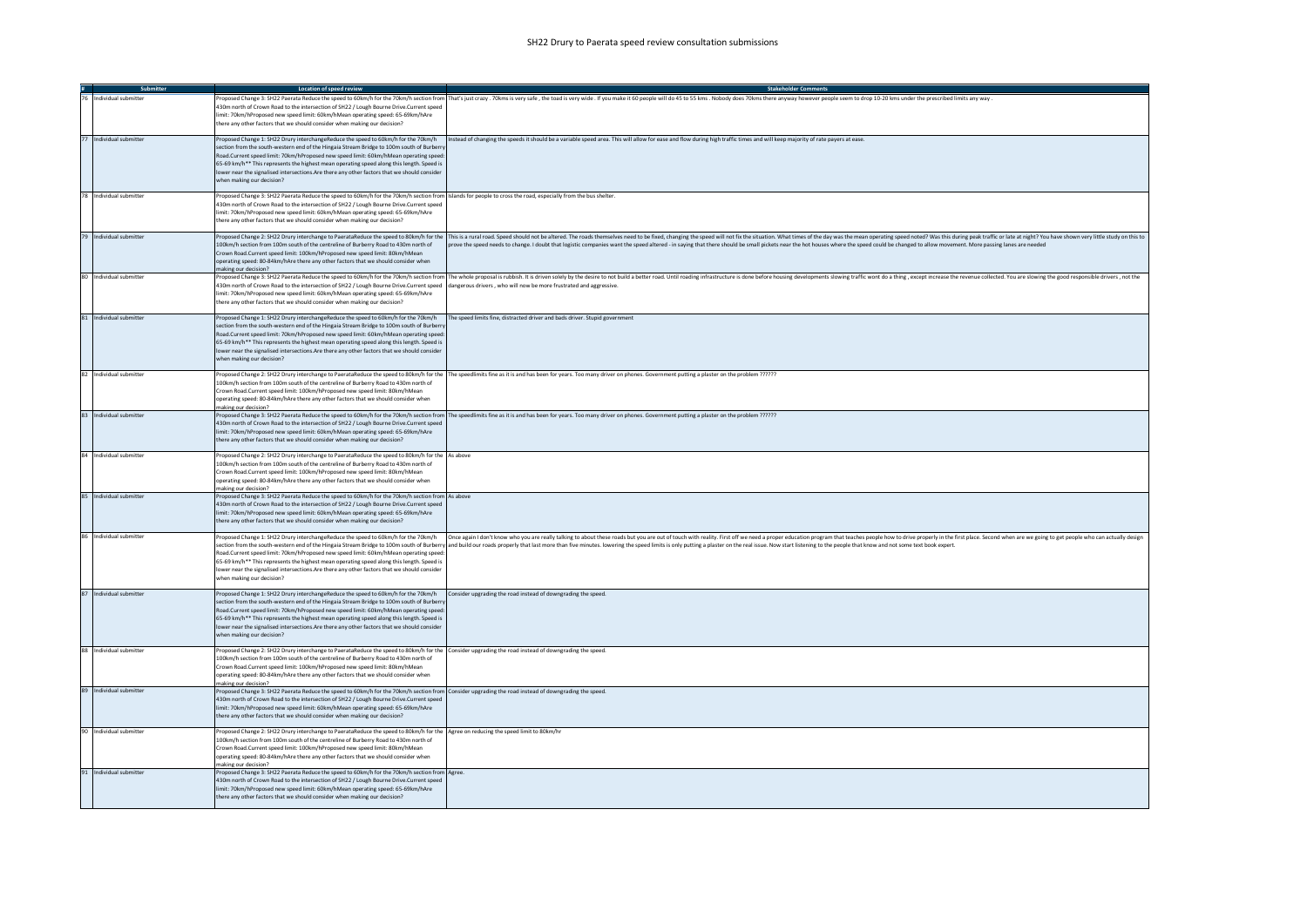| Submitter                | Location of speed review                                                                                                                                                                                                                                                                                                                                                                                                                                                                                       | <b>Stakeholder Comments</b>                                                                                                                                                                                                                                                                                                                                                                                                                        |
|--------------------------|----------------------------------------------------------------------------------------------------------------------------------------------------------------------------------------------------------------------------------------------------------------------------------------------------------------------------------------------------------------------------------------------------------------------------------------------------------------------------------------------------------------|----------------------------------------------------------------------------------------------------------------------------------------------------------------------------------------------------------------------------------------------------------------------------------------------------------------------------------------------------------------------------------------------------------------------------------------------------|
| 92 Individual submitter  | Proposed Change 1: SH22 Drury interchangeReduce the speed to 60km/h for the 70km/h<br>section from the south-western end of the Hingaia Stream Bridge to 100m south of Burbern<br>Road.Current speed limit: 70km/hProposed new speed limit: 60km/hMean operating speed<br>65-69 km/h** This represents the highest mean operating speed along this length. Speed is<br>lower near the signalised intersections. Are there any other factors that we should consider<br>when making our decision?               | Need a turning bay into Burberry Road. Before this is built, the maximum speed from the motorway to Burberry Road should be 50km/hi                                                                                                                                                                                                                                                                                                                |
| 93 Individual submitter  | Proposed Change 1: SH22 Drury interchangeReduce the speed to 60km/h for the 70km/h<br>section from the south-western end of the Hingaia Stream Bridge to 100m south of Burberr<br>Road.Current speed limit: 70km/hProposed new speed limit: 60km/hMean operating speed<br>65-69 km/h** This represents the highest mean operating speed along this length. Speed is<br>lower near the signalised intersections.Are there any other factors that we should consider<br>when making our decision?                | The speed limit doesn't need to be reduced. People already drive this highway under the current speed limit, reducing will just slow vehicles even more and increase travel time.                                                                                                                                                                                                                                                                  |
| 94 Individual submitter  | 100km/h section from 100m south of the centreline of Burberry Road to 430m north of<br>Crown Road Current speed limit: 100km/hProposed new speed limit: 80km/hMean<br>operating speed: 80-84km/hAre there any other factors that we should consider when<br>making our decision?                                                                                                                                                                                                                               | Proposed Change 2: SH22 Drury interchange to PaerataReduce the speed to 80km/h for the  The speed limit doesn't need to be reduced. People already drive this highway under the current speed limit, reducing will just slow v                                                                                                                                                                                                                     |
| 95 Individual submitter  | 430m north of Crown Road to the intersection of SH22 / Lough Bourne Drive.Current speed<br>limit: 70km/hProposed new speed limit: 60km/hMean operating speed: 65-69km/hAre<br>there any other factors that we should consider when making our decision?                                                                                                                                                                                                                                                        | Proposed Change 3: SH22 Paerata Reduce the speed to 60km/h for the 70km/h section from  The speed limit doesn't need to be reduced. People already drive this highway under the current speed limit, reducing will just slow v                                                                                                                                                                                                                     |
| 96 Individual submitter  | 100km/h section from 100m south of the centreline of Burberry Road to 430m north of<br>Crown Road.Current speed limit: 100km/hProposed new speed limit: 80km/hMean<br>operating speed: 80-84km/hAre there any other factors that we should consider when<br>making our decision?                                                                                                                                                                                                                               | Proposed Change 2: SH22 Drury interchange to PaerataReduce the speed to 80km/h for the No need to change the speed limit you need to update the road to 2 lanes due to the 45 thousand homes going inyou need to upgrade ro                                                                                                                                                                                                                        |
| 97 Individual submitter  | 430m north of Crown Road to the intersection of SH22 / Lough Bourne Drive.Current speed<br>limit: 70km/hProposed new speed limit: 60km/hMean operating speed: 65-69km/hAre<br>there any other factors that we should consider when making our decision?                                                                                                                                                                                                                                                        | Proposed Change 3: SH22 Paerata Reduce the speed to 60km/h for the 70km/h section from Upgrade roads you need to realise that putting in al these new homes you need to upgrade the roads not the limits and you need to put m                                                                                                                                                                                                                     |
| 98 Individual submitter  | Proposed Change 1: SH22 Drury interchangeReduce the speed to 60km/h for the 70km/h<br>section from the south-western end of the Hingaia Stream Bridge to 100m south of Burbern<br>Road.Current speed limit: 70km/hProposed new speed limit: 60km/hMean operating speed:<br>65-69 km/h** This represents the highest mean operating speed along this length. Speed is<br>lower near the signalised intersections. Are there any other factors that we should consider<br>when making our decision?              | Upgrade the road by doing 2 lanes                                                                                                                                                                                                                                                                                                                                                                                                                  |
| 99 Individual submitter  | Proposed Change 1: SH22 Drury interchangeReduce the speed to 60km/h for the 70km/h (No Comment)<br>section from the south-western end of the Hingaia Stream Bridge to 100m south of Burbern<br>Road.Current speed limit: 70km/hProposed new speed limit: 60km/hMean operating speed:<br>65-69 km/h** This represents the highest mean operating speed along this length. Speed is<br>lower near the signalised intersections. Are there any other factors that we should consider<br>when making our decision? |                                                                                                                                                                                                                                                                                                                                                                                                                                                    |
| 100 Individual submitter | Proposed Change 2: SH22 Drury interchange to PaerataReduce the speed to 80km/h for the (No Comment)<br>100km/h section from 100m south of the centreline of Burberry Road to 430m north of<br>Crown Road.Current speed limit: 100km/hProposed new speed limit: 80km/hMean<br>operating speed: 80-84km/hAre there any other factors that we should consider when<br>making our decision?                                                                                                                        |                                                                                                                                                                                                                                                                                                                                                                                                                                                    |
| 101 Individual submitter | Proposed Change 3: SH22 Paerata Reduce the speed to 60km/h for the 70km/h section from (No Comment)<br>430m north of Crown Road to the intersection of SH22 / Lough Bourne Drive.Current speed<br>limit: 70km/hProposed new speed limit: 60km/hMean operating speed: 65-69km/hAre<br>there any other factors that we should consider when making our decision?                                                                                                                                                 |                                                                                                                                                                                                                                                                                                                                                                                                                                                    |
| 102 Individual submitter | Proposed Change 3: SH22 Paerata Reduce the speed to 60km/h for the 70km/h section from Consider that 70 is a perfectly good speed limit for this stretch of road!<br>430m north of Crown Road to the intersection of SH22 / Lough Bourne Drive.Current speed<br>limit: 70km/hProposed new speed limit: 60km/hMean operating speed: 65-69km/hAre<br>there any other factors that we should consider when making our decision?                                                                                   |                                                                                                                                                                                                                                                                                                                                                                                                                                                    |
| 103 Individual submitter | 100km/h section from 100m south of the centreline of Burberry Road to 430m north of<br>Crown Road.Current speed limit: 100km/hProposed new speed limit: 80km/hMean<br>operating speed: 80-84km/hAre there any other factors that we should consider when<br>making our decision?                                                                                                                                                                                                                               | Proposed Change 2: SH22 Drury interchange to PaerataReduce the speed to 80km/h for the No do not change the speed limit in this area. The road needs four lanes now the growth and traffic in the area in the last few years h                                                                                                                                                                                                                     |
| 104 Individual submitter | section from the south-western end of the Hingaia Stream Bridge to 100m south of Burberry<br>Road.Current speed limit: 70km/hProposed new speed limit: 60km/hMean operating speed:<br>65-69 km/h** This represents the highest mean operating speed along this length. Speed is<br>lower near the signalised intersections. Are there any other factors that we should consider<br>when making our decision?                                                                                                   | Proposed Change 1: SH22 Drury interchangeReduce the speed to 60km/h for the 70km/h (Speed limit is fine at 70 this stretch of road also. The road needs to be widened and have more lanes not slowing down traffic more. There                                                                                                                                                                                                                     |
| 105 Individual submitter | Road.Current speed limit: 70km/hProposed new speed limit: 60km/hMean operating speed:<br>65-69 km/h** This represents the highest mean operating speed along this length. Speed is<br>lower near the signalised intersections. Are there any other factors that we should consider<br>when making our decision?                                                                                                                                                                                                | Proposed Change 1: SH22 Drury interchangeReduce the speed to 60km/h for the 70km/h (11 tuse this road almost daily in the course of my work as a transport truck operator  we have an elevated view compared with the avera<br>section from the south-western end of the Hingaia Stream Bridge to 100m south of Burberry other road users  I believe these people are not doing it intentionally but really they should be using public transport. |
| 106 Individual submitter | 100km/h section from 100m south of the centreline of Burberry Road to 430m north of<br>Crown Road Current speed limit: 100km/hProposed new speed limit: 80km/hMean<br>operating speed: 80-84km/hAre there any other factors that we should consider when<br>making our decision?                                                                                                                                                                                                                               | Proposed Change 2: SH22 Drury interchange to PaerataReduce the speed to 80km/h for the  luse this road almost daily in the course of my work as a transport truck operator  we have an elevated view compared with the aver<br>other road users  I believe these people are not doing it intentionally but really they should be using public transport.                                                                                           |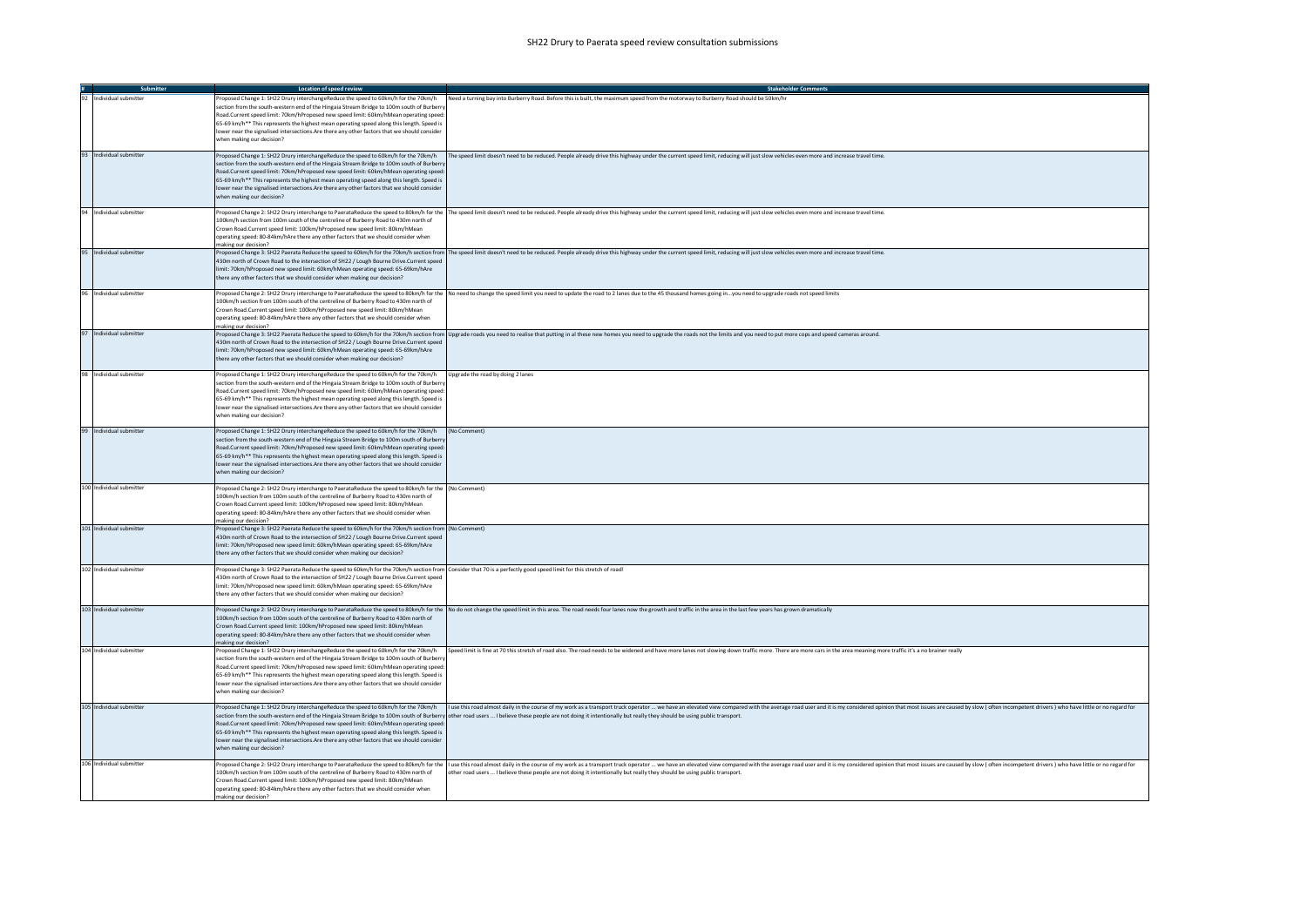|                          | <b>Location of speed review</b>                                                                                                                                                                                                                                                                                                                                                                                                                                | <b>Stakeholder Comments</b>                                                                                                                                                                                                                                                                                                                                                                                                                      |
|--------------------------|----------------------------------------------------------------------------------------------------------------------------------------------------------------------------------------------------------------------------------------------------------------------------------------------------------------------------------------------------------------------------------------------------------------------------------------------------------------|--------------------------------------------------------------------------------------------------------------------------------------------------------------------------------------------------------------------------------------------------------------------------------------------------------------------------------------------------------------------------------------------------------------------------------------------------|
| 107 Individual submitter | limit: 70km/hProposed new speed limit: 60km/hMean operating speed: 65-69km/hAre<br>there any other factors that we should consider when making our decision?                                                                                                                                                                                                                                                                                                   | Proposed Change 3: SH22 Paerata Reduce the speed to 60km/h for the 70km/h section from   I use this road almost dailly in the course of my work as a transport truck operator  we have an elevated view compared with the a<br>430m north of Crown Road to the intersection of SH22 / Lough Bourne Drive.Current speed other road users  I believe these people are not doing it intentionally but really they should be using public transport. |
| 108 Individual submitter | 100km/h section from 100m south of the centreline of Burberry Road to 430m north of<br>Crown Road Current speed limit: 100km/hPronosed new speed limit: 80km/hMean<br>operating speed: 80-84km/hAre there any other factors that we should consider when<br>making our decision?                                                                                                                                                                               | Proposed Change 2: SH22 Drury interchange to PaerataReduce the speed to 80km/h for the  90% of the time this road is not able to be traveled at 100kmh due to congestion and slow drivers, allowing them to go even slower wil                                                                                                                                                                                                                   |
| 109 Individual submitter | section from the south-western end of the Hingaia Stream Bridge to 100m south of Burbern<br>Road.Current speed limit: 70km/hProposed new speed limit: 60km/hMean operating speed:<br>65-69 km/h** This represents the highest mean operating speed along this length. Speed is<br>lower near the signalised intersections.Are there any other factors that we should consider<br>when making our decision?                                                     | Proposed Change 1: SH22 Drury interchangeReduce the speed to 60km/h for the 70km/h (the the 70km/h (the the Mumin this hard to get anywhere around this area as it is due to the planning disaster at karaka lakes and hingia                                                                                                                                                                                                                    |
| 110 Individual submitter | 430m north of Crown Road to the intersection of SH22 / Lough Bourne Drive.Current speed<br>limit: 70km/hProposed new speed limit: 60km/hMean operating speed: 65-69km/hAre<br>there any other factors that we should consider when making our decision?                                                                                                                                                                                                        | Proposed Change 3: SH22 Paerata Reduce the speed to 60km/h for the 70km/h section from Stop trying to lower the speed limits. The roads just need to be bought up to speci limits the with the amount of new subdivisions the                                                                                                                                                                                                                    |
| 111 Individual submitter | section from the south-western end of the Hingaia Stream Bridge to 100m south of Burberry the answer to improved driver behavio<br>Road.Current speed limit: 70km/hProposed new speed limit: 60km/hMean operating speed:<br>65-69 km/h** This represents the highest mean operating speed along this length. Speed is<br>lower near the signalised intersections. Are there any other factors that we should consider<br>when making our decision?             | Proposed Change 1: SH22 Drury interchangeReduce the speed to 60km/h for the 70km/h Keep current speed limit this is a safe road at this speed if everyone keeps to the current speed inter this. Surface and produced consulta                                                                                                                                                                                                                   |
| 112 Individual submitter | 100km/h section from 100m south of the centreline of Burberry Road to 430m north of<br>Crown Road Current speed limit: 100km/hProposed new speed limit: 80km/hMean<br>operating speed: 80-84km/hAre there any other factors that we should consider when<br>making our decision?                                                                                                                                                                               | Proposed Change 2: SH22 Drury interchange to PaerataReduce the speed to 80km/h for the Keep current speed imit this is a safe road at this speed if everyone keeps to the current limits. Not sure about your consultation wit<br>the answer to improved driver behavior                                                                                                                                                                         |
| 113 Individual submitter | 430m north of Crown Road to the intersection of SH22 / Lough Bourne Drive.Current speed the answer to improved driver behavior<br>limit: 70km/hProposed new speed limit: 60km/hMean operating speed: 65-69km/hAre<br>there any other factors that we should consider when making our decision?                                                                                                                                                                 | Proposed Change 3: SH22 Paerata Reduce the speed to 60km/h for the 70km/h section from  Keep current speed limit this is a safe road at this speed if everyone keeps to the current limits. Not sure about your consultation w                                                                                                                                                                                                                   |
| 114 Individual submitter | 100km/h section from 100m south of the centreline of Burberry Road to 430m north of<br>Crown Road.Current speed limit: 100km/hProposed new speed limit: 80km/hMean<br>operating speed: 80-84km/hAre there any other factors that we should consider when<br>making our decision?                                                                                                                                                                               | Proposed Change 2: SH22 Drury interchange to PaerataReduce the speed to 80km/h for the As drivers are slowed down, they become more bored and distracted and the number of accidents will increase                                                                                                                                                                                                                                               |
| 115 Individual submitter | section from the south-western end of the Hingaia Stream Bridge to 100m south of Burbern<br>Road.Current speed limit: 70km/hProposed new speed limit: 60km/hMean operating speed:<br>65-69 km/h** This represents the highest mean operating speed along this length. Speed is<br>lower near the signalised intersections. Are there any other factors that we should consider<br>when making our decision?                                                    | Proposed Change 1: SH22 Drury interchangeReduce the speed to 60km/h for the 70km/h (The mean operating speed is influenced by many factors but at 1am on the way home from night shift the proposed speeds changes are ludicro                                                                                                                                                                                                                   |
| 116 Individual submitter | 100km/h section from 100m south of the centreline of Burberry Road to 430m north of<br>Crown Road.Current speed limit: 100km/hProposed new speed limit: 80km/hMean<br>operating speed: 80-84km/hAre there any other factors that we should consider when<br>making our decision?                                                                                                                                                                               | Proposed Change 2: SH22 Drury interchange to PaerataReduce the speed to 80km/h for the  The mean operating speed is influenced by many factors but at 1am on the way home from night shift the proposed speeds changes are lud                                                                                                                                                                                                                   |
| 117 Individual submitter | 430m north of Crown Road to the intersection of SH22 / Lough Bourne Drive.Current speed<br>limit: 70km/hProposed new speed limit: 60km/hMean operating speed: 65-69km/hAre<br>there any other factors that we should consider when making our decision?                                                                                                                                                                                                        | Proposed Change 3: SH22 Paerata Reduce the speed to 60km/h for the 70km/h section from  The mean operating speed is influenced by many factors but at 1am on the way home from night shift the proposed speeds changes are lud                                                                                                                                                                                                                   |
| 118 Individual submitter | 100km/h section from 100m south of the centreline of Burberry Road to 430m north of<br>Crown Road.Current speed limit: 100km/hProposed new speed limit: 80km/hMean<br>operating speed: 80-84km/hAre there any other factors that we should consider when<br>making our decision?                                                                                                                                                                               | Proposed Change 2: SH22 Drury interchange to PaerataReduce the speed to 80km/h for the the average speed on this section of road from my experience is well below the 100km/h limit. reducing it would risk make travelling on                                                                                                                                                                                                                   |
| 119 Individual submitter | Proposed Change 3: SH22 Paerata Reduce the speed to 60km/h for the 70km/h section from As above<br>430m north of Crown Road to the intersection of SH22 / Lough Bourne Drive.Current speed<br>limit: 70km/hProposed new speed limit: 60km/hMean operating speed: 65-69km/hAre<br>there any other factors that we should consider when making our decision?                                                                                                     |                                                                                                                                                                                                                                                                                                                                                                                                                                                  |
| 120 Individual submitter | section from the south-western end of the Hingaia Stream Bridge to 100m south of Burberry should be spent speeding up the motorway project.<br>Road.Current speed limit: 70km/hProposed new speed limit: 60km/hMean operating speed:<br>65-69 km/h** This represents the highest mean operating speed along this length. Speed is<br>lower near the signalised intersections. Are there any other factors that we should consider<br>when making our decision? | Proposed Change 1: SH22 Drury interchangeReduce the speed to 60km/h for the 70km/h (I travel this stretch of road every weekday and It already takes long enough to get from Pukekohe to the motorway doing this will make for                                                                                                                                                                                                                   |
| 121 Individual submitter | Proposed Change 2: SH22 Drury interchange to PaerataReduce the speed to 80km/h for the See above<br>100km/h section from 100m south of the centreline of Burberry Road to 430m north of<br>Crown Road.Current speed limit: 100km/hProposed new speed limit: 80km/hMean<br>operating speed: 80-84km/hAre there any other factors that we should consider when<br>making our decision?                                                                           |                                                                                                                                                                                                                                                                                                                                                                                                                                                  |
| 122 Individual submitter | 100km/h section from 100m south of the centreline of Burberry Road to 430m north of<br>Crown Road.Current speed limit: 100km/hProposed new speed limit: 80km/hMean<br>operating speed: 80-84km/hAre there any other factors that we should consider when<br>making our decision?                                                                                                                                                                               | Proposed Change 2: SH22 Drury interchange to PaerataReduce the speed to 80km/h for the   This is not going to help make the roads safer. People already drive slow on these roads and the low or imits they will drive slower<br>5 years. Plan ahead Auckland council rather than wait for another Takanini disaster.                                                                                                                            |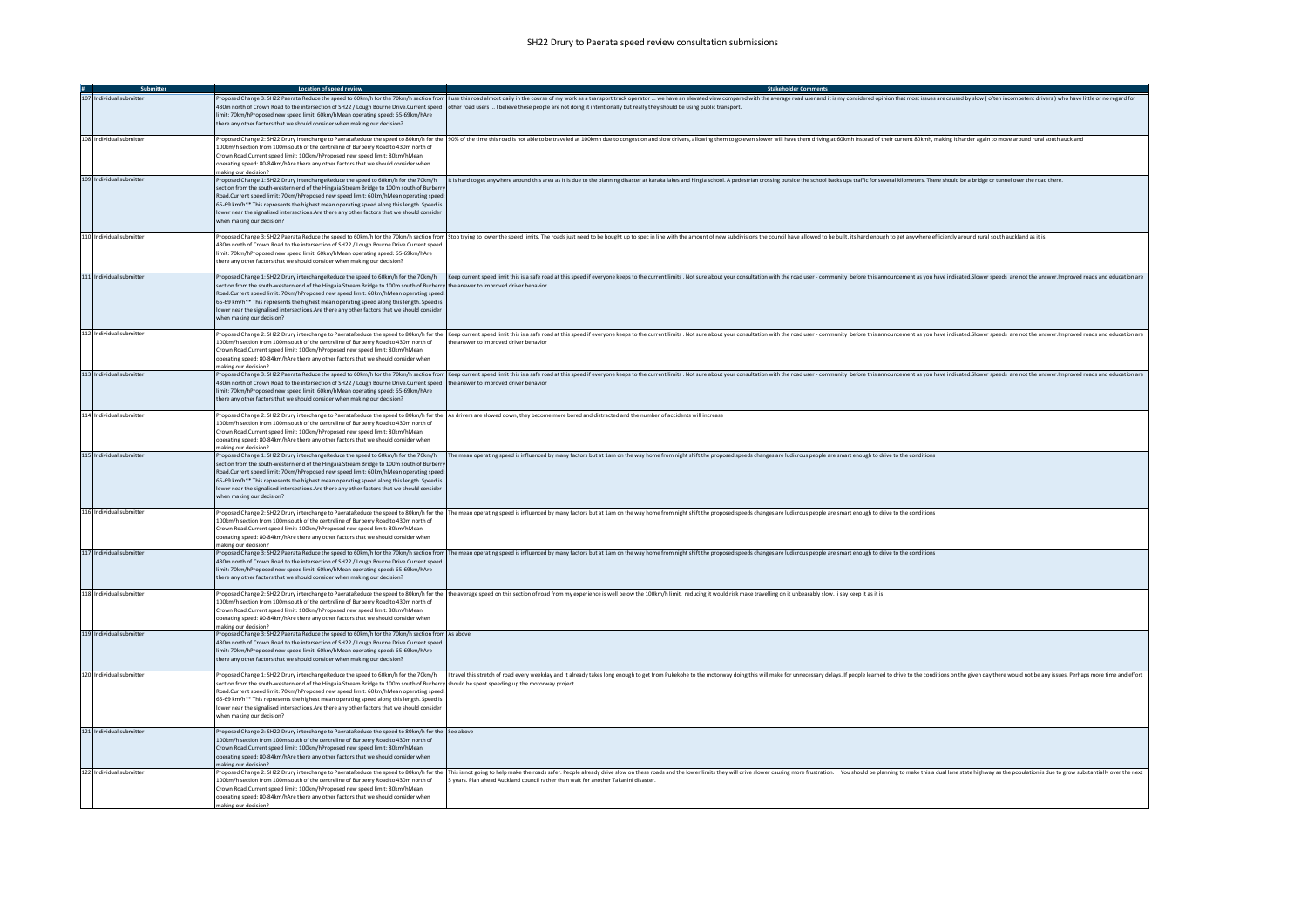| Submitter                | <b>Location of speed review</b>                                                                                                                                                                                                                                                                                                                                                                                                                                                                                      | <b>Stakeholder Comments</b>                                                                                                                                                                                                                                                                                                                                                                                                                                                                                                                                                                                                                                                                      |
|--------------------------|----------------------------------------------------------------------------------------------------------------------------------------------------------------------------------------------------------------------------------------------------------------------------------------------------------------------------------------------------------------------------------------------------------------------------------------------------------------------------------------------------------------------|--------------------------------------------------------------------------------------------------------------------------------------------------------------------------------------------------------------------------------------------------------------------------------------------------------------------------------------------------------------------------------------------------------------------------------------------------------------------------------------------------------------------------------------------------------------------------------------------------------------------------------------------------------------------------------------------------|
| 123 Individual submitter | 100km/h section from 100m south of the centreline of Burberry Road to 430m north of<br>Crown Road.Current speed limit: 100km/hProposed new speed limit: 80km/hMean<br>operating speed: 80-84km/hAre there any other factors that we should consider when                                                                                                                                                                                                                                                             | Proposed Change 2: SH22 Drury interchange to PaerataReduce the speed to 80km/h for the Drive this before you decide. I have always found this road safe with good vision. It is wide and a nice easy ride to Pukekohe or to Wa                                                                                                                                                                                                                                                                                                                                                                                                                                                                   |
|                          | making our decision?                                                                                                                                                                                                                                                                                                                                                                                                                                                                                                 |                                                                                                                                                                                                                                                                                                                                                                                                                                                                                                                                                                                                                                                                                                  |
| 124 Individual submitter | Proposed Change 1: SH22 Drury interchangeReduce the speed to 60km/h for the 70km/h<br>section from the south-western end of the Hingaia Stream Bridge to 100m south of Burbern<br>Road Current speed limit: 70km/hProposed new speed limit: 60km/hMean operating speed:<br>65-69 km/h** This represents the highest mean operating speed along this length. Speed is<br>lower near the signalised intersections.Are there any other factors that we should consider<br>when making our decision?                     | This is a safe and wide open road that has been used safely for decades. It is totally rural and in no need of a low speed. Making a low speed in a rural area will cause frustration and road rage which is not acceptable.                                                                                                                                                                                                                                                                                                                                                                                                                                                                     |
| 125 Individual submitter | Proposed Change 2: SH22 Drury interchange to PaerataReduce the speed to 80km/h for the As above. Keep the current limit.<br>100km/h section from 100m south of the centreline of Burberry Road to 430m north of<br>Crown Road.Current speed limit: 100km/hProposed new speed limit: 80km/hMean<br>operating speed: 80-84km/hAre there any other factors that we should consider when<br>making our decision?                                                                                                         |                                                                                                                                                                                                                                                                                                                                                                                                                                                                                                                                                                                                                                                                                                  |
| 126 Individual submitter | Proposed Change 3: SH22 Paerata Reduce the speed to 60km/h for the 70km/h section from No. Keep the current limit.<br>430m north of Crown Road to the intersection of SH22 / Lough Bourne Drive.Current speed<br>limit: 70km/hProposed new speed limit: 60km/hMean operating speed: 65-69km/hAre<br>there any other factors that we should consider when making our decision?                                                                                                                                        |                                                                                                                                                                                                                                                                                                                                                                                                                                                                                                                                                                                                                                                                                                  |
| 127 Individual submitter | 65-69 km/h** This represents the highest mean operating speed along this length. Speed is to we only go 20 as it is.<br>lower near the signalised intersections. Are there any other factors that we should consider<br>when making our decision?                                                                                                                                                                                                                                                                    | Proposed Change 1: SH22 Drury interchangeReduce the speed to 60km/h for the 70km/h (res. You should be focusing on driver education which is seriously lacking in this country and investing decent money in to roads so they<br>section from the south-western end of the Hingaia Stream Bridge to 100m south of Burberry upgraded for the volume of traffic of urban sprawl. First it will be 60km why not just 50 and then you won't need to repair it for 1<br>Road.Current speed limit: 70km/hProposed new speed limit: 60km/hMean operating speed:  better medium strips for turning and passing lanes. But AT I'm sure have already made the decision and will just go ahead anyway. Just |
| 128 Individual submitter | Proposed Change 1: SH22 Drury interchangeReduce the speed to 60km/h for the 70km/h Better signage<br>section from the south-western end of the Hingaia Stream Bridge to 100m south of Burberry<br>Road.Current speed limit: 70km/hProposed new speed limit: 60km/hMean operating speed:<br>65-69 km/h** This represents the highest mean operating speed along this length. Speed is<br>lower near the signalised intersections.Are there any other factors that we should consider<br>when making our decision?     |                                                                                                                                                                                                                                                                                                                                                                                                                                                                                                                                                                                                                                                                                                  |
| 129 Individual submitter | Proposed Change 3: SH22 Paerata Reduce the speed to 60km/h for the 70km/h section from Fine. As Paerata grows this makes sense.<br>430m north of Crown Road to the intersection of SH22 / Lough Bourne Drive.Current speed<br>imit: 70km/hProposed new speed limit: 60km/hMean operating speed: 65-69km/hAre<br>there any other factors that we should consider when making our decision?                                                                                                                            |                                                                                                                                                                                                                                                                                                                                                                                                                                                                                                                                                                                                                                                                                                  |
| 130 Individual submitter | 100km/h section from 100m south of the centreline of Burberry Road to 430m north of<br>Crown Road.Current speed limit: 100km/hProposed new speed limit: 80km/hMean<br>operating speed: 80-84km/hAre there any other factors that we should consider when<br>making our decision?                                                                                                                                                                                                                                     | Proposed Change 2: SH22 Drury interchange to PaerataReduce the speed to 80km/h for the Widen road, and don't lower the speed. Better road markings on verge for nighttime driving. Fix the golf course entry - there's no spac<br>behind slow inconsiderate drivers or big slow farm machinery. Road could do with a roundabout by Karaka Caltex - cars often pull out from Waiuku but misjudge the speed of those going around the corner.                                                                                                                                                                                                                                                      |
| 131 Individual submitter | 100km/h section from 100m south of the centreline of Burberry Road to 430m north of<br>Crown Road.Current speed limit: 100km/hProposed new speed limit: 80km/hMean<br>operating speed: 80-84km/hAre there any other factors that we should consider when<br>making our decision?                                                                                                                                                                                                                                     | Proposed Change 2: SH22 Drury interchange to PaerataReduce the speed to 80km/h for the This is a good start. However, a sign alerting traffic coming from Drury, approaching Whangapouri / Bycroft crossroads, warning of turn                                                                                                                                                                                                                                                                                                                                                                                                                                                                   |
| 132 Individual submitter | Proposed Change 1: SH22 Drury interchangeReduce the speed to 60km/h for the 70km/h Leave it as it is.<br>section from the south-western end of the Hingaia Stream Bridge to 100m south of Burbern<br>Road.Current speed limit: 70km/hProposed new speed limit: 60km/hMean operating speed:<br>65-69 km/h** This represents the highest mean operating speed along this length. Speed is<br>lower near the signalised intersections. Are there any other factors that we should consider<br>when making our decision? |                                                                                                                                                                                                                                                                                                                                                                                                                                                                                                                                                                                                                                                                                                  |
| 133 Individual submitter | Proposed Change 2: SH22 Drury interchange to PaerataReduce the speed to 80km/h for the Leave it as it is.<br>100km/h section from 100m south of the centreline of Burberry Road to 430m north of<br>Crown Road.Current speed limit: 100km/hProposed new speed limit: 80km/hMean<br>operating speed: 80-84km/hAre there any other factors that we should consider when<br>making our decision?                                                                                                                        |                                                                                                                                                                                                                                                                                                                                                                                                                                                                                                                                                                                                                                                                                                  |
| 134 Individual submitter | Proposed Change 3: SH22 Paerata Reduce the speed to 60km/h for the 70km/h section from Leave it as it is.<br>430m north of Crown Road to the intersection of SH22 / Lough Bourne Drive.Current speed<br>limit: 70km/hProposed new speed limit: 60km/hMean operating speed: 65-69km/hAre<br>there any other factors that we should consider when making our decision?                                                                                                                                                 |                                                                                                                                                                                                                                                                                                                                                                                                                                                                                                                                                                                                                                                                                                  |
| 135 Individual submitter | section from the south-western end of the Hingaia Stream Bridge to 100m south of Burberry<br>Road.Current speed limit: 70km/hProposed new speed limit: 60km/hMean operating speed:<br>65-69 km/h** This represents the highest mean operating speed along this length. Speed is<br>lower near the signalised intersections. Are there any other factors that we should consider<br>when making our decision?                                                                                                         | Proposed Change 1: SH22 Drury interchangeReduce the speed to 60km/h for the 70km/h (or the 70km/h How bout making it two lanes each way and this will stop the accidents cause a lot of people travel this road and a lot driv                                                                                                                                                                                                                                                                                                                                                                                                                                                                   |
| 136 Individual submitter | 100km/h section from 100m south of the centreline of Burberry Road to 430m north of<br>Crown Road.Current speed limit: 100km/hProposed new speed limit: 80km/hMean<br>operating speed: 80-84km/hAre there any other factors that we should consider when<br>making our decision?                                                                                                                                                                                                                                     | Proposed Change 2: SH22 Drury interchange to PaerataReduce the speed to 80km/h for the Locals, by and large do not want this change. Make the roads safer rather than minimise the damage. Apply Lean Six Sigma root cause ana                                                                                                                                                                                                                                                                                                                                                                                                                                                                   |
| 137 Individual submitter | 100km/h section from 100m south of the centreline of Burberry Road to 430m north of<br>Crown Road Current speed limit: 100km/hProposed new speed limit: 80km/hMean<br>operating speed: 80-84km/hAre there any other factors that we should consider when<br>making our decision?                                                                                                                                                                                                                                     | Proposed Change 2: SH22 Drury interchange to PaerataReduce the speed to 80km/h for the  l agree with this speed reduction. We pull out across SH22 at Whangapouri Rd every morning. This is a blind hill and is extremely dang                                                                                                                                                                                                                                                                                                                                                                                                                                                                   |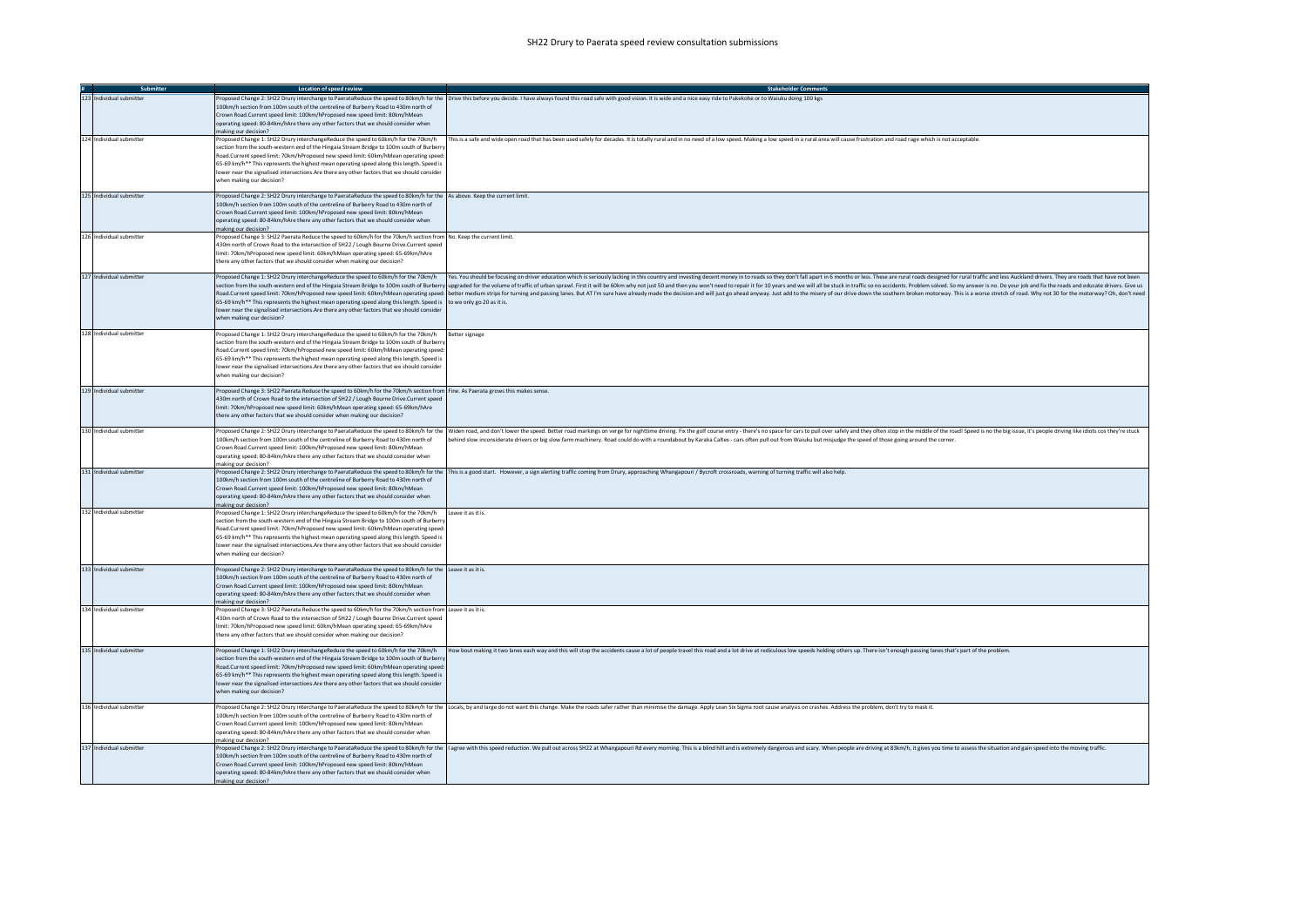| Submitter                | Location of speed review                                                                                                                                                                                                                                                                                                                                                                                                                                                                                                                                                                 | <b>Stakeholder Comments</b>                                                                                                                                                                                                                                                                                                 |
|--------------------------|------------------------------------------------------------------------------------------------------------------------------------------------------------------------------------------------------------------------------------------------------------------------------------------------------------------------------------------------------------------------------------------------------------------------------------------------------------------------------------------------------------------------------------------------------------------------------------------|-----------------------------------------------------------------------------------------------------------------------------------------------------------------------------------------------------------------------------------------------------------------------------------------------------------------------------|
| 138 Individual submitter | Proposed Change 1: SH22 Drury interchangeReduce the speed to 60km/h for the 70km/h   I disagree with this lower speed limit. It currently operates well as a 70km/h area.<br>section from the south-western end of the Hingaia Stream Bridge to 100m south of Burbern<br>Road.Current speed limit: 70km/hProposed new speed limit: 60km/hMean operating speed:<br>65-69 km/h** This represents the highest mean operating speed along this length. Speed is<br>lower near the signalised intersections. Are there any other factors that we should consider<br>when making our decision? |                                                                                                                                                                                                                                                                                                                             |
| 139 Individual submitter | Proposed Change 3: SH22 Paerata Reduce the speed to 60km/h for the 70km/h section from   disagree with this lower speed limit. It currently operates well as a 70km/h area.<br>430m north of Crown Road to the intersection of SH22 / Lough Bourne Drive.Current speed<br>limit: 70km/hProposed new speed limit: 60km/hMean operating speed: 65-69km/hAre<br>there any other factors that we should consider when making our decision?                                                                                                                                                   |                                                                                                                                                                                                                                                                                                                             |
| 140 Individual submitter | section from the south-western end of the Hingaia Stream Bridge to 100m south of Burbern<br>Road.Current speed limit: 70km/hProposed new speed limit: 60km/hMean operating speed:<br>65-69 km/h** This represents the highest mean operating speed along this length. Speed is<br>lower near the signalised intersections. Are there any other factors that we should consider<br>when making our decision?                                                                                                                                                                              | Proposed Change 1: SH22 Drury interchangeReduce the speed to 60km/h for the 70km/h   I don't think this area needs changes. Does your data show any significant accidents in this area of SH22. There needs to be intersection                                                                                              |
| 141 Individual submitter | 100km/h section from 100m south of the centreline of Burberry Road to 430m north of<br>Crown Road.Current speed limit: 100km/hProposed new speed limit: 80km/hMean<br>operating speed: 80-84km/hAre there any other factors that we should consider when<br>making our decision?                                                                                                                                                                                                                                                                                                         | Proposed Change 2: SH22 Drury interchange to PaerataReduce the speed to 80km/h for the Yes. The slower people drive we see others become frustrated and taking risks - like passing on double yellow lines (daily occurance).                                                                                               |
| 142 Individual submitter | section from the south-western end of the Hingaia Stream Bridge to 100m south of Burberr<br>Road.Current speed limit: 70km/hProposed new speed limit: 60km/hMean operating speed:<br>65-69 km/h** This represents the highest mean operating speed along this length. Speed is<br>lower near the signalised intersections. Are there any other factors that we should consider<br>when making our decision?                                                                                                                                                                              | Proposed Change 1: SH22 Drury interchangeReduce the speed to 60km/h for the 70km/h   think some sort of pedestrian crossing (not just refuge island pinch point type crossing) needs to be in place near the bus stop. I often                                                                                              |
| 143 Individual submitter | Proposed Change 2: SH22 Drury interchange to PaerataReduce the speed to 80km/h for the Nope, Brilliant idea.<br>100km/h section from 100m south of the centreline of Burberry Road to 430m north of<br>Crown Road.Current speed limit: 100km/hProposed new speed limit: 80km/hMean<br>operating speed: 80-84km/hAre there any other factors that we should consider when<br>making our decision?                                                                                                                                                                                         |                                                                                                                                                                                                                                                                                                                             |
| 144 Individual submitter | Proposed Change 3: SH22 Paerata Reduce the speed to 60km/h for the 70km/h section from Not sure this is necessary?<br>430m north of Crown Road to the intersection of SH22 / Lough Bourne Drive.Current speed<br>limit: 70km/hProposed new speed limit: 60km/hMean operating speed: 65-69km/hAre<br>there any other factors that we should consider when making our decision?                                                                                                                                                                                                            |                                                                                                                                                                                                                                                                                                                             |
| 145 Individual submitter | Proposed Change 1: SH22 Drury interchangeReduce the speed to 60km/h for the 70km/h<br>section from the south-western end of the Hingaia Stream Bridge to 100m south of Burbern<br>Road.Current speed limit: 70km/hProposed new speed limit: 60km/hMean operating speed:<br>65-69 km/h** This represents the highest mean operating speed along this length. Speed is<br>lower near the signalised intersections.Are there any other factors that we should consider<br>when making our decision?                                                                                         | The majority of people drive this section of road with no issues. But as per usual we are catering for the minority who can't drive safely.                                                                                                                                                                                 |
| 146 Individual submitter | 100km/h section from 100m south of the centreline of Burberry Road to 430m north of<br>Crown Road.Current speed limit: 100km/hProposed new speed limit: 80km/hMean<br>operating speed: 80-84km/hAre there any other factors that we should consider when<br>making our decision?                                                                                                                                                                                                                                                                                                         | Proposed Change 2: SH22 Drury interchange to PaerataReduce the speed to 80km/h for the  The majority of people drive this section of road with no issues. But as per usual we are catering for the minority who can't drive sa                                                                                              |
| 147 Individual submitter | section from the south-western end of the Hingaia Stream Bridge to 100m south of Burbern<br>Road.Current speed limit: 70km/hProposed new speed limit: 60km/hMean operating speed:<br>65-69 km/h** This represents the highest mean operating speed along this length. Speed is<br>lower near the signalised intersections. Are there any other factors that we should consider<br>when making our decision?                                                                                                                                                                              | Proposed Change 1: SH22 Drury interchangeReduce the speed to 60km/h for the 70km/h rs allkm/hr really going to make any difference??? I personally haven't seen anything go wrong in this area at 70km/hr. The only difference                                                                                              |
| 148 Individual submitter | 430m north of Crown Road to the intersection of SH22 / Lough Bourne Drive.Current speed<br>limit: 70km/hProposed new speed limit: 60km/hMean operating speed: 65-69km/hAre<br>there any other factors that we should consider when making our decision?                                                                                                                                                                                                                                                                                                                                  | Proposed Change 3: SH22 Paerata Reduce the speed to 60km/h for the 70km/h section from  s 10km/hr really going to make any difference??? I personally haven't seen anything go wrong in this area at 70km/hr. The only differe                                                                                              |
| 149 Individual submitter | 100km/h section from 100m south of the centreline of Burberry Road to 430m north of<br>Crown Road Current speed limit: 100km/hProposed new speed limit: 80km/hMean<br>operating speed: 80-84km/hAre there any other factors that we should consider when<br>making our decision?                                                                                                                                                                                                                                                                                                         | Proposed Change 2: SH22 Drury interchange to PaerataReduce the speed to 80km/h for the  There is nothing wrong with this section of road. It is nice and smooth with nicely flowing corners. 100km/hr is perfectly safe along<br>but why should off peak travelers be forced to do 80km/hr when 100km/hr is perfectly safe. |
| 150 Individual submitter | 100km/h section from 100m south of the centreline of Burberry Road to 430m north of<br>Crown Road.Current speed limit: 100km/hProposed new speed limit: 80km/hMean<br>operating speed: 80-84km/hAre there any other factors that we should consider when<br>making our decision?                                                                                                                                                                                                                                                                                                         | Proposed Change 2: SH22 Drury interchange to PaerataReduce the speed to 80km/h for the You really need to listen to people who travel on this stretch of road daily. It is fine as it is now however infrastructure is probabl                                                                                              |
| 151 Individual submitter | Proposed Change 1: SH22 Drury interchangeReduce the speed to 60km/h for the 70km/h<br>section from the south-western end of the Hingaia Stream Bridge to 100m south of Burbern<br>Road.Current speed limit: 70km/hProposed new speed limit: 60km/hMean operating speed<br>65-69 km/h** This represents the highest mean operating speed along this length. Speed is<br>lower near the signalised intersections. Are there any other factors that we should consider<br>when making our decision?                                                                                         | Nothing wrong with current speed limit                                                                                                                                                                                                                                                                                      |
| 152 Individual submitter | 100km/h section from 100m south of the centreline of Burberry Road to 430m north of<br>Crown Road Current speed limit: 100km/hProposed new speed limit: 80km/hMean<br>operating speed: 80-84km/hAre there any other factors that we should consider when<br>making our decision?                                                                                                                                                                                                                                                                                                         | Proposed Change 2: SH22 Drury interchange to PaerataReduce the speed to 80km/h for the  The main problem here is not the speed limit. It is the short length of the passing lanes and people travelling at 120-140kms per hour                                                                                              |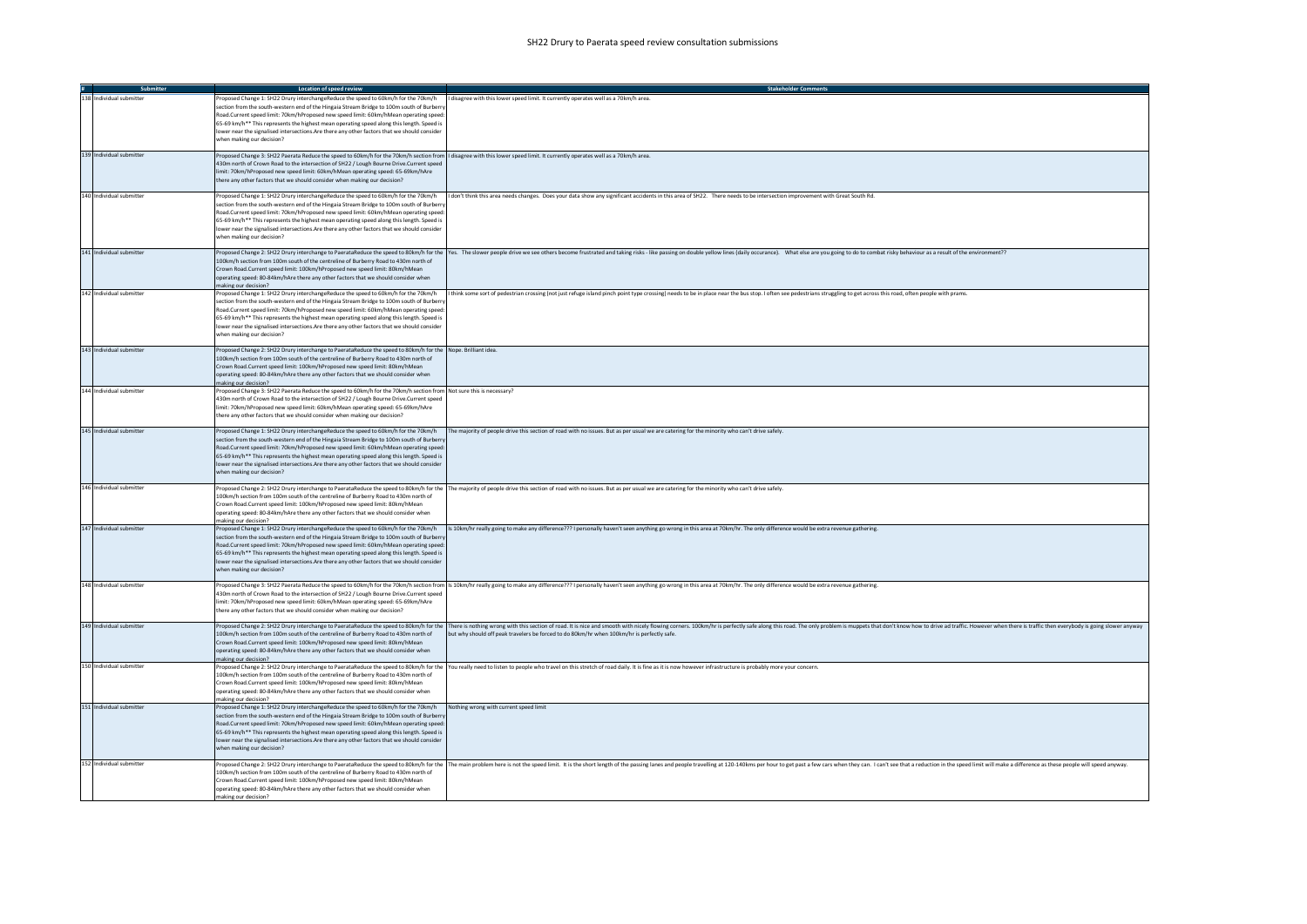| Submitter                | Location of speed review                                                                                                                                                                                                                                                                                                                                                                                                                                                                                                                                                     | <b>Stakeholder Comments</b>                                                                                                                                                                                                                                                                                                                                                                                                                        |
|--------------------------|------------------------------------------------------------------------------------------------------------------------------------------------------------------------------------------------------------------------------------------------------------------------------------------------------------------------------------------------------------------------------------------------------------------------------------------------------------------------------------------------------------------------------------------------------------------------------|----------------------------------------------------------------------------------------------------------------------------------------------------------------------------------------------------------------------------------------------------------------------------------------------------------------------------------------------------------------------------------------------------------------------------------------------------|
| 153 Individual submitter | 100km/h section from 100m south of the centreline of Burberry Road to 430m north of<br>Crown Road.Current speed limit: 100km/hProposed new speed limit: 80km/hMean<br>operating speed: 80-84km/hAre there any other factors that we should consider when<br>naking our decision?                                                                                                                                                                                                                                                                                             | Proposed Change 2: SH22 Drury interchange to PaerataReduce the speed to 80km/h for the This road is unfit for purpose. Build and maintain a better road rather than choking everyone by lowering a speed limit. 100kmh is abso                                                                                                                                                                                                                     |
| 154 Individual submitter | 100km/h section from 100m south of the centreline of Burberry Road to 430m north of<br>Crown Road.Current speed limit: 100km/hProposed new speed limit: 80km/hMean<br>operating speed: 80-84km/hAre there any other factors that we should consider when<br>making our decision?                                                                                                                                                                                                                                                                                             | Proposed Change 2: SH22 Drury interchange to PaerataReduce the speed to 80km/h for the  It is a VERY rare occasion when someone travels at 100km/h or anywhere near it when travelling along Paerata Road or Karaka Road. Peop<br>people impatient and may cause more crashes.                                                                                                                                                                     |
| 155 Individual submitter | 430m north of Crown Road to the intersection of SH22 / Lough Bourne Drive.Current speed speed limit.<br>limit: 70km/hProposed new speed limit: 60km/hMean operating speed: 65-69km/hAre<br>there any other factors that we should consider when making our decision?                                                                                                                                                                                                                                                                                                         | Proposed Change 3: SH22 Paerata Reduce the speed to 60km/h for the 70km/h section from   The 70km/h section from   The 70km/h speed limit along Paerata is perfectly safe and a good speed. I drove this route from Drury into                                                                                                                                                                                                                     |
| 156 Individual submitter | Proposed Change 1: SH22 Drury interchangeReduce the speed to 60km/h for the 70km/h<br>section from the south-western end of the Hingaia Stream Bridge to 100m south of Burberr<br>Road.Current speed limit: 70km/hProposed new speed limit: 60km/hMean operating speed:<br>65-69 km/h** This represents the highest mean operating speed along this length. Speed is<br>lower near the signalised intersections.Are there any other factors that we should consider<br>when making our decision?                                                                             | Traffic flow. Early morning on week days traffic congestion is a significant factor travelling east coming into Drury. This will be made worse if the speed limit is lowered.                                                                                                                                                                                                                                                                      |
| 157 Individual submitter | limit: 70km/hProposed new speed limit: 60km/hMean operating speed: 65-69km/hAre<br>there any other factors that we should consider when making our decision?                                                                                                                                                                                                                                                                                                                                                                                                                 | Proposed Change 3: SH22 Paerata Reduce the speed to 60km/h for the 70km/h section from Again with traffic volumes exiting/entering into Pukekohe, with Crown, Heights and Adams feeding onto the highway, has remarkably compo<br>430m north of Crown Road to the intersection of SH22 / Lough Bourne Drive.Current speed   developments happening about Paerata, may lead to another speed change beyond this current purposed speed limit point. |
| 158 Individual submitter | Proposed Change 1: SH22 Drury interchangeReduce the speed to 60km/h for the 70km/h<br>section from the south-western end of the Hingaia Stream Bridge to 100m south of Burberry the public coming through still at speed misjudging speed and distance.<br>Road.Current speed limit: 70km/hProposed new speed limit: 60km/hMean operating speed:<br>65-69 km/h** This represents the highest mean operating speed along this length. Speed is<br>lower near the signalised intersections.Are there any other factors that we should consider<br>when making our decision?    | As a member of the New Zealand Police who patrols this area on a regular basis, I have seen regular near misses especially at the intersections of either Gt South Rd or Burberry Rd. The problem especially the HMV combinati                                                                                                                                                                                                                     |
| 159 Individual submitter | 100km/h section from 100m south of the centreline of Burberry Road to 430m north of<br>Crown Road.Current speed limit: 100km/hProposed new speed limit: 80km/hMean<br>operating speed: 80-84km/hAre there any other factors that we should consider when<br>making our decision?                                                                                                                                                                                                                                                                                             | Proposed Change 2: SH22 Drury interchange to PaerataReduce the speed to 80km/h for the   With the volume of traffic travelling each direction the average speed has appeared to drop, it is very hard to reach the maximum lim                                                                                                                                                                                                                     |
| 160 Individual submitter | 100km/h section from 100m south of the centreline of Burberry Road to 430m north of<br>Crown Road.Current speed limit: 100km/hProposed new speed limit: 80km/hMean<br>operating speed: 80-84km/hAre there any other factors that we should consider when<br>making our decision?                                                                                                                                                                                                                                                                                             | Proposed Change 2: SH22 Drury interchange to PaerataReduce the speed to 80km/h for the   Currently traffic moves at a slow pace due to people not following road rules and pulling over. Rather than changing the speed limit,                                                                                                                                                                                                                     |
| 161 Individual submitter | Proposed Change 1: SH22 Drury interchangeReduce the speed to 60km/h for the 70km/h Due to getting onto the motorway it seems silly to reduce the speed further<br>section from the south-western end of the Hingaia Stream Bridge to 100m south of Burbern<br>Road.Current speed limit: 70km/hProposed new speed limit: 60km/hMean operating speed:<br>65-69 km/h** This represents the highest mean operating speed along this length. Speed is<br>lower near the signalised intersections.Are there any other factors that we should consider<br>when making our decision? |                                                                                                                                                                                                                                                                                                                                                                                                                                                    |
| 162 Individual submitter | 100km/h section from 100m south of the centreline of Burberry Road to 430m north of<br>Crown Road Current speed limit: 100km/hProposed new speed limit: 80km/hMean<br>operating speed: 80-84km/hAre there any other factors that we should consider when<br>making our decision?                                                                                                                                                                                                                                                                                             | Proposed Change 2: SH22 Drury interchange to PaerataReduce the speed to 80km/h for the  I travel this road daily and changing the speed timit to just 80km in sonly going to irritate people and cause unsafe overtaking maneu<br>drivers not making everyone slow down because others are not confident in driving at 100kmh.                                                                                                                     |
| 163 Individual submitter | Proposed Change 1: SH22 Drury interchangeReduce the speed to 60km/h for the 70km/h<br>section from the south-western end of the Hingaia Stream Bridge to 100m south of Burberry<br>Road.Current speed limit: 70km/hProposed new speed limit: 60km/hMean operating speed:<br>65-69 km/h** This represents the highest mean operating speed along this length. Speed is<br>lower near the signalised intersections.Are there any other factors that we should consider<br>when making our decision?                                                                            | It is absolutely not necessary what so ever                                                                                                                                                                                                                                                                                                                                                                                                        |
| 164 Individual submitter | 430m north of Crown Road to the intersection of SH22 / Lough Bourne Drive.Current speed<br>limit: 70km/hProposed new speed limit: 60km/hMean operating speed: 65-69km/hAre<br>there any other factors that we should consider when making our decision?                                                                                                                                                                                                                                                                                                                      | Proposed Change 3: SH22 Paerata Reduce the speed to 60km/h for the 70km/h section from This I can understand as you are putting a large housing development in and those trying to get onto the main road have no hope if vehi                                                                                                                                                                                                                     |
| 165 Individual submitter | Proposed Change 2: SH22 Drury interchange to PaerataReduce the speed to 80km/h for the See above<br>LOOkm/h section from 100m south of the centreline of Burberry Road to 430m north of<br>Crown Road.Current speed limit: 100km/hProposed new speed limit: 80km/hMean<br>operating speed: 80-84km/hAre there any other factors that we should consider when<br>naking our decision?                                                                                                                                                                                         |                                                                                                                                                                                                                                                                                                                                                                                                                                                    |
| 166 Individual submitter | Proposed Change 3: SH22 Paerata Reduce the speed to 60km/h for the 70km/h section from See above<br>430m north of Crown Road to the intersection of SH22 / Lough Bourne Drive.Current speed<br>limit: 70km/hProposed new speed limit: 60km/hMean operating speed: 65-69km/hAre<br>there any other factors that we should consider when making our decision?                                                                                                                                                                                                                  |                                                                                                                                                                                                                                                                                                                                                                                                                                                    |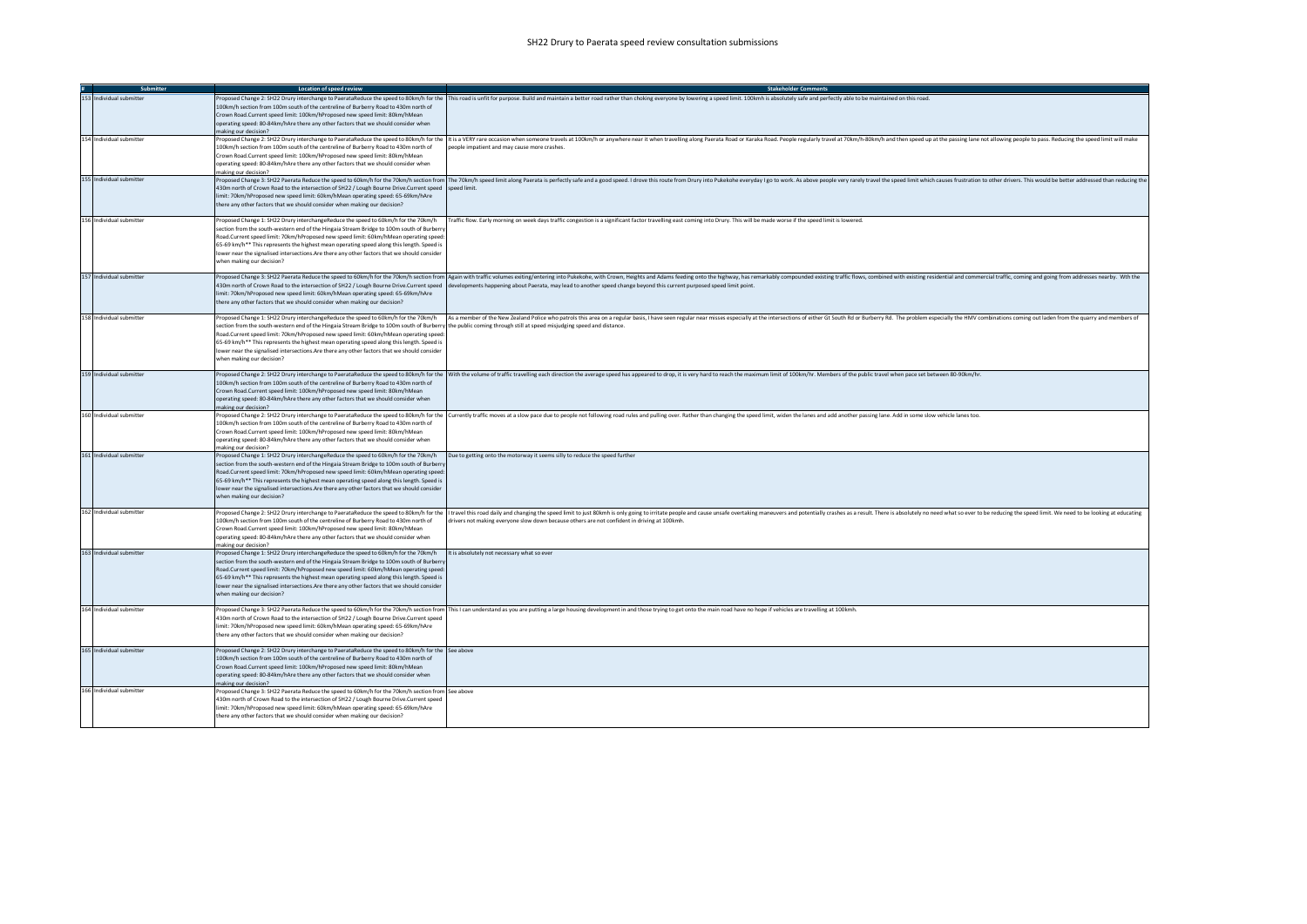## SH22 Drury to Paerata speed review consultation submissions

| Submitter                | Location of speed review                                                                                                                                                                                                                                                                                                                                                                                                                                                                         | <b>Stakeholder Comments</b>                                                                                                                                                                                                                                                                                                                                                                                                                                                                                                                                                                                                                                                                                                                                                                                                                                                                                                                                                                                                                                                                                                                                                                                                                                                                                                                                                                                                                                                                                                                                                                                                                                                                                                                                                                                                                                                                                                                                                                                                                                                                                                                                                                                                                                                                                                                                                                                                                                                                                                                                                                                                                                                                                                                                                                                                                                                                                                                                                                                                                                                                                                                                                                                                                                                                                                                                                                                                                                                                                                                                                                                                                                                                                                                                                                                                                                                                                                                                                                                                                                                                                                                |
|--------------------------|--------------------------------------------------------------------------------------------------------------------------------------------------------------------------------------------------------------------------------------------------------------------------------------------------------------------------------------------------------------------------------------------------------------------------------------------------------------------------------------------------|--------------------------------------------------------------------------------------------------------------------------------------------------------------------------------------------------------------------------------------------------------------------------------------------------------------------------------------------------------------------------------------------------------------------------------------------------------------------------------------------------------------------------------------------------------------------------------------------------------------------------------------------------------------------------------------------------------------------------------------------------------------------------------------------------------------------------------------------------------------------------------------------------------------------------------------------------------------------------------------------------------------------------------------------------------------------------------------------------------------------------------------------------------------------------------------------------------------------------------------------------------------------------------------------------------------------------------------------------------------------------------------------------------------------------------------------------------------------------------------------------------------------------------------------------------------------------------------------------------------------------------------------------------------------------------------------------------------------------------------------------------------------------------------------------------------------------------------------------------------------------------------------------------------------------------------------------------------------------------------------------------------------------------------------------------------------------------------------------------------------------------------------------------------------------------------------------------------------------------------------------------------------------------------------------------------------------------------------------------------------------------------------------------------------------------------------------------------------------------------------------------------------------------------------------------------------------------------------------------------------------------------------------------------------------------------------------------------------------------------------------------------------------------------------------------------------------------------------------------------------------------------------------------------------------------------------------------------------------------------------------------------------------------------------------------------------------------------------------------------------------------------------------------------------------------------------------------------------------------------------------------------------------------------------------------------------------------------------------------------------------------------------------------------------------------------------------------------------------------------------------------------------------------------------------------------------------------------------------------------------------------------------------------------------------------------------------------------------------------------------------------------------------------------------------------------------------------------------------------------------------------------------------------------------------------------------------------------------------------------------------------------------------------------------------------------------------------------------------------------------------------------------|
| 167 Individual submitter | when making our decision?                                                                                                                                                                                                                                                                                                                                                                                                                                                                        | Proposed Change 1: SH22 Drury interchangeReduce the speed to 60km/h for the 70km/h  Yes, the following applies to ALL area's when considering speed limit changes. It appears don't address the underlying issue of poor drivi<br>section from the south-western end of the Hingaia Stream Bridge to 100m south of Burberry   problem at its source. I can tell you in my whole life of driving Glenbrook to Drury and Puke to Drury, never has speed been a fac<br>Road.Current speed limit: 70km/hProposed new speed limit: 60km/hMean operating speed: that actually just lack basic driving skills. I have been involved in motorsport for over 20 years and still cannot believe the approach<br>65-69 km/h** This represents the highest mean operating speed along this length. Speed is variance around residential built up area's, schools, etc. narrow main streets of towns being 50kph when really that is too quick du<br>lower near the signalised intersections.Are there any other factors that we should consider structural engineer and product development manager. I can tell you that it typically takes 2 drivers to crash even if only one is<br>novering the break or have slowed down (you cannot defy physics, but in most instances you can avoid or reduce severity as a driver). Two distracted drivers is obviously a recipe for disaster. Reducing the speed is NOT goi<br>cases poor decision making, address the REAL issues. A real issue is the speed past the Caltex gas station on a busy road, people turning from Waiuku to Pukekohe in peak times, it is very hard to pull out, people get impat<br>small gap and don't increase their speed, or there is absolutely no one behind the car they pulled out in front of. Often cars pull left at Karaka school and don't even move to the left just stay in the middle of the lane<br>is seemingly lacking from more and more drivers. Speed limit doesn't solve these issues, in some cases it can make things worse because drivers assume open road speed, they hesitate, don't pull out, then think oh they're n<br>they've used up the gap that had being indecisive (see it all the time). In my opinion and I suggest you talk to the likes of professional motorsport drivers/trainers who have years of experience where evasive action is se<br>round about's not relying on indicators, eye contact. Everything like this, blind spots cars may have pulling out of intersections knowing to be ready to break or already backed off just in case, there are hidden intersect<br>on realistic braking distance required if someone does pull out. I think the problem with the "based on what you've told us" comes from people who thing "speed" is going to solve the issue or the largest contributing facto<br>error is by far the largest factor. A speed limit will not stop "stupid" speed. As mentioned we have cars safer than ever and roads, you have phones one of the biggest distractions of all, it's beyond me the amount of peop<br>phones. And people are dumbfounded as to why death tolls are still so high! Doesn't take a genius to work out the underlying issues aren't being addressed Fix the underlying and real issues, use common sense! Defensive<br>are picking up their parents bad habits. We have HS& overkill in the workplace, proof of training, operating, etc. And we have drivers on the load who seemingly got their licence from a cereal box, a few of them. The lack<br>another joke, duel lanes are realistic from Pukekohe to Drury and fix the design of some intersections where in-patience causes people to make bad decisions. i.e. 100kph as is, better design at Waiuku turn off (80kph will<br>will still make dumb moves), KPH probably needs a round about to be honest, OR a centre island with merge lanes. These types of things should be looked at, but of course they tend to cost more than a speed sign (but it act<br>speed limit purely on volume, but put a lower speed limit in and you restrict speed for no purpose outside peak hours Anyway enough of a novel. |
| 168 Individual submitter | 100km/h section from 100m south of the centreline of Burberry Road to 430m north of<br>Crown Road.Current speed limit: 100km/hProposed new speed limit: 80km/hMean<br>operating speed: 80-84km/hAre there any other factors that we should consider when<br>making our decision?                                                                                                                                                                                                                 | Proposed Change 2: SH22 Drury interchange to PaerataReduce the speed to 80km/h for the  having driven it I believe the current limit is satisfactory for the condition of the road, as pukekohe area becomes more popular perh<br>a reduction in speed.                                                                                                                                                                                                                                                                                                                                                                                                                                                                                                                                                                                                                                                                                                                                                                                                                                                                                                                                                                                                                                                                                                                                                                                                                                                                                                                                                                                                                                                                                                                                                                                                                                                                                                                                                                                                                                                                                                                                                                                                                                                                                                                                                                                                                                                                                                                                                                                                                                                                                                                                                                                                                                                                                                                                                                                                                                                                                                                                                                                                                                                                                                                                                                                                                                                                                                                                                                                                                                                                                                                                                                                                                                                                                                                                                                                                                                                                                    |
| 169 Drivetime.co.nz Ltd  | 100km/h section from 100m south of the centreline of Burberry Road to 430m north of<br>Crown Road.Current speed limit: 100km/hProposed new speed limit: 80km/hMean<br>operating speed: 80-84km/hAre there any other factors that we should consider when<br>making our decision?                                                                                                                                                                                                                 | Proposed Change 2: SH22 Drury interchange to PaerataReduce the speed to 80km/h for the [Even though the speeds are reduced, if this is not monitored, I believe drivers will ignore this speed as from my experience there are<br>school, so many do not obey these zones restrictions so people will not obey on the Drury Paerata either. I think a fixed speed camera will be a great deterrent (like the one we have on the Glenbrook road near Glenvale way                                                                                                                                                                                                                                                                                                                                                                                                                                                                                                                                                                                                                                                                                                                                                                                                                                                                                                                                                                                                                                                                                                                                                                                                                                                                                                                                                                                                                                                                                                                                                                                                                                                                                                                                                                                                                                                                                                                                                                                                                                                                                                                                                                                                                                                                                                                                                                                                                                                                                                                                                                                                                                                                                                                                                                                                                                                                                                                                                                                                                                                                                                                                                                                                                                                                                                                                                                                                                                                                                                                                                                                                                                                                           |
| 170 Drivetime.co.nz Ltd  | Proposed Change 1: SH22 Drury interchangeReduce the speed to 60km/h for the 70km/h<br>lower near the signalised intersections.Are there any other factors that we should consider<br>when making our decision?                                                                                                                                                                                                                                                                                   | The merge lane at the second set of lights near Victoria crescent on SH22 Drury interchange to Paerata needs improvements. My observation is that traffic is on a competition to get through those lights and push through as<br>section from the south-western end of the Hingaia Stream Bridge to 100m south of Burberry extended. The reason in my view and from my own experiences. (travelled this road for over 15 years daily) is that there is a distin<br>Road.Current speed limit: 70km/hProposed new speed limit: 60km/hMean operating speed:  less confident drivers and the faster more confident drivers and this is causing alot of the speed ssues, which creates frustration and<br>65-69 km/h** This represents the highest mean operating speed along this length. Speed is  and slow. This will be frustrating for the more confident drivers but I do believe this has to happen due to the growth happening i<br>trip, this is due to more volume and slow drivers. I would like to see improvements to help make this road more efficient so travellers can reach the motorway in a better time frame as this will reduce stress on drivers wh<br>have witnessed) is what dictates a driver to make a bad mistake.                                                                                                                                                                                                                                                                                                                                                                                                                                                                                                                                                                                                                                                                                                                                                                                                                                                                                                                                                                                                                                                                                                                                                                                                                                                                                                                                                                                                                                                                                                                                                                                                                                                                                                                                                                                                                                                                                                                                                                                                                                                                                                                                                                                                                                                                                                                                                                                                                                                                                                                                                                                                                                                                                                                                                                                                                                                                                                  |
| 171 Individual submitter | 100km/h section from 100m south of the centreline of Burberry Road to 430m north of<br>Crown Road.Current speed limit: 100km/hProposed new speed limit: 80km/hMean<br>operating speed: 80-84km/hAre there any other factors that we should consider when<br>making our decision?                                                                                                                                                                                                                 | Proposed Change 2: SH22 Drury interchange to PaerataReduce the speed to 80km/h for the Lowering the speed limit will increase traffic and people passing dangerously therefore making crashes far more likely                                                                                                                                                                                                                                                                                                                                                                                                                                                                                                                                                                                                                                                                                                                                                                                                                                                                                                                                                                                                                                                                                                                                                                                                                                                                                                                                                                                                                                                                                                                                                                                                                                                                                                                                                                                                                                                                                                                                                                                                                                                                                                                                                                                                                                                                                                                                                                                                                                                                                                                                                                                                                                                                                                                                                                                                                                                                                                                                                                                                                                                                                                                                                                                                                                                                                                                                                                                                                                                                                                                                                                                                                                                                                                                                                                                                                                                                                                                              |
| 172 Individual submitter | 430m north of Crown Road to the intersection of SH22 / Lough Bourne Drive.Current speed<br>limit: 70km/hProposed new speed limit: 60km/hMean operating speed: 65-69km/hAre<br>there any other factors that we should consider when making our decision?                                                                                                                                                                                                                                          | Proposed Change 3: SH22 Paerata Reduce the speed to 60km/h for the 70km/h section from Lowering the speed limit will increase traffic and people passing dangerously therefore making crashes far more likely                                                                                                                                                                                                                                                                                                                                                                                                                                                                                                                                                                                                                                                                                                                                                                                                                                                                                                                                                                                                                                                                                                                                                                                                                                                                                                                                                                                                                                                                                                                                                                                                                                                                                                                                                                                                                                                                                                                                                                                                                                                                                                                                                                                                                                                                                                                                                                                                                                                                                                                                                                                                                                                                                                                                                                                                                                                                                                                                                                                                                                                                                                                                                                                                                                                                                                                                                                                                                                                                                                                                                                                                                                                                                                                                                                                                                                                                                                                              |
| 173 Individual submitter | Proposed Change 1: SH22 Drury interchangeReduce the speed to 60km/h for the 70km/h<br>section from the south-western end of the Hingaia Stream Bridge to 100m south of Burber<br>Road.Current speed limit: 70km/hProposed new speed limit: 60km/hMean operating speed:<br>65-69 km/h** This represents the highest mean operating speed along this length. Speed is<br>lower near the signalised intersections. Are there any other factors that we should consider<br>when making our decision? | owering the speed limit will increase traffic and people passing dangerously therefore making crashes far more likely.                                                                                                                                                                                                                                                                                                                                                                                                                                                                                                                                                                                                                                                                                                                                                                                                                                                                                                                                                                                                                                                                                                                                                                                                                                                                                                                                                                                                                                                                                                                                                                                                                                                                                                                                                                                                                                                                                                                                                                                                                                                                                                                                                                                                                                                                                                                                                                                                                                                                                                                                                                                                                                                                                                                                                                                                                                                                                                                                                                                                                                                                                                                                                                                                                                                                                                                                                                                                                                                                                                                                                                                                                                                                                                                                                                                                                                                                                                                                                                                                                     |
| 174 Individual submitter | 430m north of Crown Road to the intersection of SH22 / Lough Bourne Drive.Current speed<br>limit: 70km/hProposed new speed limit: 60km/hMean operating speed: 65-69km/hAre<br>there any other factors that we should consider when making our decision?                                                                                                                                                                                                                                          | Proposed Change 3: SH22 Paerata Reduce the speed to 60km/h for the 70km/h section from As with all changes, there needs to be significant signage to highlight the new speeds to less observant drivers!                                                                                                                                                                                                                                                                                                                                                                                                                                                                                                                                                                                                                                                                                                                                                                                                                                                                                                                                                                                                                                                                                                                                                                                                                                                                                                                                                                                                                                                                                                                                                                                                                                                                                                                                                                                                                                                                                                                                                                                                                                                                                                                                                                                                                                                                                                                                                                                                                                                                                                                                                                                                                                                                                                                                                                                                                                                                                                                                                                                                                                                                                                                                                                                                                                                                                                                                                                                                                                                                                                                                                                                                                                                                                                                                                                                                                                                                                                                                   |
| 175 Individual submitter | Proposed Change 2: SH22 Drury interchange to PaerataReduce the speed to 80km/h for the<br>100km/h section from 100m south of the centreline of Burberry Road to 430m north of<br>Crown Road.Current speed limit: 100km/hProposed new speed limit: 80km/hMean<br>operating speed: 80-84km/hAre there any other factors that we should consider when<br>making our decision?                                                                                                                       | Tailgaters. This is already a serious problem in this area. The recent changes in Tuakau have highlighted this issue, as aggressive driving has increased here. This needs to be acted on by police, more so than speed camera<br>timil been:                                                                                                                                                                                                                                                                                                                                                                                                                                                                                                                                                                                                                                                                                                                                                                                                                                                                                                                                                                                                                                                                                                                                                                                                                                                                                                                                                                                                                                                                                                                                                                                                                                                                                                                                                                                                                                                                                                                                                                                                                                                                                                                                                                                                                                                                                                                                                                                                                                                                                                                                                                                                                                                                                                                                                                                                                                                                                                                                                                                                                                                                                                                                                                                                                                                                                                                                                                                                                                                                                                                                                                                                                                                                                                                                                                                                                                                                                              |
| 176 Individual submitter | Proposed Change 1: SH22 Drury interchangeReduce the speed to 60km/h for the 70km/h<br>ection from the south-western end of the Hingaia Stream Bridge to 100m south of Burber<br>Road.Current speed limit: 70km/hProposed new speed limit: 60km/hMean operating speed:<br>65-69 km/h** This represents the highest mean operating speed along this length. Speed is<br>lower near the signalised intersections. Are there any other factors that we should consider<br>when making our decision?  | The volume of traffic coming off the motorway. Slowing this area down may cause further congestion. It definitely will when you police it.                                                                                                                                                                                                                                                                                                                                                                                                                                                                                                                                                                                                                                                                                                                                                                                                                                                                                                                                                                                                                                                                                                                                                                                                                                                                                                                                                                                                                                                                                                                                                                                                                                                                                                                                                                                                                                                                                                                                                                                                                                                                                                                                                                                                                                                                                                                                                                                                                                                                                                                                                                                                                                                                                                                                                                                                                                                                                                                                                                                                                                                                                                                                                                                                                                                                                                                                                                                                                                                                                                                                                                                                                                                                                                                                                                                                                                                                                                                                                                                                 |
| 177 Individual submitter | section from the south-western end of the Hingaia Stream Bridge to 100m south of Burbern<br>Road.Current speed limit: 70km/hProposed new speed limit: 60km/hMean operating speed:<br>65-69 km/h** This represents the highest mean operating speed along this length. Speed is<br>lower near the signalised intersections. Are there any other factors that we should consider<br>when making our decision?                                                                                      | Proposed Change 1: SH22 Drury interchangeReduce the speed to 60km/h for the 70km/h = Traffic through here is already diabolical at peak times and you don't get to travel at the speed limit. By lowering it this means the tr                                                                                                                                                                                                                                                                                                                                                                                                                                                                                                                                                                                                                                                                                                                                                                                                                                                                                                                                                                                                                                                                                                                                                                                                                                                                                                                                                                                                                                                                                                                                                                                                                                                                                                                                                                                                                                                                                                                                                                                                                                                                                                                                                                                                                                                                                                                                                                                                                                                                                                                                                                                                                                                                                                                                                                                                                                                                                                                                                                                                                                                                                                                                                                                                                                                                                                                                                                                                                                                                                                                                                                                                                                                                                                                                                                                                                                                                                                             |
| 178 Individual submitter | 100km/h section from 100m south of the centreline of Burberry Road to 430m north of<br>Crown Road.Current speed limit: 100km/hProposed new speed limit: 80km/hMean<br>operating speed: 80-84km/hAre there any other factors that we should consider when<br>making our decision?                                                                                                                                                                                                                 | Proposed Change 2: SH22 Drury interchange to PaerataReduce the speed to 80km/h for the  Traffic through here is already diabolical at peak times and you don't get to travel at the speed limit. By lowering it this means the                                                                                                                                                                                                                                                                                                                                                                                                                                                                                                                                                                                                                                                                                                                                                                                                                                                                                                                                                                                                                                                                                                                                                                                                                                                                                                                                                                                                                                                                                                                                                                                                                                                                                                                                                                                                                                                                                                                                                                                                                                                                                                                                                                                                                                                                                                                                                                                                                                                                                                                                                                                                                                                                                                                                                                                                                                                                                                                                                                                                                                                                                                                                                                                                                                                                                                                                                                                                                                                                                                                                                                                                                                                                                                                                                                                                                                                                                                             |
| 179 Individual submitter | 430m north of Crown Road to the intersection of SH22 / Lough Bourne Drive.Current speed<br>limit: 70km/hProposed new speed limit: 60km/hMean operating speed: 65-69km/hAre<br>there any other factors that we should consider when making our decision?                                                                                                                                                                                                                                          | Proposed Change 3: SH22 Paerata Reduce the speed to 60km/h for the 70km/h section from  Traffic through here is already diabolical at peak times and you don't get to travel at the speed limit. By lowering it this means the                                                                                                                                                                                                                                                                                                                                                                                                                                                                                                                                                                                                                                                                                                                                                                                                                                                                                                                                                                                                                                                                                                                                                                                                                                                                                                                                                                                                                                                                                                                                                                                                                                                                                                                                                                                                                                                                                                                                                                                                                                                                                                                                                                                                                                                                                                                                                                                                                                                                                                                                                                                                                                                                                                                                                                                                                                                                                                                                                                                                                                                                                                                                                                                                                                                                                                                                                                                                                                                                                                                                                                                                                                                                                                                                                                                                                                                                                                             |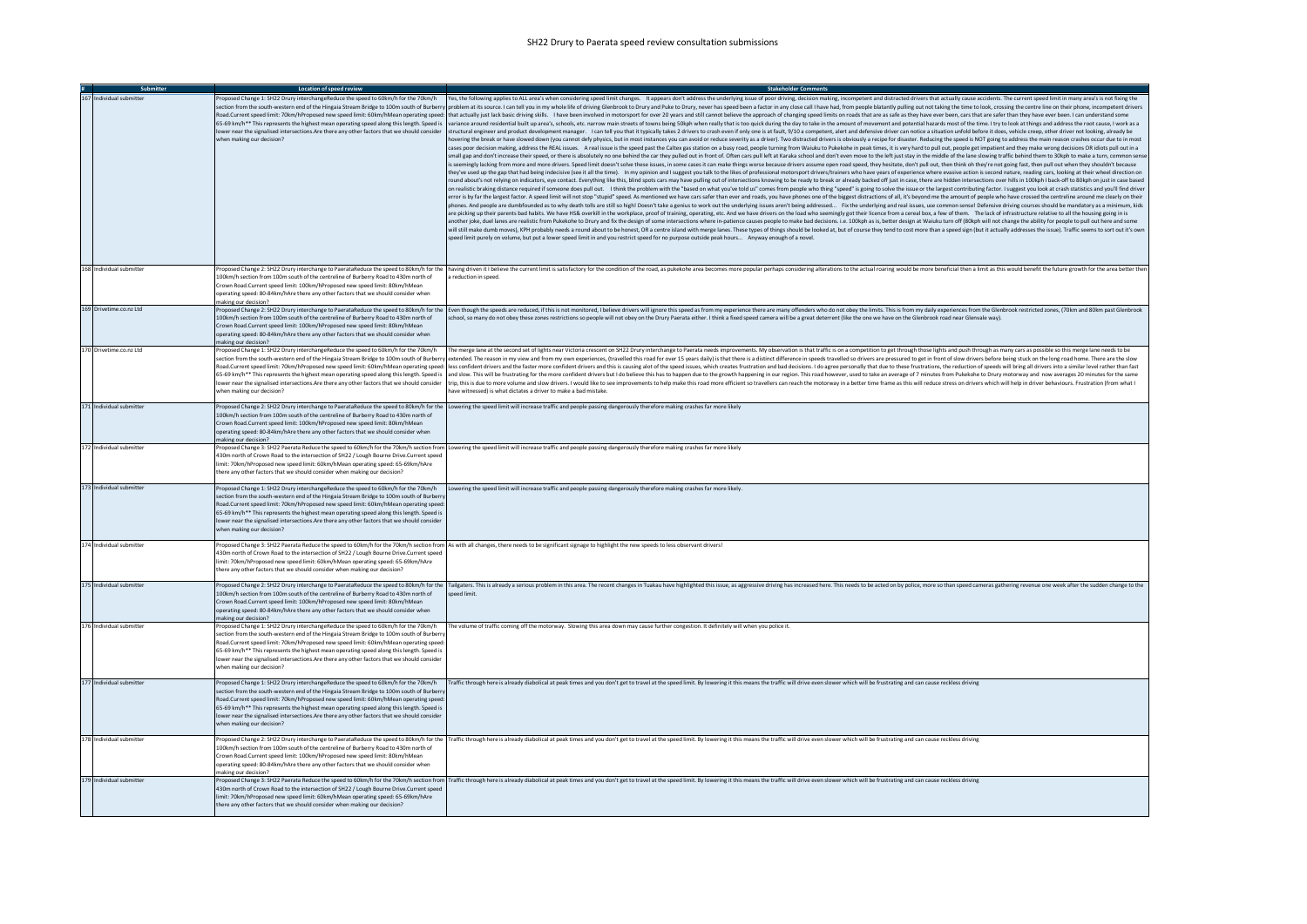| Submitter                | Location of speed review                                                                                                                                                                                                                                                                                                                                                                                                                                                                                                                                                      |                                                                                                                                                                                                                                                                                                                                                                                                                                                           |
|--------------------------|-------------------------------------------------------------------------------------------------------------------------------------------------------------------------------------------------------------------------------------------------------------------------------------------------------------------------------------------------------------------------------------------------------------------------------------------------------------------------------------------------------------------------------------------------------------------------------|-----------------------------------------------------------------------------------------------------------------------------------------------------------------------------------------------------------------------------------------------------------------------------------------------------------------------------------------------------------------------------------------------------------------------------------------------------------|
| 180 Individual submitter | Road.Current speed limit: 70km/hProposed new speed limit: 60km/hMean operating speed:<br>65-69 km/h** This represents the highest mean operating speed along this length. Speed is<br>lower near the signalised intersections.Are there any other factors that we should consider<br>when making our decision?                                                                                                                                                                                                                                                                | Proposed Change 1: SH22 Drury interchangeReduce the speed to 60km/h for the 70km/h wering the speed limit is not going to reduce accidents. All it does is makes law abiding road users lower their speed accordingly. It's th<br>section from the south-western end of the Hingaia Stream Bridge to 100m south of Burberry consequences when these road hogs break road rules. Traveling 120km in a 80km zone, that's speeding. Not 84km in a 80km zone. |
| 181 Individual submitter | 100km/h section from 100m south of the centreline of Burberry Road to 430m north of<br>Crown Road.Current speed limit: 100km/hProposed new speed limit: 80km/hMean<br>operating speed: 80-84km/hAre there any other factors that we should consider when<br>making our decision?                                                                                                                                                                                                                                                                                              | Proposed Change 2: SH22 Drury interchange to PaerataReduce the soeed to 80km/h for the lLowering the speed limit is not going to reduce accidents. All it does is makes law abiding road users lower their speed accordingly.<br>consequences when these road hogs break road rules. Traveling 120km in a 80km zone, that's speeding. Not 84km in a 80km zone                                                                                             |
| 182 Individual submitter | limit: 70km/hProposed new speed limit: 60km/hMean operating speed: 65-69km/hAre<br>there any other factors that we should consider when making our decision?                                                                                                                                                                                                                                                                                                                                                                                                                  | Proposed Change 3: SH22 Paerata Reduce the speed to 60km/h for the 70km/h section from   Lowering the speed limit is not going to reduce accidents. All it does is makes law abiding road users lower their speed accordingly.<br>430m north of Crown Road to the intersection of SH22 / Lough Bourne Drive.Current speed consequences when these road hogs break road rules. Traveling 120km in a 80km zone, that's speeding. Not 84km in a 80km zone.   |
| 183 Individual submitter | 100km/h section from 100m south of the centreline of Burberry Road to 430m north of<br>Crown Road.Current speed limit: 100km/hProposed new speed limit: 80km/hMean<br>operating speed: 80-84km/hAre there any other factors that we should consider when<br>making our decision?                                                                                                                                                                                                                                                                                              | Proposed Change 2: SH22 Drury interchange to PaerataReduce the speed to 80km/h for the Leave the current speed limit. Traffic slows when it is heavy anyway and allow those who travel outside peak hours to go 100kph.                                                                                                                                                                                                                                   |
| 184 Individual submitter | section from the south-western end of the Hingaia Stream Bridge to 100m south of Burberry<br>Road.Current speed limit: 70km/hProposed new speed limit: 60km/hMean operating speed:<br>65-69 km/h** This represents the highest mean operating speed along this length. Speed is<br>lower near the signalised intersections.Are there any other factors that we should consider<br>when making our decision?                                                                                                                                                                   | Proposed Change 1: SH22 Drury interchangeReduce the speed to 60km/h for the 70km/h leave the current speed limit. Traffic slows when it is heavy anyway and allow those who travel outside peak hours to go 70kph.                                                                                                                                                                                                                                        |
| 185 Individual submitter | 430m north of Crown Road to the intersection of SH22 / Lough Bourne Drive.Current speed<br>limit: 70km/hProposed new speed limit: 60km/hMean operating speed: 65-69km/hAre<br>there any other factors that we should consider when making our decision?                                                                                                                                                                                                                                                                                                                       | Proposed Change 3: SH22 Paerata Reduce the speed to 60km/h for the 70km/h section from Leave the current speed limit. Traffic slows when it is heavy anyway and allow those who travel outside peak hours to go 70kph.                                                                                                                                                                                                                                    |
| 186 Individual submitter | Proposed Change 3: SH22 Paerata Reduce the speed to 60km/h for the 70km/h section from As per my remarks about the Drury end of the highway<br>430m north of Crown Road to the intersection of SH22 / Lough Bourne Drive.Current speed<br>limit: 70km/hProposed new speed limit: 60km/hMean operating speed: 65-69km/hAre<br>there any other factors that we should consider when making our decision?                                                                                                                                                                        |                                                                                                                                                                                                                                                                                                                                                                                                                                                           |
| 187 Individual submitter | Proposed Change 2: SH22 Drury interchange to PaerataReduce the speed to 80km/h for the Good<br>100km/h section from 100m south of the centreline of Burberry Road to 430m north of<br>Crown Road.Current speed limit: 100km/hProposed new speed limit: 80km/hMean<br>operating speed: 80-84km/hAre there any other factors that we should consider when<br>making our decision?                                                                                                                                                                                               |                                                                                                                                                                                                                                                                                                                                                                                                                                                           |
| 188 Individual submitter | section from the south-western end of the Hingaia Stream Bridge to 100m south of Burberry<br>Road.Current speed limit: 70km/hProposed new speed limit: 60km/hMean operating speed:<br>65-69 km/h** This represents the highest mean operating speed along this length. Speed is<br>lower near the signalised intersections.Are there any other factors that we should consider<br>when making our decision?                                                                                                                                                                   | Proposed Change 1: SH22 Drury interchangeReduce the speed to 60km/h for the 70km/h The current 70km/hr speed limit is ok as it is. It is the main access to the southern/ west Franklin area and traffic volumes will regulate                                                                                                                                                                                                                            |
| 189 Individual submitter | 430m north of Crown Road to the intersection of SH22 / Lough Bourne Drive.Current speed<br>limit: 70km/hProposed new speed limit: 60km/hMean operating speed: 65-69km/hAre<br>there any other factors that we should consider when making our decision?                                                                                                                                                                                                                                                                                                                       | Proposed Change 3: SH22 Paerata Reduce the speed to 60km/h for the 70km/h section from   This does not require changing it will cause more frustrations and impatience. The infrastructure should be built first before any ho                                                                                                                                                                                                                            |
| 190 Individual submitter | 100km/h section from 100m south of the centreline of Burberry Road to 430m north of<br>Crown Road.Current speed limit: 100km/hProposed new speed limit: 80km/hMean<br>operating speed: 80-84km/hAre there any other factors that we should consider when<br>making our decision?                                                                                                                                                                                                                                                                                              | Proposed Change 2: SH22 Drury interchange to PaerataReduce the speed to 80km/h for the   This road is perfectly adequate at the current speed limit and does not require changing. It should be dual carriageway and NZTA shou                                                                                                                                                                                                                            |
| 191 Individual submitter | Proposed Change 1: SH22 Drury interchangeReduce the speed to 60km/h for the 70km/h This speed does not need to change it is a link from motorway to open road.<br>section from the south-western end of the Hingaia Stream Bridge to 100m south of Burberry<br>Road.Current speed limit: 70km/hProposed new speed limit: 60km/hMean operating speed:<br>65-69 km/h** This represents the highest mean operating speed along this length. Speed is<br>lower near the signalised intersections.Are there any other factors that we should consider<br>when making our decision? |                                                                                                                                                                                                                                                                                                                                                                                                                                                           |
| 192 Individual submitter | section from the south-western end of the Hingaia Stream Bridge to 100m south of Burberry<br>Road.Current speed limit: 70km/hProposed new speed limit: 60km/hMean operating speed:<br>65-69 km/h** This represents the highest mean operating speed along this length. Speed is<br>lower near the signalised intersections.Are there any other factors that we should consider<br>when making our decision?                                                                                                                                                                   | Proposed Change 1: SH22 Drury interchangeReduce the speed to 60km/h for the 70km/h 70 is perfectly safe for that section. The main issue is the increasing volume of traffic due to additional housing.                                                                                                                                                                                                                                                   |
| 193 Individual submitter | 430m north of Crown Road to the intersection of SH22 / Lough Bourne Drive.Current speed<br>limit: 70km/hProposed new speed limit: 60km/hMean operating speed: 65-69km/hAre<br>there any other factors that we should consider when making our decision?                                                                                                                                                                                                                                                                                                                       | Proposed Change 3: SH22 Paerata Reduce the speed to 60km/h for the 70km/h section from  Again. 70 is a perfectly safe speed in any legally warrantable car through this area. Unless the aim is to force people to travel up t                                                                                                                                                                                                                            |
| 194 Individual submitter | 100km/h section from 100m south of the centreline of Burberry Road to 430m north of<br>Crown Road.Current speed limit: 100km/hProposed new speed limit: 80km/hMean<br>operating speed: 80-84km/hAre there any other factors that we should consider when<br>making our decision?                                                                                                                                                                                                                                                                                              | Proposed Change 2: SH22 Drury interchange to PaerataReduce the speed to 80km/h for the You should consider the extra 100000 people moving into new sub-divisions over the next decade. Maybe a plan to improve/widen and multi                                                                                                                                                                                                                            |
| 195 Individual submitter | 100km/h section from 100m south of the centreline of Burberry Road to 430m north of<br>Crown Road.Current speed limit: 100km/hProposed new speed limit: 80km/hMean<br>operating speed: 80-84km/hAre there any other factors that we should consider when<br>naking our decision?                                                                                                                                                                                                                                                                                              | Proposed Change 2: SH22 Drury interchange to PaerataReduce the speed to 80km/h for the   Absolutely unnecessary refer to above comments. I will continue to drive at 100km on this road whether you change the limit or not be<br>people who can't drive yet again. All those people who can't drive will now travel at 60kmh instead of 80 if you change it because they can't drive anyway!                                                             |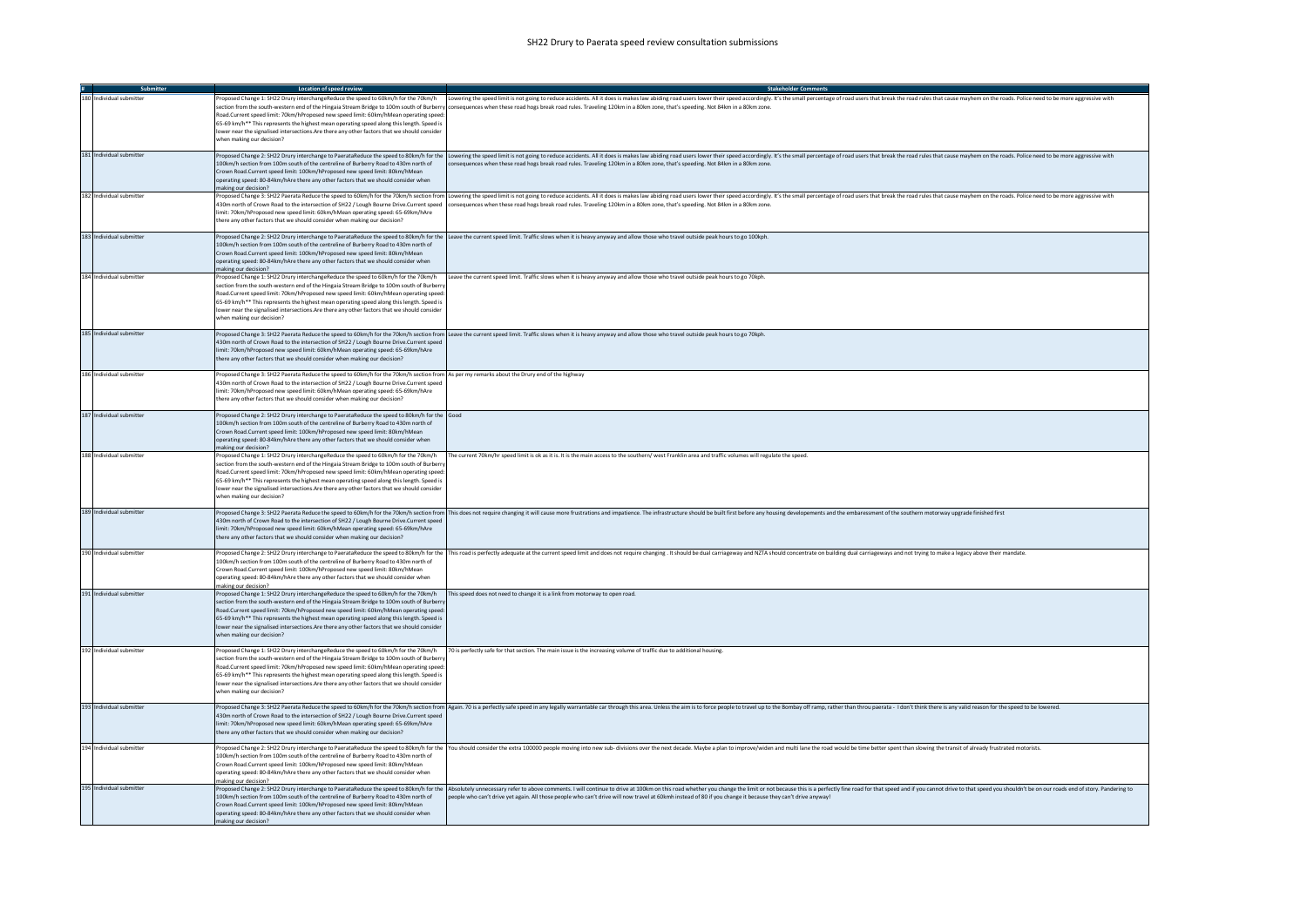| Submitter                | Location of speed review                                                                                                                                                                                                                                                                                                                                                                                                                                                                                                                                         |                                                                                                                                                                                                                                                                                                                                                                                                                                                                                                                                                                                                                                                                                                                                                                                                                                                                                                                                                                                                                          |
|--------------------------|------------------------------------------------------------------------------------------------------------------------------------------------------------------------------------------------------------------------------------------------------------------------------------------------------------------------------------------------------------------------------------------------------------------------------------------------------------------------------------------------------------------------------------------------------------------|--------------------------------------------------------------------------------------------------------------------------------------------------------------------------------------------------------------------------------------------------------------------------------------------------------------------------------------------------------------------------------------------------------------------------------------------------------------------------------------------------------------------------------------------------------------------------------------------------------------------------------------------------------------------------------------------------------------------------------------------------------------------------------------------------------------------------------------------------------------------------------------------------------------------------------------------------------------------------------------------------------------------------|
| 196 Individual submitter | Proposed Change 3: SH22 Paerata Reduce the speed to 60km/h for the 70km/h section from Refer to above comments<br>430m north of Crown Road to the intersection of SH22 / Lough Bourne Drive.Current speed<br>imit: 70km/hProposed new speed limit: 60km/hMean operating speed: 65-69km/hAre<br>there any other factors that we should consider when making our decision?                                                                                                                                                                                         | Whether or not this is actually necessary at all. The problem is not speed, the problem is anyone can get a license these days! the test are too easy resulting in roads full of people who really shouldn't have a license! E<br>tests people who should never have gotten a license will continue to cause accidents on our roads! You all know this is true but instead of addressing the real issues you will continue to apply bandaids to make it seem lik                                                                                                                                                                                                                                                                                                                                                                                                                                                                                                                                                         |
| 197 Individual submitter | Road.Current speed limit: 70km/hProposed new speed limit: 60km/hMean operating speed<br>65-69 km/h** This represents the highest mean operating speed along this length. Speed is<br>lower near the signalised intersections. Are there any other factors that we should consider<br>when making our decision?                                                                                                                                                                                                                                                   | Proposed Change 1: SH22 Drury interchangeReduce the speed to 60km/h for the 70km/h whether or not this is actually necessary at all. The problem is and append the problem is anyone can get a license these days! the test ar<br>section from the south-western end of the Hingaia Stream Bridge to 100m south of Burberry ltests people who should never have gotten a license will continue to cause accidents on our roads! You all know this is true but in                                                                                                                                                                                                                                                                                                                                                                                                                                                                                                                                                         |
| 198 Individual submitter | Proposed Change 1: SH22 Drury interchangeReduce the speed to 60km/h for the 70km/h I disagree with this, entirely unnecessary to reduce speed here<br>section from the south-western end of the Hingaia Stream Bridge to 100m south of Burber<br>Road.Current speed limit: 70km/hProposed new speed limit: 60km/hMean operating speed:<br>65-69 km/h** This represents the highest mean operating speed along this length. Speed is<br>lower near the signalised intersections. Are there any other factors that we should consider<br>when making our decision? |                                                                                                                                                                                                                                                                                                                                                                                                                                                                                                                                                                                                                                                                                                                                                                                                                                                                                                                                                                                                                          |
| 199 Individual submitter | 100km/h section from 100m south of the centreline of Burberry Road to 430m north of<br>Crown Road.Current speed limit: 100km/hProposed new speed limit: 80km/hMean<br>operating speed: 80-84km/hAre there any other factors that we should consider when<br>making our decision?                                                                                                                                                                                                                                                                                 | Proposed Change 2: SH22 Drury interchange to PaerataReduce the speed to 80km/h for the   entirely disagree with this, I would leave the speed limit and improve the safety of the road by putting in a roundabout at Glenbrook                                                                                                                                                                                                                                                                                                                                                                                                                                                                                                                                                                                                                                                                                                                                                                                           |
| 200 Individual submitter | 430m north of Crown Road to the intersection of SH22 / Lough Bourne Drive.Current speed<br>limit: 70km/hProposed new speed limit: 60km/hMean operating speed: 65-69km/hAre<br>there any other factors that we should consider when making our decision?                                                                                                                                                                                                                                                                                                          | Proposed Change 3: SH22 Paerata Reduce the speed to 60km/h for the 70km/h section from  I have no objection to this reduced limit as it is usual to drive slower through this section anyway, I just don't understand this obs                                                                                                                                                                                                                                                                                                                                                                                                                                                                                                                                                                                                                                                                                                                                                                                           |
| 201 Individual submitter | 100km/h section from 100m south of the centreline of Burberry Road to 430m north of<br>Crown Road.Current speed limit: 100km/hProposed new speed limit: 80km/hMean<br>operating speed: 80-84km/hAre there any other factors that we should consider when<br>making our decision?                                                                                                                                                                                                                                                                                 | Proposed Change 2: SH22 Drury interchange to PaerataReduce the speed to 80km/h for the 100 km/h does car/trucks travelling from Drury does not give Cars pulling right out of Whangapouri much time. If the view is clear to t<br>flash their lights or get on the horn as they must thinks we pull out on purpose 80 km/h would give valuable time.                                                                                                                                                                                                                                                                                                                                                                                                                                                                                                                                                                                                                                                                     |
| 202 Individual submitter | 430m north of Crown Road to the intersection of SH22 / Lough Bourne Drive.Current speed<br>limit: 70km/hProposed new speed limit: 60km/hMean operating speed: 65-69km/hAre<br>here any other factors that we should consider when making our decision?                                                                                                                                                                                                                                                                                                           | Proposed Change 3: SH22 Paerata Reduce the speed to 60km/h for the 70km/h section from 60 km/h or lower there are houses, shops, a daycare and school. Many vehicles do not stop for the crossing                                                                                                                                                                                                                                                                                                                                                                                                                                                                                                                                                                                                                                                                                                                                                                                                                        |
| 203 Individual submitter | Proposed Change 1: SH22 Drury interchangeReduce the speed to 60km/h for the 70km/h<br>section from the south-western end of the Hingaia Stream Bridge to 100m south of Burber<br>Road.Current speed limit: 70km/hProposed new speed limit: 60km/hMean operating speed:<br>65-69 km/h** This represents the highest mean operating speed along this length. Speed is<br>lower near the signalised intersections. Are there any other factors that we should consider<br>when making our decision?                                                                 | Reduce to 60 km/h                                                                                                                                                                                                                                                                                                                                                                                                                                                                                                                                                                                                                                                                                                                                                                                                                                                                                                                                                                                                        |
| 204 Individual submitter | Proposed Change 1: SH22 Drury interchangeReduce the speed to 60km/h for the 70km/h<br>section from the south-western end of the Hingaia Stream Bridge to 100m south of Burberry<br>Road.Current speed limit: 70km/hProposed new speed limit: 60km/hMean operating speed:<br>65-69 km/h** This represents the highest mean operating speed along this length. Speed is<br>lower near the signalised intersections. Are there any other factors that we should consider<br>when making our decision?                                                               |                                                                                                                                                                                                                                                                                                                                                                                                                                                                                                                                                                                                                                                                                                                                                                                                                                                                                                                                                                                                                          |
| 205 Individual submitter | Proposed Change 2: SH22 Drury interchange to PaerataReduce the speed to 80km/h for the no<br>100km/h section from 100m south of the centreline of Burberry Road to 430m north of<br>Crown Road Current speed limit: 100km/hProposed new speed limit: 80km/hMean<br>operating speed: 80-84km/hAre there any other factors that we should consider when<br>making our decision?                                                                                                                                                                                    |                                                                                                                                                                                                                                                                                                                                                                                                                                                                                                                                                                                                                                                                                                                                                                                                                                                                                                                                                                                                                          |
| 206 Individual submitter | Proposed Change 3: SH22 Paerata Reduce the speed to 60km/h for the 70km/h section from no<br>430m north of Crown Road to the intersection of SH22 / Lough Bourne Drive.Current speed<br>imit: 70km/hProposed new speed limit: 60km/hMean operating speed: 65-69km/hAre<br>there any other factors that we should consider when making our decision?                                                                                                                                                                                                              |                                                                                                                                                                                                                                                                                                                                                                                                                                                                                                                                                                                                                                                                                                                                                                                                                                                                                                                                                                                                                          |
| 207 Individual submitter | limit: 70km/hProposed new speed limit: 60km/hMean operating speed: 65-69km/hAre<br>there any other factors that we should consider when making our decision?                                                                                                                                                                                                                                                                                                                                                                                                     | Proposed Change 3: SH22 Paerata Reduce the speed to 60km/h for the 70km/h section from SH22 Drury to Paerata. Your decision seems to ignore the effects of lowering the speed limits on SH22.and other areas above. Buttt Road<br>430m north of Crown Road to the intersection of SH22 / Lough Bourne Drive.Current speed  on to a typical country road (windy, with blind corners, narrow, undulating topography with narrow bridge) which was originally desig<br>factor when commuters opt for the Burtt road option. Should not the diversion of so much of the traffic to Burtt Road be accompanied by the same speed restrictions as you are proposing for SH22? In the four years we have l<br>crashes on this road (most, if not all. not reported to the police.) and we have observed so many near misses due to speed, road unfamiliarity, poor road design and pure impatience, that we have lost count. We now avoid us<br>nd 700pm on weekdays for fear for our own safety.                                |
| 208 Individual submitter | Proposed Change 1: SH22 Drury interchangeReduce the speed to 60km/h for the 70km/h<br>section from the south-western end of the Hingaia Stream Bridge to 100m south of Burberry<br>lower near the signalised intersections. Are there any other factors that we should consider<br>when making our decision?                                                                                                                                                                                                                                                     | I am strongly opposed to any speed reduction on this section of road. There are many alternatives that can be considered, instead of speed reductions. There is no requirement in New Zealand for any formal theory and practi<br>issued. This relates directly to health and safety requirements, which are clearly not in place. The Graduated driver licensing system is a failure, and with the large influx of new international drivers, who are driving o<br>Road.Current speed limit: 70km/hProposed new speed limit: 60km/hMean operating speed: Slowing down traffic slows down business, which also slows down the economy. There are many additional safety alternatives that could be<br>65-69 km/h** This represents the highest mean operating speed along this length. Speed is   NZ, etc. Effective Driver Education should be urgently implemented to improve New Zealand's Road Safety. I am a local driver on th<br>substantial driver training program for all NZ Citizens, to improve road safety. |
| 209 Individual submitter | 100km/h section from 100m south of the centreline of Burberry Road to 430m north of<br>Crown Road.Current speed limit: 100km/hProposed new speed limit: 80km/hMean<br>operating speed: 80-84km/hAre there any other factors that we should consider when<br>making our decision?                                                                                                                                                                                                                                                                                 | Proposed Change 2: SH22 Drury interchange to PaerataReduce the speed to 80km/h for the  I am strongly opposed to any speed reduction on this section of road. There are many alternatives that can be considered, instead of s<br>ssued. This relates directly to health and safety requirements, which are clearly not in place. The Graduated driver licensing system is a failure, and with the large influx of new international drivers, who are driving on<br>Slowing down traffic slows down business, which also slows down the economy. There are many additional safety alternatives that could be considered to improve NZ road safety, ie: Zero Alcohol Tolerance, Mandatory driver tr<br>NZ, etc. Effective Driver Education should be urgently implemented to improve New Zealand's Road Safety. I am a local driver on these roads, and I strongly oppose these proposed speed reductions. Instead I would like to se<br>ubstantial driver training program for all NZ Citizens, to improve road safety.  |
| 210 Individual submitter | 430m north of Crown Road to the intersection of SH22 / Lough Bourne Drive.Current speed<br>limit: 70km/hProposed new speed limit: 60km/hMean operating speed: 65-69km/hAre<br>here any other factors that we should consider when making our decision?                                                                                                                                                                                                                                                                                                           | roposed Change 3: SH22 Paerata Reduce the speed to 60km/h for the 70km/h section from   I am strongly opposed to any speed reduction on this section of road. There are many alternatives that can be considered, instead of s<br>issued. This relates directly to health and safety requirements, which are clearly not in place. The Graduated driver licensing system is a failure, and with the large influx of new international drivers, who are driving o<br>Slowing down traffic slows down business, which also slows down the economy. There are many additional safety alternatives that could be considered to improve NZ road safety, ie: Zero Alcohol Tolerance, Mandatory driver tr<br>NZ, etc. Effective Driver Education should be urgently implemented to improve New Zealand's Road Safety. I am a local driver on these roads, and I strongly oppose these proposed speed reductions. Instead I would like to se<br>substantial driver training program for all NZ Citizens, to improve road safety. |
| 211 Individual submitter | Proposed Change 2: SH22 Drury interchange to PaerataReduce the speed to 80km/h for the<br>100km/h section from 100m south of the centreline of Burberry Road to 430m north of<br>Crown Road.Current speed limit: 100km/hProposed new speed limit: 80km/hMean<br>operating speed: 80-84km/hAre there any other factors that we should consider when<br>making our decision?                                                                                                                                                                                       | mprove the road, there are more housing developments being built in the paerata and surrounding areas, but the infrastructure has not been upgraded to accommodate this growth, reducing speed limits will only add to even mo<br>school creating a tail back as far back as blackbridge road and the unfinished SH1 upgrades, lower speed limits will lead to even more congestion.                                                                                                                                                                                                                                                                                                                                                                                                                                                                                                                                                                                                                                     |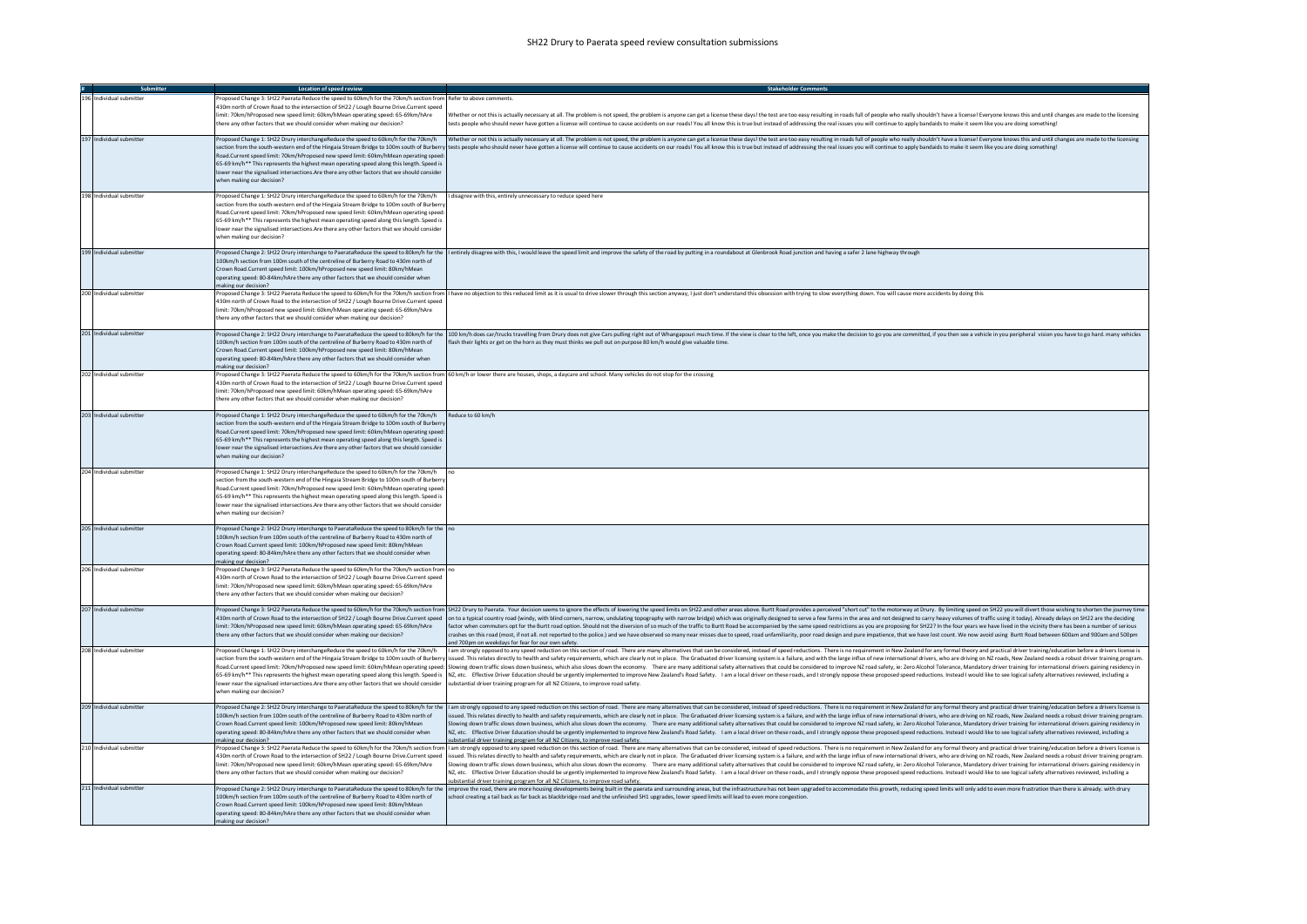| Submitter                | Location of speed review                                                                                                                                                                                                                                                                                                                                                                                                                                                                          | <b>Stakeholder Com</b>                                                                                                                                                                                                                                                                                                                            |
|--------------------------|---------------------------------------------------------------------------------------------------------------------------------------------------------------------------------------------------------------------------------------------------------------------------------------------------------------------------------------------------------------------------------------------------------------------------------------------------------------------------------------------------|---------------------------------------------------------------------------------------------------------------------------------------------------------------------------------------------------------------------------------------------------------------------------------------------------------------------------------------------------|
| 212 Individual submitter | Proposed Change 3: SH22 Paerata Reduce the speed to 60km/h for the 70km/h section from leave this section at seventy<br>430m north of Crown Road to the intersection of SH22 / Lough Bourne Drive.Current speed<br>imit: 70km/hProposed new speed limit: 60km/hMean operating speed: 65-69km/hAre<br>there any other factors that we should consider when making our decision?                                                                                                                    |                                                                                                                                                                                                                                                                                                                                                   |
| 213 Individual submitter | section from the south-western end of the Hingaia Stream Bridge to 100m south of Burberry idea of what is around them.<br>Road.Current speed limit: 70km/hProposed new speed limit: 60km/hMean operating speed:<br>65-69 km/h** This represents the highest mean operating speed along this length. Speed is<br>lower near the signalised intersections.Are there any other factors that we should consider<br>when making our decision?                                                          | Proposed Change 1: SH22 Drury interchangeReduce the speed to 60km/h for the 70km/h the 10km/h the lower mean operating speeds are due to poor driving standards unable to maintain safe distances from the vehicles in front,                                                                                                                     |
| 214 Individual submitter | section from the south-western end of the Hingaia Stream Bridge to 100m south of Burbern<br>Road.Current speed limit: 70km/hProposed new speed limit: 60km/hMean operating speed:<br>65-69 km/h** This represents the highest mean operating speed along this length. Speed is<br>lower near the signalised intersections.Are there any other factors that we should consider<br>when making our decision?                                                                                        | Proposed Change 1: SH22 Drury interchangeReduce the speed to 60km/h for the 70km/h   This would be a good change. I cannot see any negatives to this approach particularly as population and traffic densities increase. I hav                                                                                                                    |
| 215 Individual submitter | 100km/h section from 100m south of the centreline of Burberry Road to 430m north of<br>Crown Road.Current speed limit: 100km/hProposed new speed limit: 80km/hMean<br>operating speed: 80-84km/hAre there any other factors that we should consider when<br>making our decision?                                                                                                                                                                                                                  | Proposed Change 2: SH22 Drury interchange to PaerataReduce the speed to 80km/h for the  Hi You have provided death and injury statistics for this length of road, but no detailed analysis of the probable causes. For example<br>forward that detail to me please?                                                                               |
| 216 Individual submitter | 100km/h section from 100m south of the centreline of Burberry Road to 430m north of<br>Crown Road.Current speed limit: 100km/hProposed new speed limit: 80km/hMean<br>operating speed: 80-84km/hAre there any other factors that we should consider when<br>making our decision?                                                                                                                                                                                                                  | Proposed Change 2: SH22 Drury interchange to PaerataReduce the speed to 80km/h for the The speed limit for this section should only be dropped to 90km as the road gets its improvements that will make it safer. As the road                                                                                                                     |
| 217 Individual submitter | 430m north of Crown Road to the intersection of SH22 / Lough Bourne Drive.Current speed<br>limit: 70km/hProposed new speed limit: 60km/hMean operating speed: 65-69km/hAre<br>there any other factors that we should consider when making our decision?                                                                                                                                                                                                                                           | Proposed Change 3: SH22 Paerata Reduce the speed to 60km/h for the 70km/h section from This should not be changed except for a stretch starting from the existing speed sign to Heights Road then return to 70km to Loungh Bou                                                                                                                    |
| 218 Individual submitter | Proposed Change 1: SH22 Drury interchangeReduce the speed to 60km/h for the 70km/h<br>section from the south-western end of the Hingaia Stream Bridge to 100m south of Burbern<br>Road.Current speed limit: 70km/hProposed new speed limit: 60km/hMean operating speed:<br>65-69 km/h** This represents the highest mean operating speed along this length. Speed is<br>lower near the signalised intersections. Are there any other factors that we should consider<br>when making our decision? |                                                                                                                                                                                                                                                                                                                                                   |
| 219 Individual submitter | Proposed Change 2: SH22 Drury interchange to PaerataReduce the speed to 80km/h for the none<br>100km/h section from 100m south of the centreline of Burberry Road to 430m north of<br>Crown Road.Current speed limit: 100km/hProposed new speed limit: 80km/hMean<br>operating speed: 80-84km/hAre there any other factors that we should consider when<br>making our decision?                                                                                                                   |                                                                                                                                                                                                                                                                                                                                                   |
| 220 Individual submitter | Proposed Change 3: SH22 Paerata Reduce the speed to 60km/h for the 70km/h section from none<br>430m north of Crown Road to the intersection of SH22 / Lough Bourne Drive.Current speed<br>limit: 70km/hProposed new speed limit: 60km/hMean operating speed: 65-69km/hAre<br>there any other factors that we should consider when making our decision?                                                                                                                                            |                                                                                                                                                                                                                                                                                                                                                   |
| 221 Individual submitter | Proposed Change 3: SH22 Paerata Reduce the speed to 60km/h for the 70km/h section from Reduce the speed limit to 50km/h to join up with the 50km/h limit entering Pukekohe<br>430m north of Crown Road to the intersection of SH22 / Lough Bourne Drive.Current speed<br>limit: 70km/hProposed new speed limit: 60km/hMean operating speed: 65-69km/hAre<br>there any other factors that we should consider when making our decision?                                                             |                                                                                                                                                                                                                                                                                                                                                   |
| 222 Individual submitter | section from the south-western end of the Hingaia Stream Bridge to 100m south of Burbern<br>Road.Current speed limit: 70km/hProposed new speed limit: 60km/hMean operating speed:<br>65-69 km/h** This represents the highest mean operating speed along this length. Speed is<br>lower near the signalised intersections.Are there any other factors that we should consider<br>when making our decision?                                                                                        | Proposed Change 1: SH22 Drury interchangeReduce the speed to 60km/h for the 70km/h Reduce the speed to 50km/h which sets people up for entering the Drury village area so they don't have to reduce their speed again.                                                                                                                            |
| 223 Individual submitter | 100km/h section from 100m south of the centreline of Burberry Road to 430m north of<br>Crown Road.Current speed limit: 100km/hProposed new speed limit: 80km/hMean<br>operating speed: 80-84km/hAre there any other factors that we should consider when<br>making our decision?                                                                                                                                                                                                                  | Proposed Change 2: SH22 Drury interchange to PaerataReduce the speed to 80km/h for the The mean operating speed will likely be closer to 70km/h once the current developments are complete so why not go to 70km/h now?                                                                                                                           |
| 224 Individual submitter | 430m north of Crown Road to the intersection of SH22 / Lough Bourne Drive.Current speed even any street lighting<br>imit: 70km/hProposed new speed limit: 60km/hMean operating speed: 65-69km/hAre<br>there any other factors that we should consider when making our decision?                                                                                                                                                                                                                   | Proposed Change 3: SH22 Paerata Reduce the speed to 60km/h for the 70km/h section from Again this area is not known for many accidents. The road is in good condition and has clear exits with plenty of room. I accept that e                                                                                                                    |
| 225 Individual submitter | section from the south-western end of the Hingaia Stream Bridge to 100m south of Burberry speed.<br>Road.Current speed limit: 70km/hProposed new speed limit: 60km/hMean operating speed:<br>65-69 km/h** This represents the highest mean operating speed along this length. Speed is<br>lower near the signalised intersections.Are there any other factors that we should consider<br>when making our decision?                                                                                | Proposed Change 1: SH22 Drury interchangeReduce the speed to 60km/h for the 70km/h (Ithink this area is still safe at 70km for the following reasons 1)it well covered by lights Red/green etc) 2) I have not seen many or har                                                                                                                    |
| 226 Individual submitter | 100km/h section from 100m south of the centreline of Burberry Road to 430m north of<br>Crown Road.Current speed limit: 100km/hProposed new speed limit: 80km/hMean<br>operating speed: 80-84km/hAre there any other factors that we should consider when<br>making our decision?                                                                                                                                                                                                                  | Proposed Change 2: SH22 Drury interchange to PaerataReduce the speed to 80km/h for the Remove all dangerous and useless passing lanes and make most of the road Double yellow would make this road much safer. Although there<br>slow down. If you want this to happen put up speed cameras and catch the guilty one who are causing the problems |
| 227 Individual submitter | 100km/h section from 100m south of the centreline of Burberry Road to 430m north of<br>Crown Road.Current speed limit: 100km/hProposed new speed limit: 80km/hMean<br>operating speed: 80-84km/hAre there any other factors that we should consider when<br>aking our decision?                                                                                                                                                                                                                   | Proposed Change 2: SH22 Drury interchange to PaerataReduce the speed to 80km/h for the  leave as is, by reducing limit 20kmh i can bet most will be easy over this new 80kmh anyway as very open road and just be keeping the                                                                                                                     |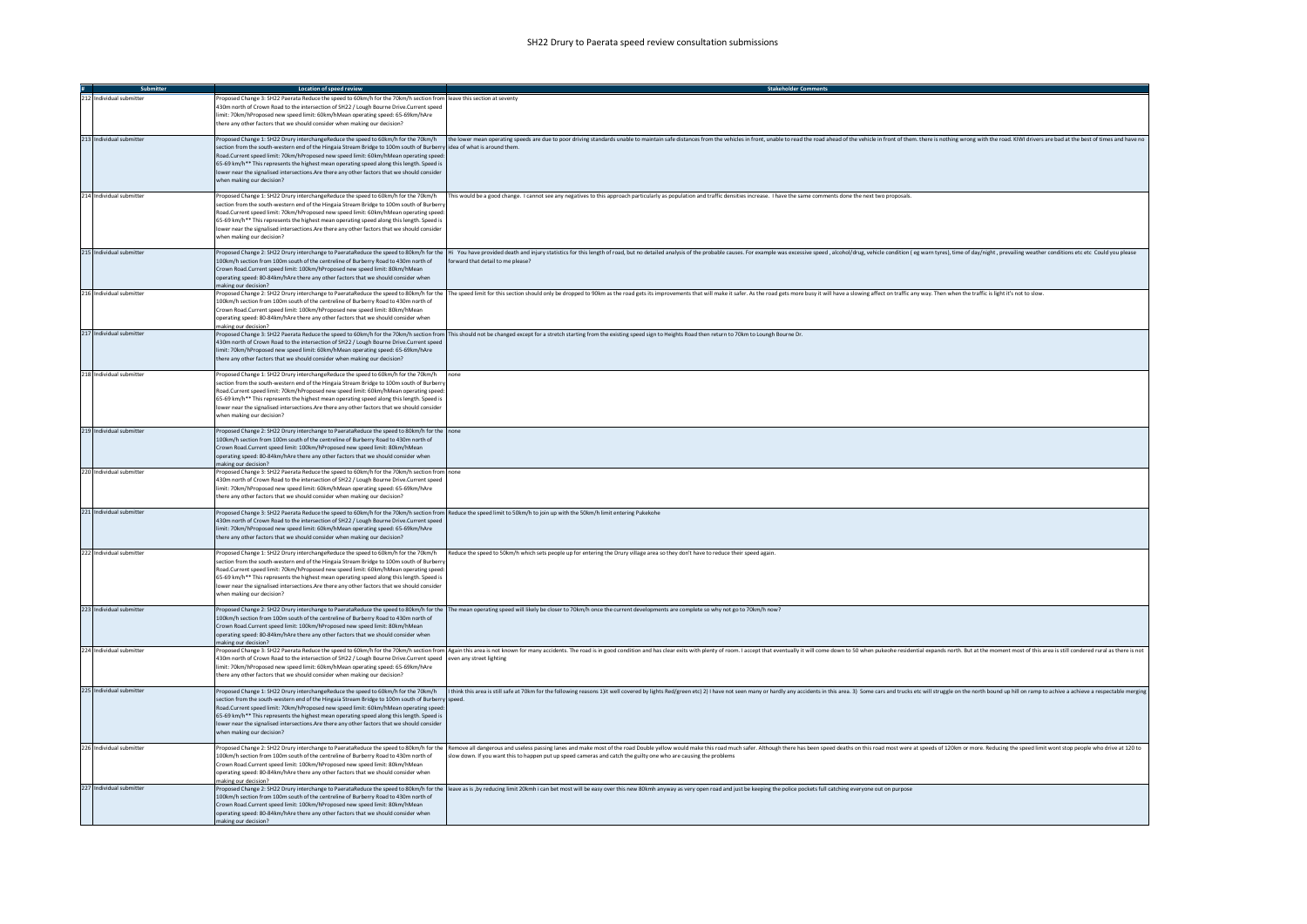|                                | Location of speed review                                                                                                                                                                                                                                                                                                                                                                                                                                                                                                           | <b>Stakeholder Comments</b>                                                                                                                                                                                                                                                                                                                                                                                                                                                                                                                                                                                                               |
|--------------------------------|------------------------------------------------------------------------------------------------------------------------------------------------------------------------------------------------------------------------------------------------------------------------------------------------------------------------------------------------------------------------------------------------------------------------------------------------------------------------------------------------------------------------------------|-------------------------------------------------------------------------------------------------------------------------------------------------------------------------------------------------------------------------------------------------------------------------------------------------------------------------------------------------------------------------------------------------------------------------------------------------------------------------------------------------------------------------------------------------------------------------------------------------------------------------------------------|
| 228 Individual submitte        | Proposed Change 3: SH22 Paerata Reduce the speed to 60km/h for the 70km/h section from leave as is again speed not an issue here<br>430m north of Crown Road to the intersection of SH22 / Lough Bourne Drive.Current speed<br>imit: 70km/hProposed new speed limit: 60km/hMean operating speed: 65-69km/hAre<br>there any other factors that we should consider when making our decision?                                                                                                                                         |                                                                                                                                                                                                                                                                                                                                                                                                                                                                                                                                                                                                                                           |
| 229 Individual submitter       | Proposed Change 1: SH22 Drury interchangeReduce the speed to 60km/h for the 70km/h<br>section from the south-western end of the Hingaia Stream Bridge to 100m south of Burbern<br>Road.Current speed limit: 70km/hProposed new speed limit: 60km/hMean operating speed<br>65-69 km/h** This represents the highest mean operating speed along this length. Speed is<br>lower near the signalised intersections. Are there any other factors that we should consider<br>when making our decision?                                   | leave as is speeding not a problem in this section                                                                                                                                                                                                                                                                                                                                                                                                                                                                                                                                                                                        |
| 230 Individual submitter       | 100km/h section from 100m south of the centreline of Burberry Road to 430m north of<br>Crown Road.Current speed limit: 100km/hProposed new speed limit: 80km/hMean<br>operating speed: 80-84km/hAre there any other factors that we should consider when<br>making our decision?                                                                                                                                                                                                                                                   | Proposed Change 2: SH22 Drury interchange to PaerataReduce the speed to 80km/h for the  motorists will just increase the use of 100km/hr back roads. they would need to be reduced to the same speed (not a mix of different s                                                                                                                                                                                                                                                                                                                                                                                                            |
| 231 Individual submitter       | Proposed Change 1: SH22 Drury interchangeReduce the speed to 60km/h for the 70km/h What is the point in 10kph less?<br>section from the south-western end of the Hingaia Stream Bridge to 100m south of Burbern<br>Road.Current speed limit: 70km/hProposed new speed limit: 60km/hMean operating speed:<br>65-69 km/h** This represents the highest mean operating speed along this length. Speed is<br>lower near the signalised intersections. Are there any other factors that we should consider<br>when making our decision? |                                                                                                                                                                                                                                                                                                                                                                                                                                                                                                                                                                                                                                           |
| 232 Individual submitter       | Proposed Change 3: SH22 Paerata Reduce the speed to 60km/h for the 70km/h section from What is the point in 10kph less?<br>430m north of Crown Road to the intersection of SH22 / Lough Bourne Drive.Current speed<br>limit: 70km/hProposed new speed limit: 60km/hMean operating speed: 65-69km/hAre<br>there any other factors that we should consider when making our decision?                                                                                                                                                 |                                                                                                                                                                                                                                                                                                                                                                                                                                                                                                                                                                                                                                           |
| 233 Individual submitter       | Proposed Change 3: SH22 Paerata Reduce the speed to 60km/h for the 70km/h section from See above - stupid idea<br>430m north of Crown Road to the intersection of SH22 / Lough Bourne Drive.Current speed<br>limit: 70km/hProposed new speed limit: 60km/hMean operating speed: 65-69km/hAre<br>there any other factors that we should consider when making our decision?                                                                                                                                                          |                                                                                                                                                                                                                                                                                                                                                                                                                                                                                                                                                                                                                                           |
| 234 Individual submitter       | Proposed Change 2: SH22 Drury interchange to PaerataReduce the speed to 80km/h for the See above - total crap proposal<br>100km/h section from 100m south of the centreline of Burberry Road to 430m north of<br>Crown Road.Current speed limit: 100km/hProposed new speed limit: 80km/hMean<br>operating speed: 80-84km/hAre there any other factors that we should consider when<br>making our decision?                                                                                                                         |                                                                                                                                                                                                                                                                                                                                                                                                                                                                                                                                                                                                                                           |
| 235 Individual submitter       | Proposed Change 1: SH22 Drury interchangeReduce the speed to 60km/h for the 70km/h<br>section from the south-western end of the Hingaia Stream Bridge to 100m south of Burberry<br>Road.Current speed limit: 70km/hProposed new speed limit: 60km/hMean operating speed:<br>65-69 km/h** This represents the highest mean operating speed along this length. Speed is<br>lower near the signalised intersections. Are there any other factors that we should consider<br>when making our decision?                                 | Time to travel and capability of vehicles - proposed limit is ridiculous and no need substantiated                                                                                                                                                                                                                                                                                                                                                                                                                                                                                                                                        |
| 236 Wesley College Trust Board | Proposed Change 3: SH22 Paerata Reduce the speed to 60km/h for the 70km/h section from All of Highway 22 should be slowed down to less than 80km/hr<br>430m north of Crown Road to the intersection of SH22 / Lough Bourne Drive.Current speed<br>limit: 70km/hProposed new speed limit: 60km/hMean operating speed: 65-69km/hAre<br>there any other factors that we should consider when making our decision?                                                                                                                     |                                                                                                                                                                                                                                                                                                                                                                                                                                                                                                                                                                                                                                           |
| 237 Wesley College Trust Board | 100km/h section from 100m south of the centreline of Burberry Road to 430m north of<br>Crown Road.Current speed limit: 100km/hProposed new speed limit: 80km/hMean<br>operating speed: 80-84km/hAre there any other factors that we should consider when<br>making our decision?                                                                                                                                                                                                                                                   | Proposed Change 2: SH22 Drury interchange to PaerataReduce the speed to 80km/h for the  I believ in the interest of safety this should be the fisrt step in making all of the highway 22 slower. Traffic speeds along this str                                                                                                                                                                                                                                                                                                                                                                                                            |
| 238 Individual submitter       | Proposed Change 1: SH22 Drury interchangeReduce the speed to 60km/h for the 70km/h<br>section from the south-western end of the Hingaia Stream Bridge to 100m south of Burbern<br>Road.Current speed limit: 70km/hProposed new speed limit: 60km/hMean operating speed:<br>65-69 km/h** This represents the highest mean operating speed along this length. Speed is<br>lower near the signalised intersections.Are there any other factors that we should consider<br>when making our decision?                                   | Agree                                                                                                                                                                                                                                                                                                                                                                                                                                                                                                                                                                                                                                     |
| 239 Individual submitter       | Proposed Change 3: SH22 Paerata Reduce the speed to 60km/h for the 70km/h section from Agree<br>430m north of Crown Road to the intersection of SH22 / Lough Bourne Drive.Current speed<br>limit: 70km/hProposed new speed limit: 60km/hMean operating speed: 65-69km/hAre<br>there any other factors that we should consider when making our decision?                                                                                                                                                                            |                                                                                                                                                                                                                                                                                                                                                                                                                                                                                                                                                                                                                                           |
| 240 Individual submitter       | 100km/h section from 100m south of the centreline of Burberry Road to 430m north of<br>Crown Road.Current speed limit: 100km/hProposed new speed limit: 80km/hMean<br>operating speed: 80-84km/hAre there any other factors that we should consider when<br>making our decision?                                                                                                                                                                                                                                                   | Proposed Change 2: SH22 Drury interchange to PaerataReduce the speed to 80km/h for the From a heavy truck drivers perspective I find that car drivers are taking irresponsive risks when trucks are going 90 kphs my concern i<br>road is hilly, heavy vehicles need the speed of 90kohs to ensure hills are driven without holding up traffic which if the speed is reduced would only cause impatient drivers. I agree with the reasoning of reducing speed ho                                                                                                                                                                          |
| 241 Individual submitter       | 430m north of Crown Road to the intersection of SH22 / Lough Bourne Drive.Current speed<br>limit: 70km/hProposed new speed limit: 60km/hMean operating speed: 65-69km/hAre<br>there any other factors that we should consider when making our decision?                                                                                                                                                                                                                                                                            | Proposed Change 3: SH22 Paerata Reduce the speed to 60km/h for the 70km/h section from as a resident along the stretch of road between hieghts road and wesly college I do not think that lowering the spend limit to 60km/h w<br>is usually 70ks plus . during the night we have traffic coming through paerata at 80 to 100ks so the change to the speed limit won't make a difference as they will still travel at the same speed.                                                                                                                                                                                                     |
| 242 Individual submitter       | 100km/h section from 100m south of the centreline of Burberry Road to 430m north of<br>Crown Road.Current speed limit: 100km/hProposed new speed limit: 80km/hMean<br>operating speed: 80-84km/hAre there any other factors that we should consider when<br>making our decision?                                                                                                                                                                                                                                                   | Proposed Change 2: SH22 Drury interchange to PaerataReduce the speed to 80km/h for the  leave it at 100ks, there is nothing wrong with the road. the main problem is that people don't know the road and won't travel to the t<br>minimum 2 cars per household and 1 for the other drivers in the house, the fact that the road is not going to be upgraded or have extra lanes to take the extra faffit the speed limit will be self limiting i.e at the moment<br>road it will probably travel at 60k's if it moves at all because even now I have seen it stopped at bycroft road in the mornings heading to drury between 7am and 9am |
| 243 Individual submitter       | Proposed Change 3: SH22 Paerata Reduce the speed to 60km/h for the 70km/h section from Speed is not a factorinconsiderate and irrational driving is.<br>430m north of Crown Road to the intersection of SH22 / Lough Bourne Drive.Current speed<br>limit: 70km/hProposed new speed limit: 60km/hMean operating speed: 65-69km/hAre<br>there any other factors that we should consider when making our decision?                                                                                                                    |                                                                                                                                                                                                                                                                                                                                                                                                                                                                                                                                                                                                                                           |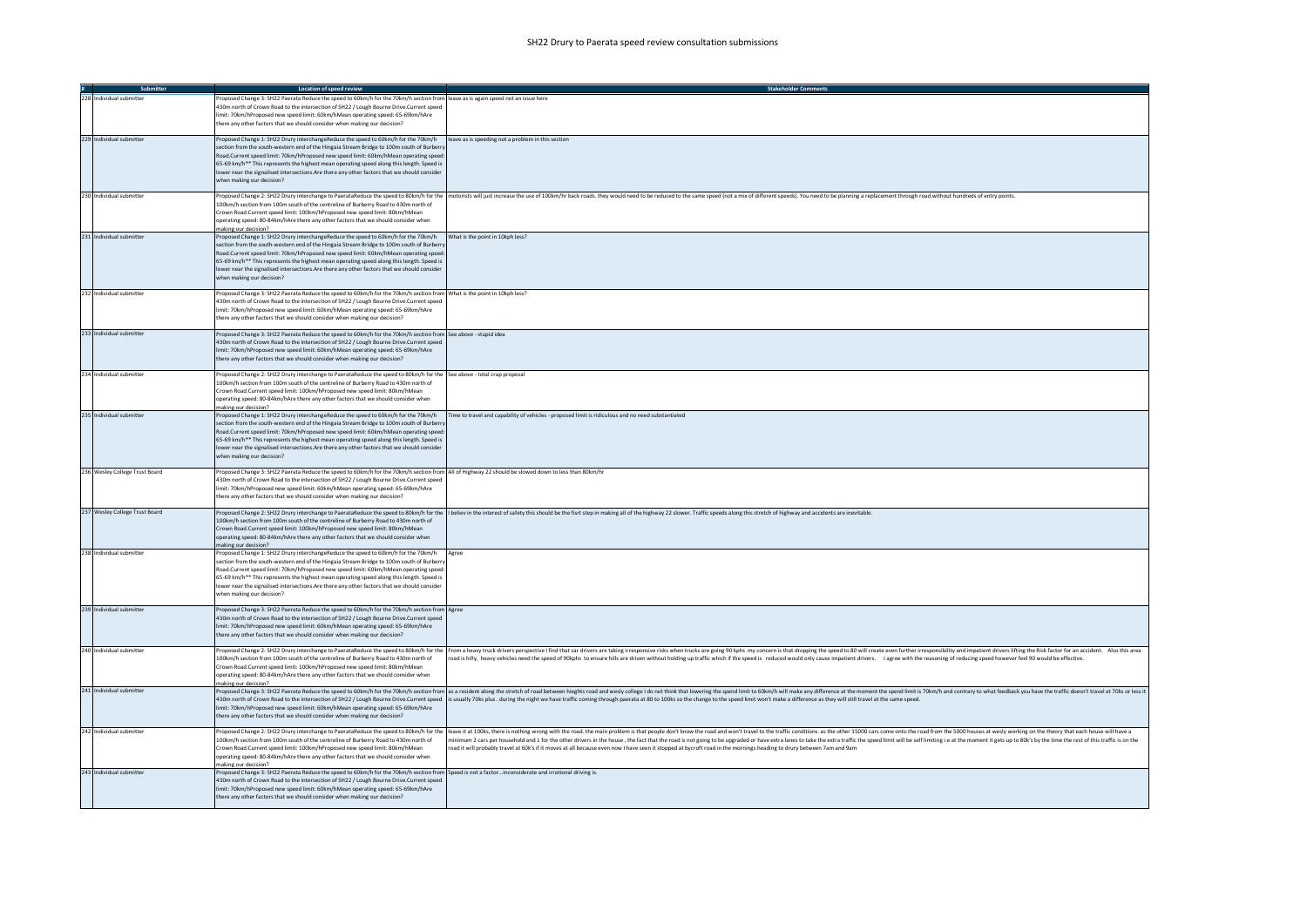|                          | Location of speed review                                                                                                                                                                                                                                                                                                                                                                                                                                                                          |                                                                                                                                                                                                                                                                                                                                                                                                                                                                                                                                                                                                                                                                                                                                                                                                                                                                                                                                                                                                                                                                                                                                                                       |
|--------------------------|---------------------------------------------------------------------------------------------------------------------------------------------------------------------------------------------------------------------------------------------------------------------------------------------------------------------------------------------------------------------------------------------------------------------------------------------------------------------------------------------------|-----------------------------------------------------------------------------------------------------------------------------------------------------------------------------------------------------------------------------------------------------------------------------------------------------------------------------------------------------------------------------------------------------------------------------------------------------------------------------------------------------------------------------------------------------------------------------------------------------------------------------------------------------------------------------------------------------------------------------------------------------------------------------------------------------------------------------------------------------------------------------------------------------------------------------------------------------------------------------------------------------------------------------------------------------------------------------------------------------------------------------------------------------------------------|
| 244 Individual submitter | 100km/h section from 100m south of the centreline of Burberry Road to 430m north of<br>Crown Road.Current speed limit: 100km/hProposed new speed limit: 80km/hMean<br>operating speed: 80-84km/hAre there any other factors that we should consider when<br>making our decision?                                                                                                                                                                                                                  | Proposed Change 2: SH22 Drury interchange to PaerataReduce the speed to 80km/h for the There is nothing wrong with existing limits. Try educating the minority of dickheads who ruin it for those who have to travel on this s                                                                                                                                                                                                                                                                                                                                                                                                                                                                                                                                                                                                                                                                                                                                                                                                                                                                                                                                        |
| 245 Individual submitter | Proposed Change 1: SH22 Drury interchangeReduce the speed to 60km/h for the 70km/h<br>section from the south-western end of the Hingaia Stream Bridge to 100m south of Burberr<br>Road.Current speed limit: 70km/hProposed new speed limit: 60km/hMean operating speed:<br>65-69 km/h** This represents the highest mean operating speed along this length. Speed is<br>lower near the signalised intersections.Are there any other factors that we should consider<br>when making our decision?  | A very positive step, double yellow lines should also be considered to make H22 no passing, there are places where according to the road markings it would be legal to do so but very unsafe.                                                                                                                                                                                                                                                                                                                                                                                                                                                                                                                                                                                                                                                                                                                                                                                                                                                                                                                                                                         |
| 246 Individual submitter | limit: 70km/hProposed new speed limit: 60km/hMean operating speed: 65-69km/hAre<br>there any other factors that we should consider when making our decision?                                                                                                                                                                                                                                                                                                                                      | Proposed Change 3: SH22 Paerata Reduce the speed to 60km/h for the 70km/h section from  Increase use of double vellow lines between Paerata and Drury. Forget the centre divider in most places and use only on high collision<br>430m north of Crown Road to the intersection of SH22 / Lough Bourne Drive.Current speed  straight from the Glenbrook roundabout to Sim road, I doubt if thre have been any fatalities on this stretch for a long time except c<br>arrier is a waste of money. With the idiots we encounter on the roads these days fatalities will never cease completely so it is about minimalisation of crashes from no passing double yellow lines. Definately worth a try a                                                                                                                                                                                                                                                                                                                                                                                                                                                                    |
| 247 Individual submitter | Proposed Change 2: SH22 Drury interchange to PaerataReduce the speed to 80km/h for the Totally agree<br>100km/h section from 100m south of the centreline of Burberry Road to 430m north of<br>Crown Road.Current speed limit: 100km/hProposed new speed limit: 80km/hMean<br>operating speed: 80-84km/hAre there any other factors that we should consider when<br>making our decision?                                                                                                          |                                                                                                                                                                                                                                                                                                                                                                                                                                                                                                                                                                                                                                                                                                                                                                                                                                                                                                                                                                                                                                                                                                                                                                       |
| 248 Animal Stuff         | Proposed Change 1: SH22 Drury interchangeReduce the speed to 60km/h for the 70km/h<br>section from the south-western end of the Hingaia Stream Bridge to 100m south of Burberr<br>Road.Current speed limit: 70km/hProposed new speed limit: 60km/hMean operating speed:<br>65-69 km/h** This represents the highest mean operating speed along this length. Speed is<br>lower near the signalised intersections. Are there any other factors that we should consider<br>when making our decision? | This limit is too low for one of two main roads into pukekohe.                                                                                                                                                                                                                                                                                                                                                                                                                                                                                                                                                                                                                                                                                                                                                                                                                                                                                                                                                                                                                                                                                                        |
| 249 Animal Stuff         | Proposed Change 2: SH22 Drury interchange to PaerataReduce the speed to 80km/h for the This limit is too low for one of two main roads into pukekohe.<br>100km/h section from 100m south of the centreline of Burberry Road to 430m north of<br>Crown Road.Current speed limit: 100km/hProposed new speed limit: 80km/hMean<br>operating speed: 80-84km/hAre there any other factors that we should consider when<br>making our decision?                                                         |                                                                                                                                                                                                                                                                                                                                                                                                                                                                                                                                                                                                                                                                                                                                                                                                                                                                                                                                                                                                                                                                                                                                                                       |
| 250 Animal Stuf          | Proposed Change 3: SH22 Paerata Reduce the speed to 60km/h for the 70km/h section from This limit is too low for one of two main roads into pukekohe.<br>430m north of Crown Road to the intersection of SH22 / Lough Bourne Drive.Current speed<br>limit: 70km/hProposed new speed limit: 60km/hMean operating speed: 65-69km/hAre<br>there any other factors that we should consider when making our decision?                                                                                  |                                                                                                                                                                                                                                                                                                                                                                                                                                                                                                                                                                                                                                                                                                                                                                                                                                                                                                                                                                                                                                                                                                                                                                       |
| 251 Individual submitter | 100km/h section from 100m south of the centreline of Burberry Road to 430m north of<br>Crown Road.Current speed limit: 100km/hProposed new speed limit: 80km/hMean<br>operating speed: 80-84km/hAre there any other factors that we should consider when<br>naking our decision?                                                                                                                                                                                                                  | Proposed Change 2: SH22 Drury interchange to PaerataReduce the speed to 80km/h for the  This road is now a major highway. While I understand your comments that reducing speed reduces the damage that crashes do and I do thi<br>to Paerata. There needs to be a roundabout at the Glenbrook Rd intersection. The shop just before this intersection is very quiet in the morning and busier in the afternoons because customers say they are too scared to cro<br>dangerous, so wait until they are on the right side of the road coming home. It is now far too dangerous to turn right out of that shop and the Mobil station. Even sometimes turning left it can be a long wait for a gap in<br>help, but it will not solve it. As the new developments grow the traffic numbers will increase and the problem will get worse. This is a problem that needs to be prioritised.                                                                                                                                                                                                                                                                                   |
| 252 Individual submitter | 100km/h section from 100m south of the centreline of Burberry Road to 430m north of<br>Crown Road.Current speed limit: 100km/hProposed new speed limit: 80km/hMear<br>operating speed: 80-84km/hAre there any other factors that we should consider when<br>making our decision?                                                                                                                                                                                                                  | Proposed Change 2: SH22 Drury interchange to PaerataReduce the speed to 80km/h for the   have been looking for somewhere to put my point across for a while so I will give it here. I come from England and I have never felt<br>higher speeds then here and are a lot narrower so for me speed has nothing to do with why the death toll Is so much higher, but what I do notice is the standard of driving in this country is appalling with constant tailgat<br>lose to each other especially on the main highways. Another factor is concentration and overall consideration for others. People are constantly on there phones, doing makeup, reading newspapers, eating food. The lack of in<br>this country brake first and then indicate at the last second. Why aren't the police doing anything about this there should be harsher punishment for these issues. Slowing the road speed down only makes people more angry a<br>there lives more to try and get past people and while I agree with speeds around the other areas I strongly disagree with this one here. Take advise and implement measures similar to those that have a better death toll sta |
| 253 Individual submitter | Proposed Change 1: SH22 Drury interchangeReduce the speed to 60km/h for the 70km/h<br>65-69 km/h** This represents the highest mean operating speed along this length. Speed is<br>lower near the signalised intersections. Are there any other factors that we should consider<br>when making our decision?                                                                                                                                                                                      | That there should be 2 lanes either way on a bigger set tino of this. Those who want to drive 80k in the 100k area can. And this road is dealing with many more cars than originally built for. Educating people on driving no<br>section from the south-western end of the Hingaia Stream Bridge to 100m south of Burberry hands free phone systems, and when the speed signs change follow them. As a regular driver I also think education on the centre line<br>Road.Current speed limit: 70km/hProposed new speed limit: 60km/hMean operating speed: time and more often than not by trucks. Resurface the roads correctly not spray and leave all the loose excess on it. How about colored                                                                                                                                                                                                                                                                                                                                                                                                                                                                     |
| 254 Individual submitter | Proposed Change 3: SH22 Paerata Reduce the speed to 60km/h for the 70km/h section from The drop to the current speed should stay the same.<br>430m north of Crown Road to the intersection of SH22 / Lough Bourne Drive.Current speed<br>limit: 70km/hProposed new speed limit: 60km/hMean operating speed: 65-69km/hAre<br>there any other factors that we should consider when making our decision?                                                                                             |                                                                                                                                                                                                                                                                                                                                                                                                                                                                                                                                                                                                                                                                                                                                                                                                                                                                                                                                                                                                                                                                                                                                                                       |
| 255 Individual submitter | 100km/h section from 100m south of the centreline of Burberry Road to 430m north of<br>Crown Road Current speed limit: 100km/hProposed new speed limit: 80km/hMean<br>operating speed: 80-84km/hAre there any other factors that we should consider when<br>making our decision?                                                                                                                                                                                                                  | Proposed Change 2: SH22 Drury interchange to PaerataReduce the speed to 80km/h for the There is no need to change this speed, but considering there is more housing going g in at Paerata a better road and another lane.                                                                                                                                                                                                                                                                                                                                                                                                                                                                                                                                                                                                                                                                                                                                                                                                                                                                                                                                             |
| 256 Individual submitter | 100km/h section from 100m south of the centreline of Burberry Road to 430m north of<br>Crown Road.Current speed limit: 100km/hProposed new speed limit: 80km/hMear<br>operating speed: 80-84km/hAre there any other factors that we should consider when<br>naking our decision?                                                                                                                                                                                                                  | Proposed Change 2: SH22 Drury interchange to PaerataReduce the speed to 80km/h for the Maybe a consideration for the 100s of commuters who live in Pukekohe reducing the speed will lengthen travel times to Auckland signific<br>This highway should have been widened and built up before development in Paerata and expansion of Pukekohe but as usual Auckland council has no foresight or capability of future planning, good luck to us all.                                                                                                                                                                                                                                                                                                                                                                                                                                                                                                                                                                                                                                                                                                                    |
| 257 Bike Auckland        | Proposed Change 1: SH22 Drury interchangeReduce the speed to 60km/h for the 70km/h<br>section from the south-western end of the Hingaia Stream Bridge to 100m south of Burbern<br>Road.Current speed limit: 70km/hProposed new speed limit: 60km/hMean operating speed:<br>65-69 km/h** This represents the highest mean operating speed along this length. Speed is<br>lower near the signalised intersections. Are there any other factors that we should consider<br>when making our decision? | Bike Auckland supports the proposed change.                                                                                                                                                                                                                                                                                                                                                                                                                                                                                                                                                                                                                                                                                                                                                                                                                                                                                                                                                                                                                                                                                                                           |
| 258 Bike Auckland        | Proposed Change 2: SH22 Drury interchange to PaerataReduce the speed to 80km/h for the Bike Auckland supports the proposed change.<br>100km/h section from 100m south of the centreline of Burberry Road to 430m north of<br>Crown Road.Current speed limit: 100km/hProposed new speed limit: 80km/hMean<br>operating speed: 80-84km/hAre there any other factors that we should consider when<br>making our decision?                                                                            |                                                                                                                                                                                                                                                                                                                                                                                                                                                                                                                                                                                                                                                                                                                                                                                                                                                                                                                                                                                                                                                                                                                                                                       |
| 259 Bike Auckland        | Proposed Change 3: SH22 Paerata Reduce the speed to 60km/h for the 70km/h section from Bike Auckland supports the proposed change.<br>430m north of Crown Road to the intersection of SH22 / Lough Bourne Drive.Current speed<br>limit: 70km/hProposed new speed limit: 60km/hMean operating speed: 65-69km/hAre<br>there any other factors that we should consider when making our decision?                                                                                                     |                                                                                                                                                                                                                                                                                                                                                                                                                                                                                                                                                                                                                                                                                                                                                                                                                                                                                                                                                                                                                                                                                                                                                                       |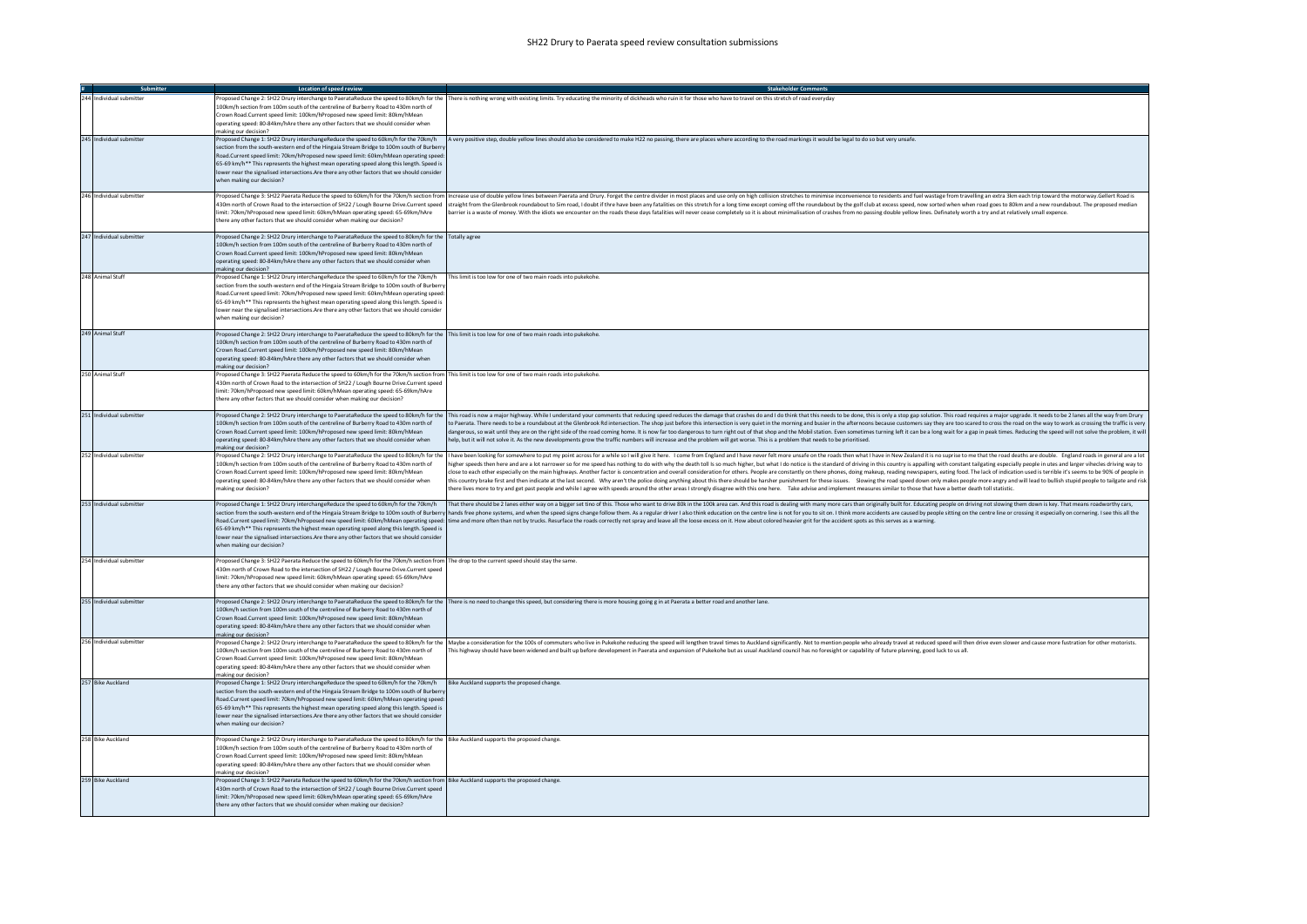|                                             | Location of speed review                                                                                                                                                                      | <b>Stakeholder Comments</b>                                                                                                                                                                                                    |
|---------------------------------------------|-----------------------------------------------------------------------------------------------------------------------------------------------------------------------------------------------|--------------------------------------------------------------------------------------------------------------------------------------------------------------------------------------------------------------------------------|
| 260 Individual submitter                    |                                                                                                                                                                                               | Proposed Change 2: SH22 Drury interchange to PaerataReduce the speed to 80km/h for the   Thousand of new residents will be moving to Paerata housing develooment in the next couple of years. Why not make this road 70 km/h n |
|                                             | 100km/h section from 100m south of the centreline of Burberry Road to 430m north of                                                                                                           | than waiting for the number of accidents to soar on this road as the numbers of road users increases. This road has traffic in both directions and no barrier. 70 km/h would be a much safer option while the road is in its p |
|                                             | Crown Road.Current speed limit: 100km/hProposed new speed limit: 80km/hMean                                                                                                                   |                                                                                                                                                                                                                                |
|                                             | operating speed: 80-84km/hAre there any other factors that we should consider when                                                                                                            |                                                                                                                                                                                                                                |
| 261 Individual submitter                    | making our decision?                                                                                                                                                                          | Proposed Change 1: SH22 Drury interchangeReduce the speed to 60km/h for the 70km/h what you do not include in your reasoning is this area is about to change rapidly and road use will reflect this. There will soon be much h |
|                                             |                                                                                                                                                                                               | section from the south-western end of the Hingaia Stream Bridge to 100m south of Burberry happen in time anyway. If you make the speed limit 70 now, it will be much harder to change it later. Better to lower it to a normal |
|                                             | Road.Current speed limit: 70km/hProposed new speed limit: 60km/hMean operating speed:                                                                                                         |                                                                                                                                                                                                                                |
|                                             | 65-69 km/h** This represents the highest mean operating speed along this length. Speed is                                                                                                     |                                                                                                                                                                                                                                |
|                                             | lower near the signalised intersections. Are there any other factors that we should consider                                                                                                  |                                                                                                                                                                                                                                |
|                                             | when making our decision?                                                                                                                                                                     |                                                                                                                                                                                                                                |
|                                             |                                                                                                                                                                                               |                                                                                                                                                                                                                                |
| 262 Individual submitter                    |                                                                                                                                                                                               | Proposed Change 3: SH22 Paerata Reduce the speed to 60km/h for the 70km/h section from Get the motorway up and running properly to stop cars banking up to Blackridge Road near the Karaka School as it it not easy to get on  |
|                                             | 430m north of Crown Road to the intersection of SH22 / Lough Bourne Drive.Current speed<br>imit: 70km/hProposed new speed limit: 60km/hMean operating speed: 65-69km/hAre                     |                                                                                                                                                                                                                                |
|                                             | there any other factors that we should consider when making our decision?                                                                                                                     |                                                                                                                                                                                                                                |
|                                             |                                                                                                                                                                                               |                                                                                                                                                                                                                                |
| 263 Individual submitter                    | Proposed Change 1: SH22 Drury interchangeReduce the speed to 60km/h for the 70km/h                                                                                                            | People do not respect speed limits as I have seen some stupid drivers most days that put other peoples lives at risk that obey the road rules. Educate Drivers and make the fines a lot tougher.                               |
|                                             | section from the south-western end of the Hingaia Stream Bridge to 100m south of Burberry                                                                                                     |                                                                                                                                                                                                                                |
|                                             | Road.Current speed limit: 70km/hProposed new speed limit: 60km/hMean operating speed:                                                                                                         |                                                                                                                                                                                                                                |
|                                             | 65-69 km/h** This represents the highest mean operating speed along this length. Speed is<br>lower near the signalised intersections. Are there any other factors that we should consider     |                                                                                                                                                                                                                                |
|                                             | when making our decision?                                                                                                                                                                     |                                                                                                                                                                                                                                |
|                                             |                                                                                                                                                                                               |                                                                                                                                                                                                                                |
| 264 Individual submitter                    |                                                                                                                                                                                               | Proposed Change 2: SH22 Drury interchange to PaerataReduce the speed to 80km/h for the Something needs to be done about the Pukekohe Golf Course traffic for cars turning into the exolf course. It is so studid to have no tu |
|                                             | 100km/h section from 100m south of the centreline of Burberry Road to 430m north of                                                                                                           | too often as the road narrows and the off road edge is dangerous with the built-up tarseal dropping away dangerously to the metal on both sides of the road. We had asked for this to be implemented before the passing lane w |
|                                             | Crown Road.Current speed limit: 100km/hProposed new speed limit: 80km/hMean                                                                                                                   | the build up of traffic at the intersection to Glenbrook Road and Paerata Road builds up along this road as well creating backlog quite often.                                                                                 |
|                                             | operating speed: 80-84km/hAre there any other factors that we should consider when                                                                                                            |                                                                                                                                                                                                                                |
| 265 Individual submitter                    | making our decision?                                                                                                                                                                          | Proposed Change 2: SH22 Drury interchange to PaerataReduce the speed to 80km/h for the  I disagree with the reduction from the current limit of 100km/h to flourer limit of 100km/h. If any reduction is to be made it should  |
|                                             | 100km/h section from 100m south of the centreline of Burberry Road to 430m north of                                                                                                           | difficult and sometimes dangerous. This will not be solved by putting in a roundabout at the junction of SH22 and the road to Glenbrook. NZTA should be considering put in a safe system as they have done in recent years on  |
|                                             | Crown Road.Current speed limit: 100km/hProposed new speed limit: 80km/hMean                                                                                                                   | embers than Pukekohe Golf Club).                                                                                                                                                                                               |
|                                             | operating speed: 80-84km/hAre there any other factors that we should consider when                                                                                                            |                                                                                                                                                                                                                                |
|                                             | making our decision?                                                                                                                                                                          |                                                                                                                                                                                                                                |
| 266 Individual submitter                    |                                                                                                                                                                                               | Proposed Change 2: SH22 Drury interchange to PaerataReduce the speed to 80km/h for the The time of commute to go to work and come back home is already long. Don't slow us down even more, I want to spend more time at home w |
|                                             | 100km/h section from 100m south of the centreline of Burberry Road to 430m north of<br>Crown Road.Current speed limit: 100km/hProposed new speed limit: 80km/hMean                            |                                                                                                                                                                                                                                |
|                                             | operating speed: 80-84km/hAre there any other factors that we should consider when                                                                                                            |                                                                                                                                                                                                                                |
|                                             | making our decision?                                                                                                                                                                          |                                                                                                                                                                                                                                |
| 267 Individual submitter                    |                                                                                                                                                                                               | Proposed Change 3: SH22 Paerata Reduce the speed to 60km/h for the 70km/h section from The time of commute to go to work and come back home is already long. Don't slow us down even more. I want to spend more time at home w |
|                                             | 430m north of Crown Road to the intersection of SH22 / Lough Bourne Drive.Current speed                                                                                                       |                                                                                                                                                                                                                                |
|                                             | limit: 70km/hProposed new speed limit: 60km/hMean operating speed: 65-69km/hAre                                                                                                               |                                                                                                                                                                                                                                |
|                                             | there any other factors that we should consider when making our decision?                                                                                                                     |                                                                                                                                                                                                                                |
| 268 Individual submitter                    | Proposed Change 1: SH22 Drury interchangeReduce the speed to 60km/h for the 70km/h                                                                                                            | The time of commute to go to work and come back home is already long. Don't slow us down even more. I want to spend more time at home with my family. Please consider making a motorway connecting Pukekohe to SH1 with on-ram |
|                                             | section from the south-western end of the Hingaia Stream Bridge to 100m south of Burberry dramatically.                                                                                       |                                                                                                                                                                                                                                |
|                                             | Road.Current speed limit: 70km/hProposed new speed limit: 60km/hMean operating speed:                                                                                                         |                                                                                                                                                                                                                                |
|                                             | 65-69 km/h** This represents the highest mean operating speed along this length. Speed is                                                                                                     |                                                                                                                                                                                                                                |
|                                             | lower near the signalised intersections. Are there any other factors that we should consider                                                                                                  |                                                                                                                                                                                                                                |
|                                             | when making our decision?                                                                                                                                                                     |                                                                                                                                                                                                                                |
| 269 Counties Ready Mix Ltd Bremner Rd Drury | Proposed Change 3: SH22 Paerata Reduce the speed to 60km/h for the 70km/h section from   agree with all the other proposed changes.                                                           |                                                                                                                                                                                                                                |
|                                             | 430m north of Crown Road to the intersection of SH22 / Lough Bourne Drive.Current speed                                                                                                       |                                                                                                                                                                                                                                |
|                                             | imit: 70km/hProposed new speed limit: 60km/hMean operating speed: 65-69km/hAre                                                                                                                |                                                                                                                                                                                                                                |
|                                             | there any other factors that we should consider when making our decision?                                                                                                                     |                                                                                                                                                                                                                                |
|                                             |                                                                                                                                                                                               |                                                                                                                                                                                                                                |
| 270 Counties Ready Mix Ltd Bremner Rd Drury | Proposed Change 1: SH22 Drury interchangeReduce the speed to 60km/h for the 70km/h                                                                                                            | We would propose that the speed limit be reduced to 60 kmh from the Drury Motorway, Hingaia Stream Bridge through to Oira Rd. If this were to be implemented it would provide safety at the intersection of Great South Rd, Je |
|                                             | Road.Current speed limit: 70km/hProposed new speed limit: 60km/hMean operating speed: alterations are totally inadequate                                                                      | section from the south-western end of the Hingaia Stream Bridge to 100m south of Burberry truck and traffic movements at NZ Hot House. There also needs to be consideration of a Round a Bout at the intersection of a Round R |
|                                             | 65-69 km/h** This represents the highest mean operating speed along this length. Speed is                                                                                                     |                                                                                                                                                                                                                                |
|                                             | lower near the signalised intersections.Are there any other factors that we should consider                                                                                                   |                                                                                                                                                                                                                                |
|                                             | when making our decision?                                                                                                                                                                     |                                                                                                                                                                                                                                |
|                                             |                                                                                                                                                                                               |                                                                                                                                                                                                                                |
| 271 Individual submitter                    | Proposed Change 1: SH22 Drury interchangeReduce the speed to 60km/h for the 70km/h                                                                                                            | <b>DONT REALLY CARE</b>                                                                                                                                                                                                        |
|                                             | section from the south-western end of the Hingaia Stream Bridge to 100m south of Burbern<br>Road.Current speed limit: 70km/hProposed new speed limit: 60km/hMean operating speed:             |                                                                                                                                                                                                                                |
|                                             | 65-69 km/h** This represents the highest mean operating speed along this length. Speed is                                                                                                     |                                                                                                                                                                                                                                |
|                                             | lower near the signalised intersections. Are there any other factors that we should consider                                                                                                  |                                                                                                                                                                                                                                |
|                                             | when making our decision?                                                                                                                                                                     |                                                                                                                                                                                                                                |
|                                             |                                                                                                                                                                                               |                                                                                                                                                                                                                                |
| 272 Individual submitter                    | Proposed Change 3: SH22 Paerata Reduce the speed to 60km/h for the 70km/h section from DON'T REALLY CARE                                                                                      |                                                                                                                                                                                                                                |
|                                             | 430m north of Crown Road to the intersection of SH22 / Lough Bourne Drive.Current speed<br>imit: 70km/hProposed new speed limit: 60km/hMean operating speed: 65-69km/hAre                     |                                                                                                                                                                                                                                |
|                                             | there any other factors that we should consider when making our decision?                                                                                                                     |                                                                                                                                                                                                                                |
|                                             |                                                                                                                                                                                               |                                                                                                                                                                                                                                |
| 273 Individual submitter                    |                                                                                                                                                                                               | Proposed Change 2: SH22 Drury interchange to PaerataReduce the speed to 80km/h for the THERE IS O REASON TO REDUCE THE SPEED TO 80 IT IS NOT UNSAFE BY ANY MEANS OF THE WORD TRAVELLING ALONG THIS ROAD AT 100K                |
|                                             | 100km/h section from 100m south of the centreline of Burberry Road to 430m north of                                                                                                           |                                                                                                                                                                                                                                |
|                                             | Crown Road.Current speed limit: 100km/hProposed new speed limit: 80km/hMean                                                                                                                   |                                                                                                                                                                                                                                |
|                                             | operating speed: 80-84km/hAre there any other factors that we should consider when                                                                                                            |                                                                                                                                                                                                                                |
| 274 Individual submitter                    | making our decision?<br>Proposed Change 3: SH22 Paerata Reduce the speed to 60km/h for the 70km/h section from Given proximity to residential homes this is a sensible and practical outcome. |                                                                                                                                                                                                                                |
|                                             | 430m north of Crown Road to the intersection of SH22 / Lough Bourne Drive.Current speed                                                                                                       |                                                                                                                                                                                                                                |
|                                             | limit: 70km/hProposed new speed limit: 60km/hMean operating speed: 65-69km/hAre                                                                                                               |                                                                                                                                                                                                                                |
|                                             | there any other factors that we should consider when making our decision?                                                                                                                     |                                                                                                                                                                                                                                |
|                                             |                                                                                                                                                                                               |                                                                                                                                                                                                                                |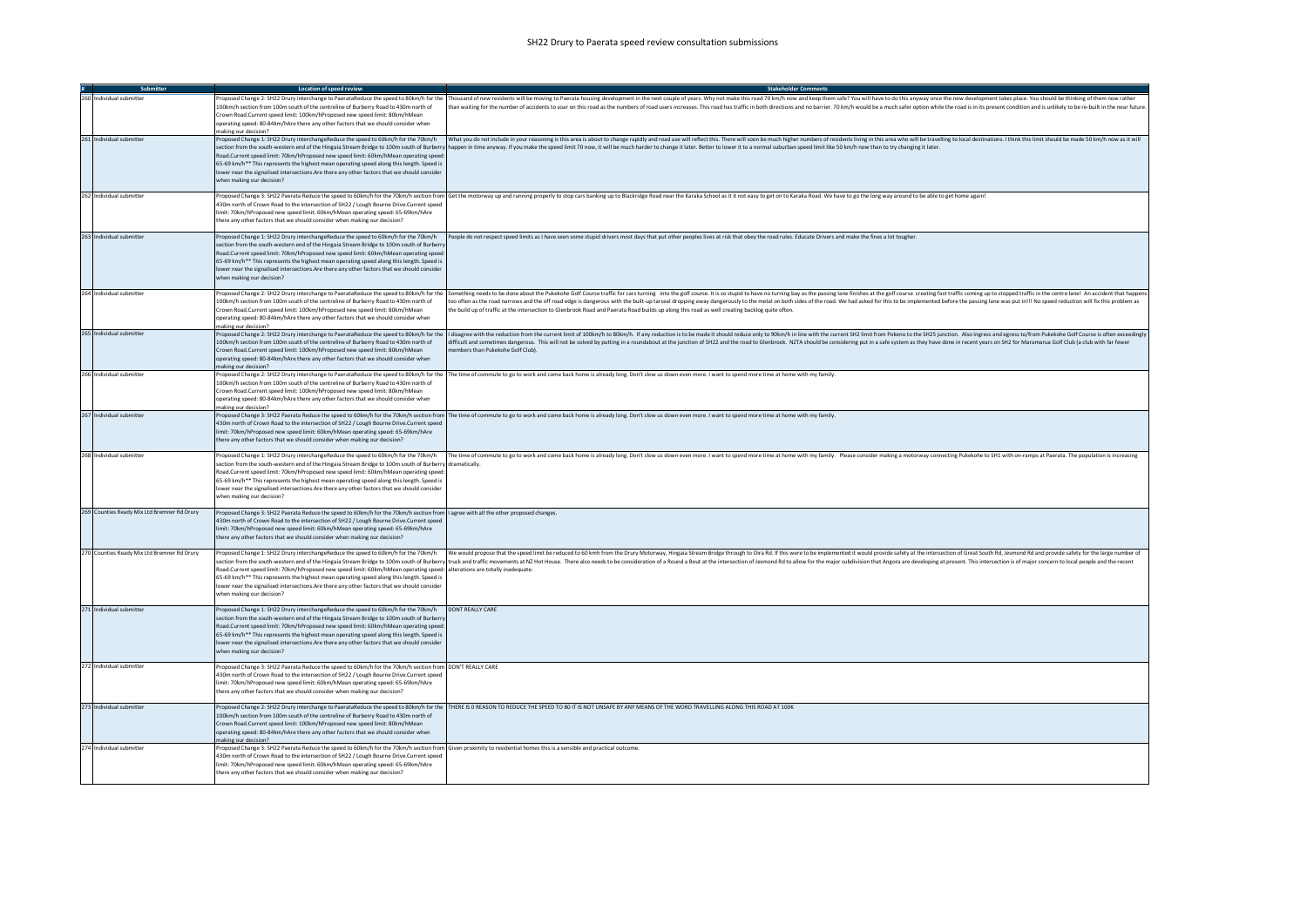|                          | Location of speed review                                                                                                                                                                                                                                                                                                                                                                                                                                                                         | <b>Stakeholder Commer</b>                                                                                                                                                                                                                                                                                                                                                                                                                                                                                                                                                                                 |
|--------------------------|--------------------------------------------------------------------------------------------------------------------------------------------------------------------------------------------------------------------------------------------------------------------------------------------------------------------------------------------------------------------------------------------------------------------------------------------------------------------------------------------------|-----------------------------------------------------------------------------------------------------------------------------------------------------------------------------------------------------------------------------------------------------------------------------------------------------------------------------------------------------------------------------------------------------------------------------------------------------------------------------------------------------------------------------------------------------------------------------------------------------------|
| 275 Individual submitter | section from the south-western end of the Hingaia Stream Bridge to 100m south of Burberry<br>Road.Current speed limit: 70km/hProposed new speed limit: 60km/hMean operating speed<br>65-69 km/h** This represents the highest mean operating speed along this length. Speed is<br>lower near the signalised intersections. Are there any other factors that we should consider<br>when making our decision?                                                                                      | Proposed Change 1: SH22 Drury interchangeReduce the speed to 60km/h for the 70km/h Given proximity to the signaled section and the intersection of old Great South Rd this is a sensible and practical outcome.                                                                                                                                                                                                                                                                                                                                                                                           |
| 276 Individual submitter | 100km/h section from 100m south of the centreline of Burberry Road to 430m north of<br>Crown Road.Current speed limit: 100km/hProposed new speed limit: 80km/hMean<br>operating speed: 80-84km/hAre there any other factors that we should consider when<br>making our decision?                                                                                                                                                                                                                 | Proposed Change 2: SH22 Drury interchange to PaerataReduce the speed to 80km/h for the  This section of road does have some dangerous corners and blindspots but I think going down to 80km is excessive and seems to promote<br>people do on it anyway                                                                                                                                                                                                                                                                                                                                                   |
| 277 Individual submitter | Proposed Change 1: SH22 Drury interchangeReduce the speed to 60km/h for the 70km/h<br>section from the south-western end of the Hingaia Stream Bridge to 100m south of Burber<br>Road.Current speed limit: 70km/hProposed new speed limit: 60km/hMean operating speed:<br>65-69 km/h** This represents the highest mean operating speed along this length. Speed is<br>lower near the signalised intersections.Are there any other factors that we should consider<br>when making our decision?  | 100m past the Burberry rd seems excessive the road itself needs up grading but I do agree 60km towards the motorway is a good idear                                                                                                                                                                                                                                                                                                                                                                                                                                                                       |
| 278 Individual submitter | 430m north of Crown Road to the intersection of SH22 / Lough Bourne Drive.Current speed<br>imit: 70km/hProposed new speed limit: 60km/hMean operating speed: 65-69km/hAre<br>there any other factors that we should consider when making our decision?                                                                                                                                                                                                                                           | Proposed Change 3: SH22 Paerata Reduce the speed to 60km/h for the 70km/h section from Again reducing the speed is just a way of not upgrading the roads properly  pukekohe area is getting bigger every year Up grading th                                                                                                                                                                                                                                                                                                                                                                               |
| 279 Individual submitter | Proposed Change 2: SH22 Drury interchange to PaerataReduce the speed to 80km/h for the There should be 2 lains each way The proposed reduction in speed is just a cheap option<br>100km/h section from 100m south of the centreline of Burberry Road to 430m north of<br>Crown Road.Current speed limit: 100km/hProposed new speed limit: 80km/hMean<br>operating speed: 80-84km/hAre there any other factors that we should consider when<br>making our decision?                               |                                                                                                                                                                                                                                                                                                                                                                                                                                                                                                                                                                                                           |
| 280 Individual submitter | Proposed Change 2: SH22 Drury interchange to PaerataReduce the speed to 80km/h for the lagree with this proposal.<br>100km/h section from 100m south of the centreline of Burberry Road to 430m north of<br>Crown Road Current speed limit: 100km/hPronosed new speed limit: 80km/hMean<br>operating speed: 80-84km/hAre there any other factors that we should consider when<br>making our decision?                                                                                            |                                                                                                                                                                                                                                                                                                                                                                                                                                                                                                                                                                                                           |
| 281 Individual submitter | Proposed Change 1: SH22 Drury interchangeReduce the speed to 60km/h for the 70km/h<br>section from the south-western end of the Hingaia Stream Bridge to 100m south of Burber<br>Road.Current speed limit: 70km/hProposed new speed limit: 60km/hMean operating speed:<br>65-69 km/h** This represents the highest mean operating speed along this length. Speed is<br>lower near the signalised intersections.Are there any other factors that we should consider<br>when making our decision?  | No need to review this speed limit. It needs to stay at 70km/h.                                                                                                                                                                                                                                                                                                                                                                                                                                                                                                                                           |
| 282 Individual submitter | 430m north of Crown Road to the intersection of SH22 / Lough Bourne Drive.Current speed<br>imit: 70km/hProposed new speed limit: 60km/hMean operating speed: 65-69km/hAre<br>there any other factors that we should consider when making our decision?                                                                                                                                                                                                                                           | Proposed Change 3: SH22 Paerata Reduce the speed to 60km/h for the 70km/h section from The importance of keeping traffic moving. Reducing the speed limit here will not help and is unnecessary.                                                                                                                                                                                                                                                                                                                                                                                                          |
| 283 Individual submitter | 100km/h section from 100m south of the centreline of Burberry Road to 430m north of<br>Crown Road.Current speed limit: 100km/hProposed new speed limit: 80km/hMean<br>operating speed: 80-84km/hAre there any other factors that we should consider when<br>making our decision?                                                                                                                                                                                                                 | Proposed Change 2: SH22 Drury interchange to PaerataReduce the speed to 80km/h for the  At junction between Glenbrook Road and SH22. When turning right onto SH22. This Junction is dangerous as it is very busy with no space<br>and encourage risk taking. This is also exacerbated by the growth in the area.                                                                                                                                                                                                                                                                                          |
| 284 Individual submitter | 100km/h section from 100m south of the centreline of Burberry Road to 430m north of<br>Crown Road.Current speed limit: 100km/hProposed new speed limit: 80km/hMean<br>operating speed: 80-84km/hAre there any other factors that we should consider when<br>making our decision?                                                                                                                                                                                                                 | Proposed Change 2: SH22 Drury interchange to PaerataReduce the speed to 80km/h for the Reducing the speed to 80km is too much of a drop. A 90km/h speed limit would be much more suitable for this long stretch of wide, fairl<br>will get a lot more people accidentally breaking the speed limit because the roads can handle more than 80km/h                                                                                                                                                                                                                                                          |
| 285 Individual submitter | 100km/h section from 100m south of the centreline of Burberry Road to 430m north of<br>Crown Road.Current speed limit: 100km/hProposed new speed limit: 80km/hMean<br>operating speed: 80-84km/hAre there any other factors that we should consider when<br>making our decision?                                                                                                                                                                                                                 | Proposed Change 2: SH22 Drury interchange to PaerataReduce the speed to 80km/h for the  As above! Absolute waste of time and tax payers money. Maybe more effort should be made into teaching people how to drive and make mor                                                                                                                                                                                                                                                                                                                                                                            |
| 286 Individual submitter | Proposed Change 3: SH22 Paerata Reduce the speed to 60km/h for the 70km/h section from As above. Waste of time. People will still speed regardless.<br>430m north of Crown Road to the intersection of SH22 / Lough Bourne Drive.Current speed<br>limit: 70km/hProposed new speed limit: 60km/hMean operating speed: 65-69km/hAre<br>there any other factors that we should consider when making our decision?                                                                                   |                                                                                                                                                                                                                                                                                                                                                                                                                                                                                                                                                                                                           |
| 287 Individual submitter | section from the south-western end of the Hingaia Stream Bridge to 100m south of Burbern<br>Road.Current speed limit: 70km/hProposed new speed limit: 60km/hMean operating speed<br>65-69 km/h** This represents the highest mean operating speed along this length. Speed is<br>lower near the signalised intersections.Are there any other factors that we should consider<br>when making our decision?                                                                                        | Proposed Change 1: SH22 Drury interchangeReduce the speed to 60km/h for the 70km/h Increased load on the road due to new housing will naturally reduce speeds. The road is too busy already. More effort should go into redeve                                                                                                                                                                                                                                                                                                                                                                            |
| 288 Individual submitter | 100km/h section from 100m south of the centreline of Burberry Road to 430m north of<br>Crown Road.Current speed limit: 100km/hProposed new speed limit: 80km/hMean<br>operating speed: 80-84km/hAre there any other factors that we should consider when<br>making our decision?                                                                                                                                                                                                                 | Proposed Change 2: SH22 Drury interchange to PaerataReduce the speed to 80km/h for the Consider the fact that there are 100's of people travelling on this road so changing the speed would add 30 minutes or more to the comm                                                                                                                                                                                                                                                                                                                                                                            |
| 289 Individual submitter | 100km/h section from 100m south of the centreline of Burberry Road to 430m north of<br>Crown Road.Current speed limit: 100km/hProposed new speed limit: 80km/hMean<br>operating speed: 80-84km/hAre there any other factors that we should consider when<br>making our decision?                                                                                                                                                                                                                 | Proposed Change 2: SH22 Drury interchange to PaerataReduce the speed to 80km/h for the  The accidents on this road are happening even though the average speed is already 80-84 km/h. This is not because the speed init is to<br>factors and in most cases happened at times where traffic is already going at 80 km/h. Changing the speed limit is not going to stop these accidents because people will still be unable to see around blind corners and over<br>cheapest and easiest change to implement but it is unlikely to have the effect on the amount and severity of the crashes on this road. |
| 290 Individual submitter | Proposed Change 1: SH22 Drury interchangeReduce the speed to 60km/h for the 70km/h<br>section from the south-western end of the Hingaia Stream Bridge to 100m south of Burberry<br>Road.Current speed limit: 70km/hProposed new speed limit: 60km/hMean operating speed:<br>65-69 km/h** This represents the highest mean operating speed along this length. Speed is<br>lower near the signalised intersections.Are there any other factors that we should conside<br>when making our decision? | Driving this stretch of road everyday, I feel that 70km/h is fine, but if you are already driving 80km/h (as per proposal) then 60kh/h makes sense. Its only going to get busier!                                                                                                                                                                                                                                                                                                                                                                                                                         |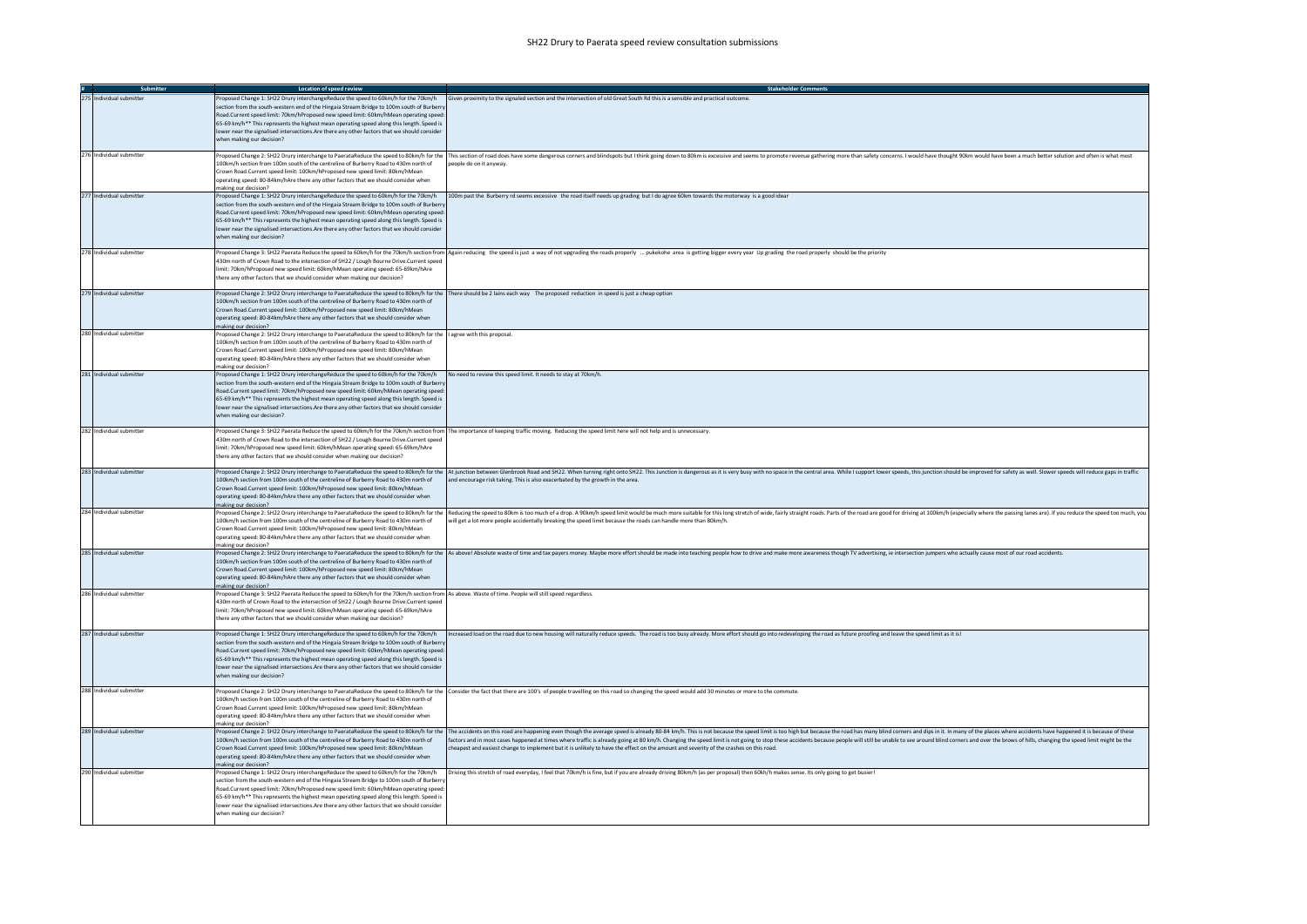|                          | <b>Location of speed review</b>                                                                                                                                                                                                                                                                                                                                                                                                                                                                                                      |                                                                                                                                                                                                                                                                                                                                                                                                                                                                                                                                                                                                                                                                                                                                                                                                                                                                                                                                                                                                                                                                                                                                                                                                                             |
|--------------------------|--------------------------------------------------------------------------------------------------------------------------------------------------------------------------------------------------------------------------------------------------------------------------------------------------------------------------------------------------------------------------------------------------------------------------------------------------------------------------------------------------------------------------------------|-----------------------------------------------------------------------------------------------------------------------------------------------------------------------------------------------------------------------------------------------------------------------------------------------------------------------------------------------------------------------------------------------------------------------------------------------------------------------------------------------------------------------------------------------------------------------------------------------------------------------------------------------------------------------------------------------------------------------------------------------------------------------------------------------------------------------------------------------------------------------------------------------------------------------------------------------------------------------------------------------------------------------------------------------------------------------------------------------------------------------------------------------------------------------------------------------------------------------------|
| 291 Individual submitter | 100km/h section from 100m south of the centreline of Burberry Road to 430m north of<br>Crown Road.Current speed limit: 100km/hProposed new speed limit: 80km/hMean<br>operating speed: 80-84km/hAre there any other factors that we should consider when<br>making our decision?                                                                                                                                                                                                                                                     | Proposed Change 2: SH22 Drury interchange to PaerataReduce the speed to 80km/h for the 11am very pleased to hear that this is now under consideration. For so lone, you have maintained that you would keep the 100km/h speed<br>dangerous!! 80km/h means you will have more wiggle room to pull out safely. Therefore with a reduced speed, I think, the feeder roads will not require a 'left-hand' turn only situation - that is also being proposed.                                                                                                                                                                                                                                                                                                                                                                                                                                                                                                                                                                                                                                                                                                                                                                    |
| 292 Individual submitter | 430m north of Crown Road to the intersection of SH22 / Lough Bourne Drive.Current speed<br>limit: 70km/hProposed new speed limit: 60km/hMean operating speed: 65-69km/hAre<br>here any other factors that we should consider when making our decision?                                                                                                                                                                                                                                                                               | Proposed Change 3: SH22 Paerata Reduce the speed to 60km/h for the 70km/h section from there is so much cars/trucks/pedestrian traffic around Paerata now, that 60km/h sounds like a very sensible solution.                                                                                                                                                                                                                                                                                                                                                                                                                                                                                                                                                                                                                                                                                                                                                                                                                                                                                                                                                                                                                |
| 293 Individual submitter | 100km/h section from 100m south of the centreline of Burberry Road to 430m north of<br>Crown Road.Current speed limit: 100km/hProposed new speed limit: 80km/hMean<br>operating speed: 80-84km/hAre there any other factors that we should consider when<br>naking our decision?                                                                                                                                                                                                                                                     | Proposed Change 2: SH22 Drury interchange to PaerataReduce the speed to 80km/h for the Same as above. Changing speed limits is not the issue. Poor driving is. Stick some cameras up and fine people for bad driving. Eg cutti                                                                                                                                                                                                                                                                                                                                                                                                                                                                                                                                                                                                                                                                                                                                                                                                                                                                                                                                                                                              |
| 294 Individual submitter | roposed Change 3: SH22 Paerata Reduce the speed to 60km/h for the 70km/h section from Same as both above<br>430m north of Crown Road to the intersection of SH22 / Lough Bourne Drive.Current speed<br>limit: 70km/hPronosed new speed limit: 60km/hMean operating speed: 65-69km/hAre<br>there any other factors that we should consider when making our decision?                                                                                                                                                                  |                                                                                                                                                                                                                                                                                                                                                                                                                                                                                                                                                                                                                                                                                                                                                                                                                                                                                                                                                                                                                                                                                                                                                                                                                             |
| 295 Individual submitter | section from the south-western end of the Hingaia Stream Bridge to 100m south of Burberry<br>Road.Current speed limit: 70km/hProposed new speed limit: 60km/hMean operating speed:<br>65-69 km/h** This represents the highest mean operating speed along this length. Speed is<br>lower near the signalised intersections.Are there any other factors that we should consider<br>when making our decision?                                                                                                                          | Proposed Change 1: SH22 Drury interchangeReduce the speed to 60km/h for the 70km/h [The fact that the mean travelling speed is close to the proposed speed means no effect other than inconveniencing people when traffic ligh                                                                                                                                                                                                                                                                                                                                                                                                                                                                                                                                                                                                                                                                                                                                                                                                                                                                                                                                                                                              |
| 296 Individual submitter | 430m north of Crown Road to the intersection of SH22 / Lough Bourne Drive.Current speed<br>limit: 70km/hProposed new speed limit: 60km/hMean operating speed: 65-69km/hAre<br>there any other factors that we should consider when making our decision?                                                                                                                                                                                                                                                                              | Proposed Change 3: SH22 Paerata Reduce the speed to 60km/h for the 70km/h section from Again, as transport agencie you guys not doing enough to solve the problem. Basically you are banishing good people and hard workers an<br>term. We want people to be able to engage with nature, socialize, exercise not sit in a car for 3 hours to drive 50 km. That is unbelievable and in my opinion that reflect on you guys who run nzta. You guys have no vision<br>talking of allowing more private companies into investing in public transport. I have driven my car for a bout 4 years and most the time the buses on the road out of service. Give the people the poportunity to choose and b<br>should into improve the public transport system by mean increasing the number of buses from main town center such as pukekohe, waiuku and Tuakau. Also increasing the number of the bus stop along the SH22 to allow more peop<br>rain services, not enough operating currently. Those 2 not neccessary enough but we should look into cheaper fare because at the moment cost more to use public transport in comparison using own car. Other thing to consider<br>create a sufficient and effective transport system |
| 297 Individual submitter | 100km/h section from 100m south of the centreline of Burberry Road to 430m north of<br>Crown Road.Current speed limit: 100km/hProposed new speed limit: 80km/hMean<br>operating speed: 80-84km/hAre there any other factors that we should consider when<br>naking our decision?                                                                                                                                                                                                                                                     | Proposed Change 2: SH22 Drury interchange to PaerataReduce the speed to 80km/h for the currently, you will be lucky if you can do 100km during rush hour. That indicate our infrastructure can't cope with the number of cars.<br>23.55 a year which is not significant. But we could look into other thing such people behavior and most importantly infrastructure status which is very bad at the moment. Reduce the speed limit is not a solution. We should<br>increasing the number of buses from main town center such as pukekohe, waiuku and Tuakau. Also increasing the number of the bus stop along the SH22 to allow more people using public transport system. Other thing. Train ser<br>neccessary enough but we should look into cheaper fare because at the moment cost more to use public transport in comparison using own car. Other thing to consider, stop all the developments in the area until we create a s                                                                                                                                                                                                                                                                                        |
| 298 Individual submitter | Proposed Change 1: SH22 Drury interchangeReduce the speed to 60km/h for the 70km/h<br>Road.Current speed limit: 70km/hProposed new speed limit: 60km/hMean operating speed: the developments in the area until we create a sufficient and effective transport system<br>65-69 km/h** This represents the highest mean operating speed along this length. Speed is<br>lower near the signalised intersections. Are there any other factors that we should consider<br>when making our decision?                                       | Yes. Reduce the speed limit is not a solution. We should into improve the public transport system by mean increasing the number of buses from main town center such as pukekohe, waiuku and Tuakau. Also increasing the number<br>section from the south-western end of the Hingaia Stream Bridge to 100m south of Burberry using public transport system. Other thing. Train services, not enough operating currently. Those 2 not neccessary enough but we sho                                                                                                                                                                                                                                                                                                                                                                                                                                                                                                                                                                                                                                                                                                                                                            |
| 299 Individual submitter | Proposed Change 1: SH22 Drury interchangeReduce the speed to 60km/h for the 70km/h<br>section from the south-western end of the Hingaia Stream Bridge to 100m south of Burberry be reduced here at all.<br>Road.Current speed limit: 70km/hProposed new speed limit: 60km/hMean operating speed:<br>65-69 km/h** This represents the highest mean operating speed along this length. Speed is<br>lower near the signalised intersections. Are there any other factors that we should consider<br>when making our decision?           | 70K er hour works fine on this part of the road, especially when there is no traffic congestion. The intersection that is at question should in fact have a round-a-bout put in where Great South Road goes south towards Rama                                                                                                                                                                                                                                                                                                                                                                                                                                                                                                                                                                                                                                                                                                                                                                                                                                                                                                                                                                                              |
| 300 Individual submitter | 430m north of Crown Road to the intersection of SH22 / Lough Bourne Drive.Current speed<br>imit: 70km/hProposed new speed limit: 60km/hMean operating speed: 65-69km/hAre<br>there any other factors that we should consider when making our decision?                                                                                                                                                                                                                                                                               | Proposed Change 3: SH22 Paerata Reduce the speed to 60km/h for the 70km/h section from More built up areas would be fine at 60 especially since there is a lot of new houses being built, so I am fine with this reduction                                                                                                                                                                                                                                                                                                                                                                                                                                                                                                                                                                                                                                                                                                                                                                                                                                                                                                                                                                                                  |
| 301 Individual submitter | 100km/h section from 100m south of the centreline of Burberry Road to 430m north of<br>Crown Road.Current speed limit: 100km/hProposed new speed limit: 80km/hMean<br>operating speed: 80-84km/hAre there any other factors that we should consider when<br>making our decision?                                                                                                                                                                                                                                                     | Proposed Change 2: SH22 Drury interchange to PaerataReduce the speed to 80km/h for the  Reducing this to 80K is very inconsiderate for road users that travel this road constantly. You have the mean speed around the 80 - 84<br>doing 60 in a 100K area and this too needs to be considered.                                                                                                                                                                                                                                                                                                                                                                                                                                                                                                                                                                                                                                                                                                                                                                                                                                                                                                                              |
| 302 Individual submitter | Proposed Change 1: SH22 Drury interchangeReduce the speed to 60km/h for the 70km/h   agree with this speed limit drop<br>section from the south-western end of the Hingaia Stream Bridge to 100m south of Burbern<br>Road.Current speed limit: 70km/hProposed new speed limit: 60km/hMean operating speed:<br>65-69 km/h** This represents the highest mean operating speed along this length. Speed is<br>lower near the signalised intersections. Are there any other factors that we should consider<br>when making our decision? |                                                                                                                                                                                                                                                                                                                                                                                                                                                                                                                                                                                                                                                                                                                                                                                                                                                                                                                                                                                                                                                                                                                                                                                                                             |
| 303 Individual submitter | Proposed Change 2: SH22 Drury interchange to PaerataReduce the speed to 80km/h for the lagree with this speed limit drop but would also like to see a medium barrier in place<br>100km/h section from 100m south of the centreline of Burberry Road to 430m north of<br>Crown Road.Current speed limit: 100km/hProposed new speed limit: 80km/hMean<br>operating speed: 80-84km/hAre there any other factors that we should consider when<br>making our decision?                                                                    |                                                                                                                                                                                                                                                                                                                                                                                                                                                                                                                                                                                                                                                                                                                                                                                                                                                                                                                                                                                                                                                                                                                                                                                                                             |
| 304 Individual submitter | 430m north of Crown Road to the intersection of SH22 / Lough Bourne Drive.Current speed<br>limit: 70km/hProposed new speed limit: 60km/hMean operating speed: 65-69km/hAre<br>there any other factors that we should consider when making our decision?                                                                                                                                                                                                                                                                              | Proposed Change 3: SH22 Paerata Reduce the speed to 60km/h for the 70km/h section from  I think with this area been built up with housing, that's families, children and pets the limit should be 50km or if 60km speed camera                                                                                                                                                                                                                                                                                                                                                                                                                                                                                                                                                                                                                                                                                                                                                                                                                                                                                                                                                                                              |
| 305 Individual submitter | imit: 70km/hProposed new speed limit: 60km/hMean operating speed: 65-69km/hAre<br>there any other factors that we should consider when making our decision?                                                                                                                                                                                                                                                                                                                                                                          | Proposed Change 3: SH22 Paerata Reduce the speed to 60km/h for the 70km/h section from  The proposed speed reduction will result in slower journeys to the motorway via SH22. Frustrated motorists will choose Burtt Road whic<br>430m north of Crown Road to the intersection of SH22 / Lough Bourne Drive.Current speed arterial feeder route) as a "rat run" to the motorway during peak hours. We have had one almost fatal crash at our gate and it is only                                                                                                                                                                                                                                                                                                                                                                                                                                                                                                                                                                                                                                                                                                                                                            |
| 306 Individual submitter | Proposed Change 3: SH22 Paerata Reduce the speed to 60km/h for the 70km/h section from Dont slow the road down it affects the economy.<br>430m north of Crown Road to the intersection of SH22 / Lough Bourne Drive.Current speed<br>limit: 70km/hProposed new speed limit: 60km/hMean operating speed: 65-69km/hAre<br>there any other factors that we should consider when making our decision?                                                                                                                                    |                                                                                                                                                                                                                                                                                                                                                                                                                                                                                                                                                                                                                                                                                                                                                                                                                                                                                                                                                                                                                                                                                                                                                                                                                             |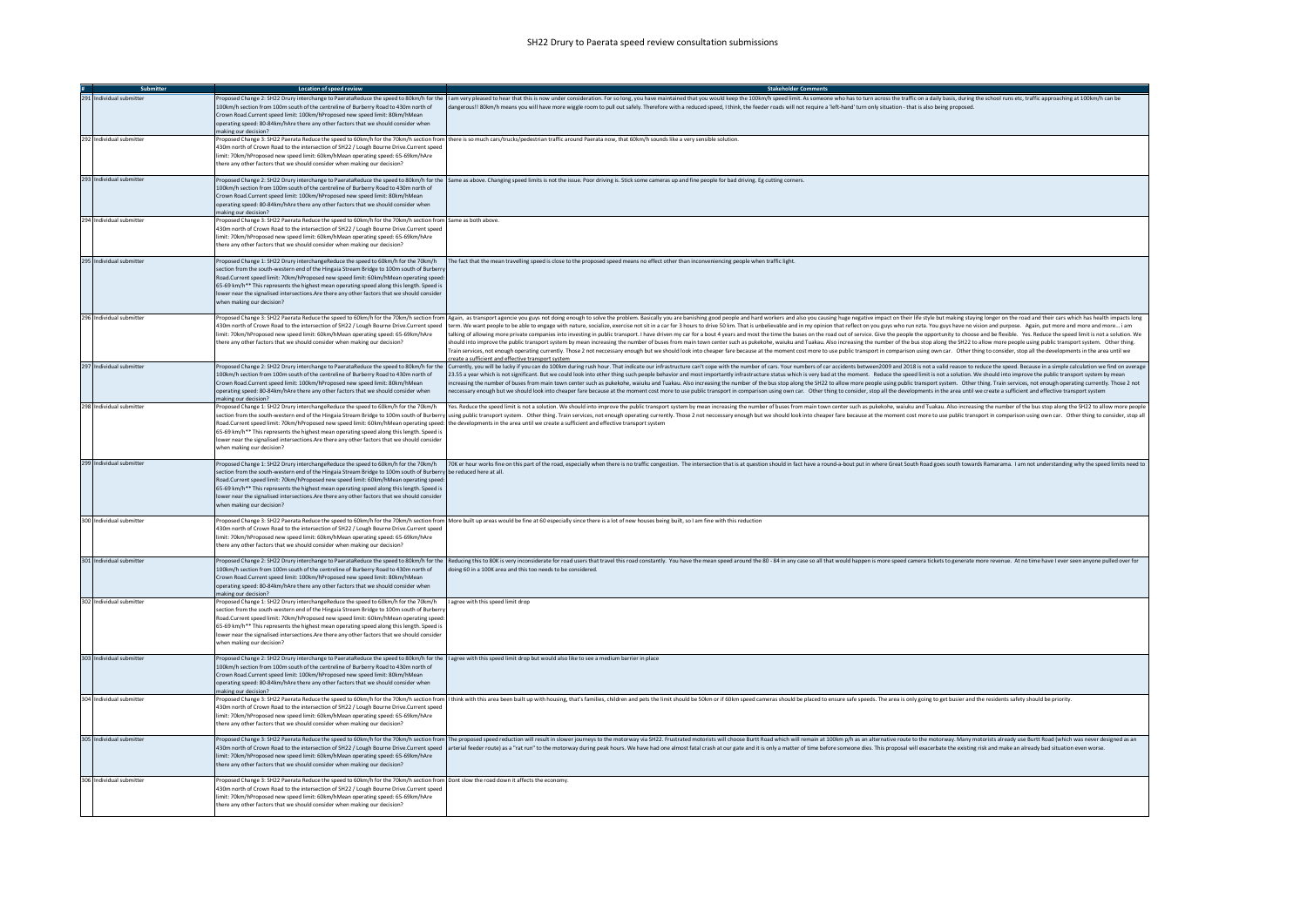## SH22 Drury to Paerata speed review consultation submissions

| Submitter                | Location of speed review                                                                                                                                                                                                                                                                                                                                                                                                                                                                           | <b>Stakeholder Comments</b>                                                                                                                                                                                                                                                                                                                                                                                                                                                                                                                                                                                                                                                                                                                                                                                                                                                                                                                                                                                                                                                                                                                                                                                                                                                                                                                             |
|--------------------------|----------------------------------------------------------------------------------------------------------------------------------------------------------------------------------------------------------------------------------------------------------------------------------------------------------------------------------------------------------------------------------------------------------------------------------------------------------------------------------------------------|---------------------------------------------------------------------------------------------------------------------------------------------------------------------------------------------------------------------------------------------------------------------------------------------------------------------------------------------------------------------------------------------------------------------------------------------------------------------------------------------------------------------------------------------------------------------------------------------------------------------------------------------------------------------------------------------------------------------------------------------------------------------------------------------------------------------------------------------------------------------------------------------------------------------------------------------------------------------------------------------------------------------------------------------------------------------------------------------------------------------------------------------------------------------------------------------------------------------------------------------------------------------------------------------------------------------------------------------------------|
| 307 Individual submitter | vhen making our decision?                                                                                                                                                                                                                                                                                                                                                                                                                                                                          | Proposed Change 1: SH22 Drury interchangeReduce the speed to 60km/h for the 70km/h Hi Yes the law already covers ALL SPEEDS AND SPEED IS NOT THE ISSUE .! Drivers speeding up at the ONLY PASSING LANE is all OGI ssue not b<br>section from the south-western end of the Hingaia Stream Bridge to 100m south of Burberry DRIVERS HOGGING THE ROAD WHO ALOT OF THE TIME GO ON MOTERWAY AT OR ABOVE THE LIMIT. Stop all the side roads turning accross the road<br>Road.Current speed limit: 70km/hProposed new speed limit: 60km/hMean operating speed: METRY DRIVING AT NIGHT WHEN ITS FOGGY WITH RAIN they dont show up the road like the soft cange lights do white is NOT A SAFE COL<br>65-69 km/h** This represents the highest mean operating speed along this length. Speed is   crossing except at the one or two New Cross Points. Liste tk longtime locaks more than new people who need to learn HOW TO DRIVE.I<br>lower near the signalised intersections.Are there any other factors that we should consider   THAT IS THEONKY TRUE WAY TO MAKE SH22 AND INDEED ALL RAODS SAFER . STOP TRAFFIC CROSSING AT CALTEX, PAERATA RISE AND TO HAVE THE<br>your decisions and believe you wont change anything to those decissions. SOEED IS NOT THE ISSUE RATHER DRIVERS ON DRUGS DRINK OR INCOMPETENT THAT ARE THE ROOT CAUSE OF MOST ACCIDENTS. |
| 308 Individual submitter | Proposed Change 2: SH22 Drury interchange to PaerataReduce the speed to 80km/h for the Yes the current laws around speed.<br>.00km/h section from 100m south of the centreline of Burberry Road to 430m north of<br>Crown Road Current speed limit: 100km/hProposed new speed limit: 80km/hMean<br>operating speed: 80-84km/hAre there any other factors that we should consider when<br>making our decision?                                                                                      |                                                                                                                                                                                                                                                                                                                                                                                                                                                                                                                                                                                                                                                                                                                                                                                                                                                                                                                                                                                                                                                                                                                                                                                                                                                                                                                                                         |
| 309 Individual submitter | 430m north of Crown Road to the intersection of SH22 / Lough Bourne Drive.Current speed<br>limit: 70km/hProposed new speed limit: 60km/hMean operating speed: 65-69km/hAre<br>there any other factors that we should consider when making our decision?                                                                                                                                                                                                                                            | Proposed Change 3: SH22 Paerata Reduce the speed to 60km/h for the 70km/h section from  I disagree with lowering the limit here. Drivers need to be more aware and actually pay attention on the road. If there are hazards sl                                                                                                                                                                                                                                                                                                                                                                                                                                                                                                                                                                                                                                                                                                                                                                                                                                                                                                                                                                                                                                                                                                                          |
| 310 Individual submitte  | Proposed Change 1: SH22 Drury interchangeReduce the speed to 60km/h for the 70km/h<br>section from the south-western end of the Hingaia Stream Bridge to 100m south of Burberry<br>load.Current speed limit: 70km/hProposed new speed limit: 60km/hMean operating speed:<br>65-69 km/h** This represents the highest mean operating speed along this length. Speed is<br>lower near the signalised intersections. Are there any other factors that we should consider<br>when making our decision? | None. I don't mind lowering the limit in a more populated area with intersections.                                                                                                                                                                                                                                                                                                                                                                                                                                                                                                                                                                                                                                                                                                                                                                                                                                                                                                                                                                                                                                                                                                                                                                                                                                                                      |
| 311 Individual submitter | 100km/h section from 100m south of the centreline of Burberry Road to 430m north of<br>Crown Road Current speed limit: 100km/hPronosed new speed limit: 80km/hMean<br>operating speed: 80-84km/hAre there any other factors that we should consider when<br>making our decision?                                                                                                                                                                                                                   | Proposed Change 2: SH22 Drury interchange to PaerataReduce the speed to 80km/h for the   There needs to be compulsory driver training when sitting licenses. It's not the speed thais dangerous it's the people who don't know                                                                                                                                                                                                                                                                                                                                                                                                                                                                                                                                                                                                                                                                                                                                                                                                                                                                                                                                                                                                                                                                                                                          |
| 312 Individual submitter | 430m north of Crown Road to the intersection of SH22 / Lough Bourne Drive.Current speed<br>limit: 70km/hProposed new speed limit: 60km/hMean operating speed: 65-69km/hAre<br>there any other factors that we should consider when making our decision?                                                                                                                                                                                                                                            | Proposed Change 3: SH22 Paerata Reduce the speed to 60km/h for the 70km/h section from   lam involved with a driver awareness training programme and constantly seeing the accident stats for this area i am of the conclusion<br>that as a regular driver on SH2 to the Thames turnoff that the 90KPH Safer Speed Zone hashad very little impact on travel times and a big drop in accidents.                                                                                                                                                                                                                                                                                                                                                                                                                                                                                                                                                                                                                                                                                                                                                                                                                                                                                                                                                          |
| 313 Individual submitter | Proposed Change 2: SH22 Drury interchange to PaerataReduce the speed to 80km/h for the as above<br>100km/h section from 100m south of the centreline of Burberry Road to 430m north of<br>Crown Road.Current speed limit: 100km/hProposed new speed limit: 80km/hMean<br>operating speed: 80-84km/hAre there any other factors that we should consider when<br>naking our decision?                                                                                                                | The speed limit should be reduced to 60KPH and the distance lengthened to the Oira Road intersection with SH22 to make provision for the effect of the escalating traffic volumes created by the 6,000 new homes being built i<br>and Pukekohe and Peninsular developments that use SH 22 to reach the Motorway. The two Danger Hotspots are the Heavy Vehicles exiting onto SH22 from NZ Hothouse Facilities and those from the Great South Road to whome it wo<br>reduce the stress and danger to all concerned.                                                                                                                                                                                                                                                                                                                                                                                                                                                                                                                                                                                                                                                                                                                                                                                                                                      |
| 314 Individual submitter | Proposed Change 1: SH22 Drury interchangeReduce the speed to 60km/h for the 70km/h<br>Road.Current speed limit: 70km/hProposed new speed limit: 60km/hMean operating speed: reduce the stress and danger to all concerned.<br>65-69 km/h** This represents the highest mean operating speed along this length. Speed is<br>lower near the signalised intersections. Are there any other factors that we should consider<br>when making our decision?                                               | The speed limit should be reduced to 60KPH and the distance lengthened to the Oira Road intersection with SH22 to make provision for the effect of the escalating traffic volumes created by the 6,000 new homes being built i<br>section from the south-western end of the Hingaia Stream Bridge to 100m south of Burberry and Pukekohe and Peninsular developements that use SH 22 to reach the Motorway. The two Danger Hotspots are the Heavy Vehicles exiti                                                                                                                                                                                                                                                                                                                                                                                                                                                                                                                                                                                                                                                                                                                                                                                                                                                                                        |
| 315 Individual submitter | 100km/h section from 100m south of the centreline of Burberry Road to 430m north of<br>Crown Road.Current speed limit: 100km/hProposed new speed limit: 80km/hMean<br>operating speed: 80-84km/hAre there any other factors that we should consider when<br>making our decision?                                                                                                                                                                                                                   | Proposed Change 2: SH22 Drury interchange to PaerataReduce the speed to 80km/h for the Access onto & off SH22 is dangerous in several places eg jctn of Blackbridge Rd & the gateway to Pukekohe golf club. Slip lanes or some                                                                                                                                                                                                                                                                                                                                                                                                                                                                                                                                                                                                                                                                                                                                                                                                                                                                                                                                                                                                                                                                                                                          |
| 316 Individual submitter | 130m north of Crown Road to the intersection of SH22 / Lough Bourne Drive.Current speed Enforcement monitoring is necessary<br>limit: 70km/hProposed new speed limit: 60km/hMean operating speed: 65-69km/hAre<br>there any other factors that we should consider when making our decision?                                                                                                                                                                                                        | Proposed Change 3: SH22 Paerata Reduce the speed to 60km/h for the 70km/h section from    speak as a local resident. Traffic volumes in Walters, Blackbridge & Muir/Lewis roads are not suitable to the design of these roads.                                                                                                                                                                                                                                                                                                                                                                                                                                                                                                                                                                                                                                                                                                                                                                                                                                                                                                                                                                                                                                                                                                                          |
| 317 Individual submitter | Proposed Change 1: SH22 Drury interchangeReduce the speed to 60km/h for the 70km/h<br>Road.Current speed limit: 70km/hProposed new speed limit: 60km/hMean operating speed:<br>65-69 km/h** This represents the highest mean operating speed along this length. Speed is<br>lower near the signalised intersections. Are there any other factors that we should consider<br>when making our decision?                                                                                              | The "what we know" is partially incorrect. Major traffic volumes on SH22 & adjacent roads are locals from the wider district, particularly weekday commuter & school-rides. Traffic that should be on SH22 & Linwood Rd, is di<br>section from the south-western end of the Hingaia Stream Bridge to 100m south of Burberry seconds advantage. Speed on these roads is often very excessive. Agreed that SH22 is not a suitable alignment, surface & contour for                                                                                                                                                                                                                                                                                                                                                                                                                                                                                                                                                                                                                                                                                                                                                                                                                                                                                        |
| 318 Individual submitter | 100km/h section from 100m south of the centreline of Burberry Road to 430m north of<br>Crown Road.Current speed limit: 100km/hProposed new speed limit: 80km/hMean<br>operating speed: 80-84km/hAre there any other factors that we should consider when<br>making our decision?                                                                                                                                                                                                                   | Proposed Change 2: SH22 Drury interchange to PaerataReduce the speed to 80km/h for the  The current average operating speed will be mostly due to congestion therefore if congestion is reduced a speed limit change will incr<br>fatal accidents as to what proportion are directly related to loss of control due to speed where the speed was under current limits also. With the current information I disagree with this change                                                                                                                                                                                                                                                                                                                                                                                                                                                                                                                                                                                                                                                                                                                                                                                                                                                                                                                    |
| 319 Individual submitter | Proposed Change 1: SH22 Drury interchangeReduce the speed to 60km/h for the 70km/h<br>section from the south-western end of the Hingaia Stream Bridge to 100m south of Burberry<br>Road.Current speed limit: 70km/hProposed new speed limit: 60km/hMean operating speed:<br>65-69 km/h** This represents the highest mean operating speed along this length. Speed is<br>lower near the signalised intersections. Are there any other factors that we should consider<br>when making our decision? | This is a bad idea as it will add to the morning and night commute.                                                                                                                                                                                                                                                                                                                                                                                                                                                                                                                                                                                                                                                                                                                                                                                                                                                                                                                                                                                                                                                                                                                                                                                                                                                                                     |
| 320 Individual submitter | Proposed Change 3: SH22 Paerata Reduce the speed to 60km/h for the 70km/h section from This is a bad idea as it will increase the morning and night commute.<br>430m north of Crown Road to the intersection of SH22 / Lough Bourne Drive.Current speed<br>limit: 70km/hProposed new speed limit: 60km/hMean operating speed: 65-69km/hAre<br>here any other factors that we should consider when making our decision?                                                                             |                                                                                                                                                                                                                                                                                                                                                                                                                                                                                                                                                                                                                                                                                                                                                                                                                                                                                                                                                                                                                                                                                                                                                                                                                                                                                                                                                         |
| 321 Individual submitter | 100km/h section from 100m south of the centreline of Burberry Road to 430m north of<br>Crown Road.Current speed limit: 100km/hProposed new speed limit: 80km/hMean<br>operating speed: 80-84km/hAre there any other factors that we should consider when<br>making our decision?                                                                                                                                                                                                                   | Proposed Change 2: SH22 Drury interchange to PaerataReduce the speed to 80km/h for the   This is a bad idea as it will increase the morning and night commute. Try to make double lines on both sides to increase efficiency.                                                                                                                                                                                                                                                                                                                                                                                                                                                                                                                                                                                                                                                                                                                                                                                                                                                                                                                                                                                                                                                                                                                           |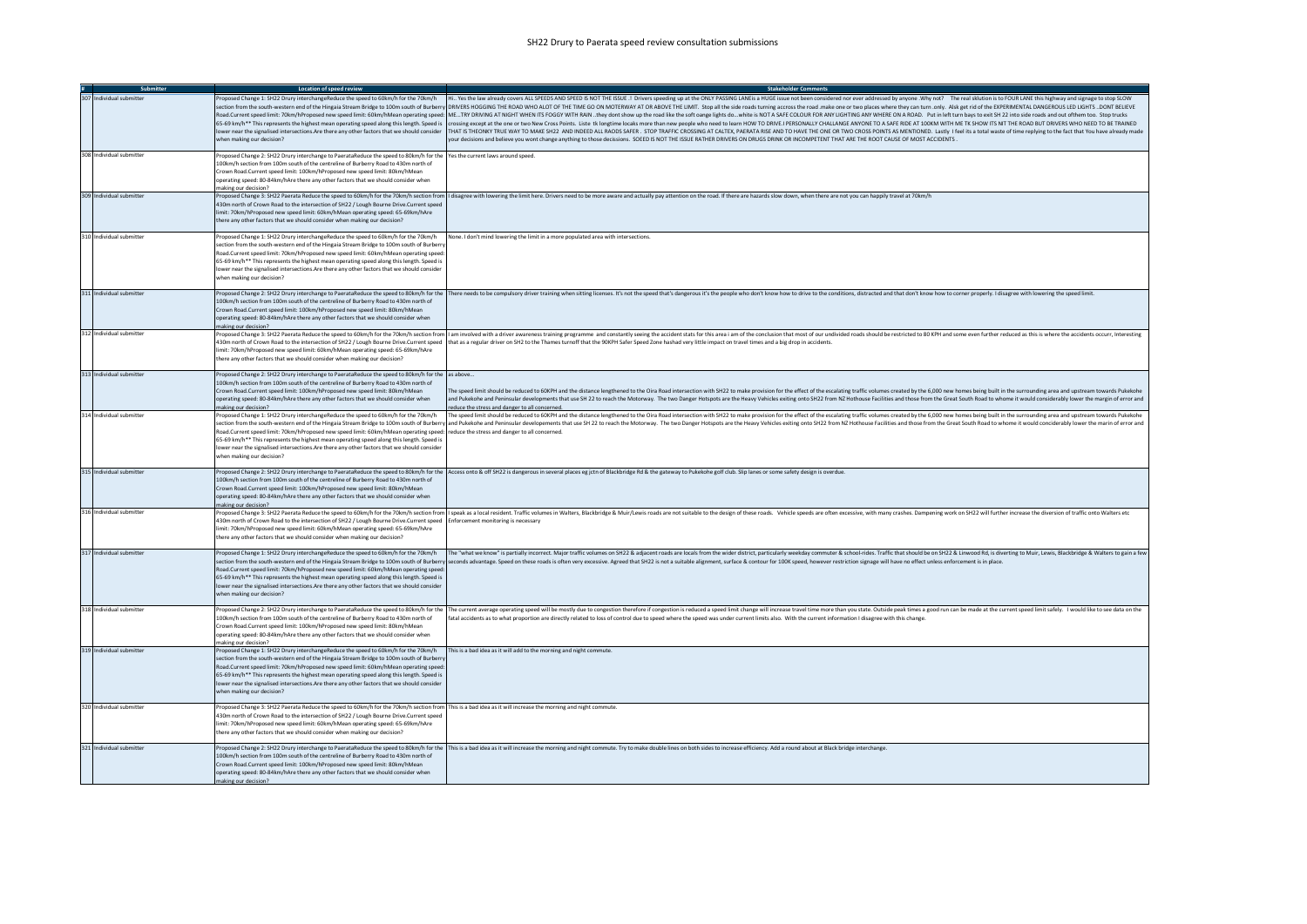|                          | Location of speed review                                                                                                                                                                                                                                                                                                                                                                                                                                                                          | <b>Stakeholder Comments</b>                                                                                                                                                                                                                                                                                                                                                                                                                                                                                                                                                                                                                                                                                                                                                                                                                                                                                                                                                                                                                                                                                                                                                                                                                                                                                                                                                                                                                                                                                                                                                                                                                                                                                                                                                          |
|--------------------------|---------------------------------------------------------------------------------------------------------------------------------------------------------------------------------------------------------------------------------------------------------------------------------------------------------------------------------------------------------------------------------------------------------------------------------------------------------------------------------------------------|--------------------------------------------------------------------------------------------------------------------------------------------------------------------------------------------------------------------------------------------------------------------------------------------------------------------------------------------------------------------------------------------------------------------------------------------------------------------------------------------------------------------------------------------------------------------------------------------------------------------------------------------------------------------------------------------------------------------------------------------------------------------------------------------------------------------------------------------------------------------------------------------------------------------------------------------------------------------------------------------------------------------------------------------------------------------------------------------------------------------------------------------------------------------------------------------------------------------------------------------------------------------------------------------------------------------------------------------------------------------------------------------------------------------------------------------------------------------------------------------------------------------------------------------------------------------------------------------------------------------------------------------------------------------------------------------------------------------------------------------------------------------------------------|
| 322 Individual submitter | roposed Change 1: SH22 Drury interchangeReduce the speed to 60km/h for the 70km/h<br>section from the south-western end of the Hingaia Stream Bridge to 100m south of Burberry<br>Road.Current speed limit: 70km/hProposed new speed limit: 60km/hMean operating speed:<br>65-69 km/h** This represents the highest mean operating speed along this length. Speed is<br>lower near the signalised intersections. Are there any other factors that we should consider<br>when making our decision? | I am supportive of this proposed 60km/h along this section SH22                                                                                                                                                                                                                                                                                                                                                                                                                                                                                                                                                                                                                                                                                                                                                                                                                                                                                                                                                                                                                                                                                                                                                                                                                                                                                                                                                                                                                                                                                                                                                                                                                                                                                                                      |
| 323 Individual submitter | Proposed Change 3: SH22 Paerata Reduce the speed to 60km/h for the 70km/h section from   I am supportive of this proposed 60km/h along this section SH22<br>430m north of Crown Road to the intersection of SH22 / Lough Bourne Drive.Current speed<br>limit: 70km/hProposed new speed limit: 60km/hMean operating speed: 65-69km/hAre<br>there any other factors that we should consider when making our decision?                                                                               |                                                                                                                                                                                                                                                                                                                                                                                                                                                                                                                                                                                                                                                                                                                                                                                                                                                                                                                                                                                                                                                                                                                                                                                                                                                                                                                                                                                                                                                                                                                                                                                                                                                                                                                                                                                      |
| 324 Individual submitter | 100km/h section from 100m south of the centreline of Burberry Road to 430m north of<br>Crown Road Current speed limit: 100km/hPronosed new speed limit: 80km/hMean<br>operating speed: 80-84km/hAre there any other factors that we should consider when<br>making our decision?                                                                                                                                                                                                                  | Proposed Change 2: SH22 Drury interchange to PaerataReduce the speed to 80km/h for the  lam supportive of this proposed 80km/h along this section SH22. However, due to this speed being frustrating at off-peak periods I am<br>between Blackbridge and Pukekohe Golf course. Need to progress with other improvements - barriers, roundabouts and turning bays urgently                                                                                                                                                                                                                                                                                                                                                                                                                                                                                                                                                                                                                                                                                                                                                                                                                                                                                                                                                                                                                                                                                                                                                                                                                                                                                                                                                                                                            |
| 325 Individual submitter | 430m north of Crown Road to the intersection of SH22 / Lough Bourne Drive.Current speed<br>limit: 70km/hProposed new speed limit: 60km/hMean operating speed: 65-69km/hAre<br>there any other factors that we should consider when making our decision?                                                                                                                                                                                                                                           | Proposed Change 3: SH22 Paerata Reduce the speed to 60km/h for the 70km/h section from  60 km is too slow, the current speed limit of 70km when you enter Paerata till Lough Bourne Drive is good. The only problem is limited                                                                                                                                                                                                                                                                                                                                                                                                                                                                                                                                                                                                                                                                                                                                                                                                                                                                                                                                                                                                                                                                                                                                                                                                                                                                                                                                                                                                                                                                                                                                                       |
| 326 Individual submitter | Proposed Change 1: SH22 Drury interchangeReduce the speed to 60km/h for the 70km/h<br>section from the south-western end of the Hingaia Stream Bridge to 100m south of Burbern<br>Road.Current speed limit: 70km/hProposed new speed limit: 60km/hMean operating speed:<br>65-69 km/h** This represents the highest mean operating speed along this length. Speed is<br>lower near the signalised intersections.Are there any other factors that we should consider<br>when making our decision?  | Not many people drive 70km at the moment and since this new speed was introduced I don't think there have been many accidents. Maybe widen the bridge and road till 4 lanes.                                                                                                                                                                                                                                                                                                                                                                                                                                                                                                                                                                                                                                                                                                                                                                                                                                                                                                                                                                                                                                                                                                                                                                                                                                                                                                                                                                                                                                                                                                                                                                                                         |
| 327 Individual submitter | 100km/h section from 100m south of the centreline of Burberry Road to 430m north of<br>Crown Road.Current speed limit: 100km/hProposed new speed limit: 80km/hMean<br>operating speed: 80-84km/hAre there any other factors that we should consider when<br>naking our decision?                                                                                                                                                                                                                  | Proposed Change 2: SH22 Drury interchange to PaerataReduce the speed to 80km/h for the We travel to Buckland / Pukekohe for work each day. Suggest 90km is a safe speed for the main connection between Pukekohe and Drury. Fr<br>you analyze the drivers involved they would have ignored any speed limited in my view. Better re-aline this section in the road start at Sim Road till Woodline Drive or better get the new 4 lane Road from Pukekohe to Drury                                                                                                                                                                                                                                                                                                                                                                                                                                                                                                                                                                                                                                                                                                                                                                                                                                                                                                                                                                                                                                                                                                                                                                                                                                                                                                                     |
| 328 Individual submitter | Proposed Change 3: SH22 Paerata Reduce the speed to 60km/h for the 70km/h section from Agree strongly, as long as it is policed.<br>430m north of Crown Road to the intersection of SH22 / Lough Bourne Drive.Current speed<br>imit: 70km/hProposed new speed limit: 60km/hMean operating speed: 65-69km/hAre<br>there any other factors that we should consider when making our decision?                                                                                                        |                                                                                                                                                                                                                                                                                                                                                                                                                                                                                                                                                                                                                                                                                                                                                                                                                                                                                                                                                                                                                                                                                                                                                                                                                                                                                                                                                                                                                                                                                                                                                                                                                                                                                                                                                                                      |
| 329 Individual submitter | 100km/h section from 100m south of the centreline of Burberry Road to 430m north of<br>Crown Road.Current speed limit: 100km/hProposed new speed limit: 80km/hMean<br>operating speed: 80-84km/hAre there any other factors that we should consider when<br>making our decision?                                                                                                                                                                                                                  | Proposed Change 2: SH22 Drury interchange to PaerataReduce the speed to 80km/h for the   agree with this proposal, again, as long as it is policed. Along this patch more prominent signage needed leading up to intersection                                                                                                                                                                                                                                                                                                                                                                                                                                                                                                                                                                                                                                                                                                                                                                                                                                                                                                                                                                                                                                                                                                                                                                                                                                                                                                                                                                                                                                                                                                                                                        |
| 330 Individual submitter | Proposed Change 1: SH22 Drury interchangeReduce the speed to 60km/h for the 70km/h<br>ection from the south-western end of the Hingaia Stream Bridge to 100m south of Burbern<br>Road.Current speed limit: 70km/hProposed new speed limit: 60km/hMean operating speed<br>65-69 km/h** This represents the highest mean operating speed along this length. Speed is<br>lower near the signalised intersections. Are there any other factors that we should consider<br>when making our decision?   | I agree with this proposal, as long as it is policed strongly.                                                                                                                                                                                                                                                                                                                                                                                                                                                                                                                                                                                                                                                                                                                                                                                                                                                                                                                                                                                                                                                                                                                                                                                                                                                                                                                                                                                                                                                                                                                                                                                                                                                                                                                       |
| 331 Individual submitter | 100km/h section from 100m south of the centreline of Burberry Road to 430m north of<br>Crown Road.Current speed limit: 100km/hProposed new speed limit: 80km/hMean<br>operating speed: 80-84km/hAre there any other factors that we should consider when<br>naking our decision?                                                                                                                                                                                                                  | Proposed Change 2: SH22 Drury interchange to PaerataReduce the speed to 80km/h for the How many times have the architects of these proposals driven this road? I travel on this road nearly every day including weekends and m<br>given the opportunity unless some 'clown' is doing 80km/h or less in which case they are in each others boot itching to get on with their journey. It is stated that 12 people have died in about a 10 year period. My reccoll<br>either under the influence of drugs or alcohol and/or travelling at speed well in excess of 100km/h. there is always one who spoils it for the rest, but why should thousands of motorists have time added needlessly to their<br>her thing if the limit is 80 or 100 and probably more likely at the lower limit due to frustration. May I ask which school of maths the guy who came up with the extra 26 seconds added to the average journey went to? We are<br>stretch for the average user depending on if Pukekohe or Waiuku is their start or destination.6kms at 100km/h takes 4 minutes to travel. 6kms at 80km/h takes 4 minutes 51 seconds. I know there are locals who do not travel<br>BUT you are just screwing with the numbers when you come up with 26 seconds. The reality is that 99% of the people on this section of state highway 22 travel its full length unless they are trying to dodge traffic by going<br>Distraction is a major cause of accidents and 80km/h on an open country road is like a crawl so you are distracted by what is happening in the surrounding area, just like rubber neckers going past an accident. I know the l<br>area but the time is not right for this to happen yet. On this section of this road we observe the traffic every day, plus drive in it. |
| 332 Individual submitter | 430m north of Crown Road to the intersection of SH22 / Lough Bourne Drive.Current speed<br>limit: 70km/hProposed new speed limit: 60km/hMean operating speed: 65-69km/hAre<br>there any other factors that we should consider when making our decision?                                                                                                                                                                                                                                           | Proposed Change 3: SH22 Paerata Reduce the speed to 60km/h for the 70km/h section from  The above figures indicate that people are travelling at or just under 70km/h in this area and any accidents that have occurred there<br>focused. Approx 17 seconds added to the journey time here.Not Much you say,but that equates to an extra 2hours and 20minutes of my life spent on this little stretch of road every year if I commute along here and go out occ<br>hose 10km/h. Consider the extra pollution. I would love someone from transit to spend a day with me as I travel the greater Auckland area covering from Pokeno to Mangawhai frustrated by inconsiderate motorists and speed li<br>problems likely to be encountered on the particular piece of road they pertain to. Trying to stay to a schedule and keep customer appointments so that we can run a profitable business is becoming more of a nightmare and no<br>ven higher speed limits would lead to less frustration and as a result, less accidents                                                                                                                                                                                                                                                                                                                                                                                                                                                                                                                                                                                                                                                                                                                                                        |
| 333 Individual submitter | Proposed Change 1: SH22 Drury interchangeReduce the speed to 60km/h for the 70km/h<br>65-69 km/h** This represents the highest mean operating speed along this length. Speed is<br>lower near the signalised intersections. Are there any other factors that we should consider<br>when making our decision?                                                                                                                                                                                      | There have been a few accidents in this area caused by bad driving and bad intersection design, which lowering the speed limit is not going to fix. With a mean operating speed of 65 to 69 it shows that 99.99% of motorists<br>section from the south-western end of the Hingaia Stream Bridge to 100m south of Burberry half the time you are reduced to 20 or 30 km/h with merging traffic from the old Great South Road, specifically trucks from the quar<br>Road.Current speed limit: 70km/hProposed new speed limit: 60km/hMean operating speed: slow safe speed and did not realize they were over the limit. Maybe when the area is completely urbanised a lower limit will be required                                                                                                                                                                                                                                                                                                                                                                                                                                                                                                                                                                                                                                                                                                                                                                                                                                                                                                                                                                                                                                                                                    |
| 334 Individual submitter | 100km/h section from 100m south of the centreline of Burberry Road to 430m north of<br>Crown Road.Current speed limit: 100km/hProposed new speed limit: 80km/hMean<br>operating speed: 80-84km/hAre there any other factors that we should consider when<br>making our decision?                                                                                                                                                                                                                  | Proposed Change 2: SH22 Drury interchange to PaerataReduce the speed to 80km/h for the consider what you are actually going to do to fix this stretch of road to make it fit for purpose with the increase in traffic volumes<br>drury without being held up by a blocked motorway.                                                                                                                                                                                                                                                                                                                                                                                                                                                                                                                                                                                                                                                                                                                                                                                                                                                                                                                                                                                                                                                                                                                                                                                                                                                                                                                                                                                                                                                                                                  |
| 335 Individual submitter | 100km/h section from 100m south of the centreline of Burberry Road to 430m north of<br>Crown Road.Current speed limit: 100km/hProposed new speed limit: 80km/hMean<br>operating speed: 80-84km/hAre there any other factors that we should consider when<br>naking our decision?                                                                                                                                                                                                                  | Proposed Change 2: SH22 Drury interchange to PaerataReduce the speed to 80km/h for the New housing estates with increased traffic flows, make it imperative the speed limit be lowered on this stretch of road. Leaving the pe                                                                                                                                                                                                                                                                                                                                                                                                                                                                                                                                                                                                                                                                                                                                                                                                                                                                                                                                                                                                                                                                                                                                                                                                                                                                                                                                                                                                                                                                                                                                                       |
| 336 Individual submitter | 100km/h section from 100m south of the centreline of Burberry Road to 430m north of<br>Crown Road Current speed limit: 100km/hProposed new speed limit: 80km/hMean<br>operating speed: 80-84km/hAre there any other factors that we should consider when<br>naking our decision?                                                                                                                                                                                                                  | Proposed Change 2: SH22 Drury interchange to PaerataReduce the speed to 80km/h for the As frequent users of this road we seriously endorse the lowering of the speed limit on this section of SH22. We often drive in Germany<br>to SH22. We can only recommend a study of that nation's speed limit policy.                                                                                                                                                                                                                                                                                                                                                                                                                                                                                                                                                                                                                                                                                                                                                                                                                                                                                                                                                                                                                                                                                                                                                                                                                                                                                                                                                                                                                                                                         |